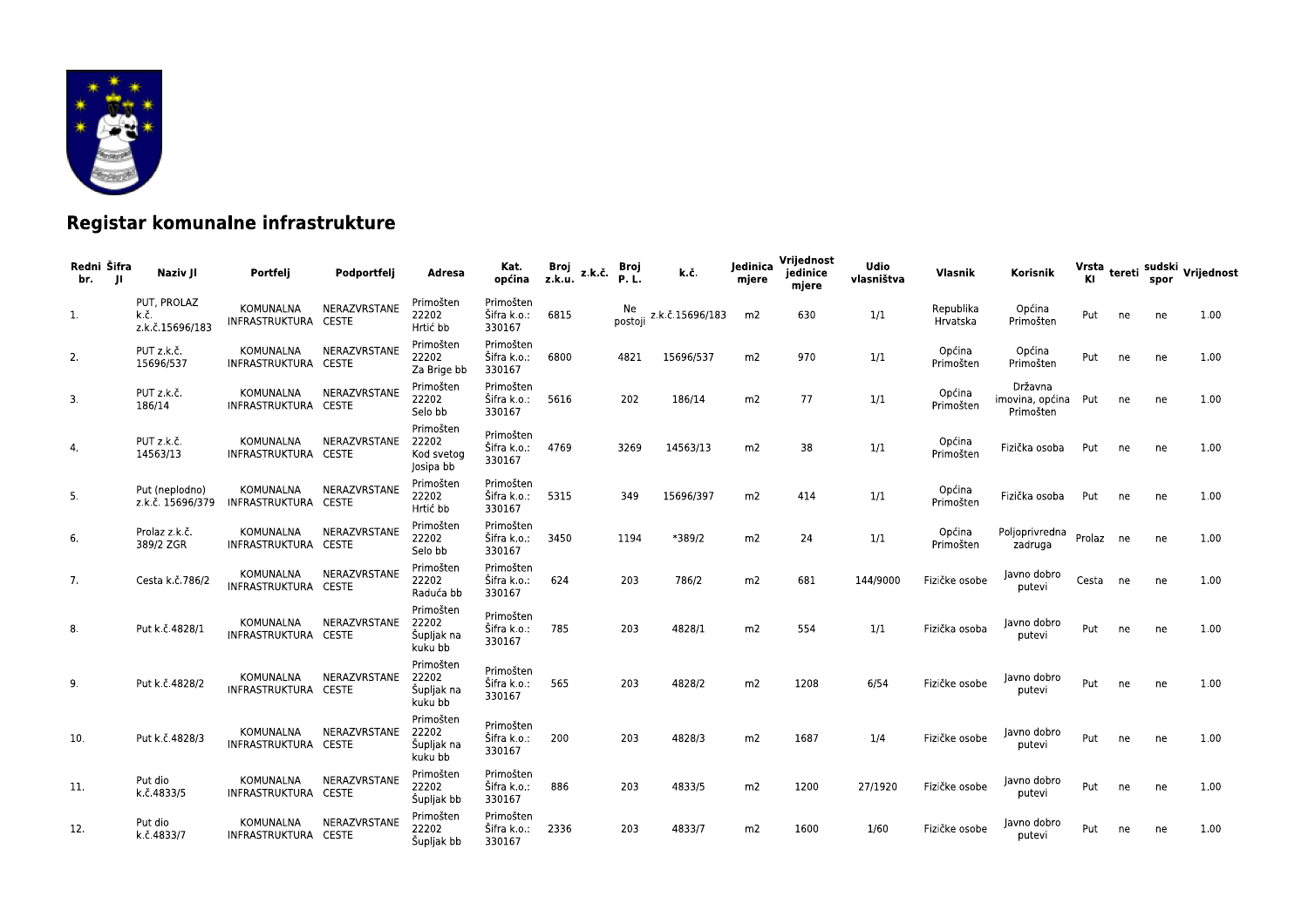| Redni Šifra<br>br.<br>-JI | Naziv JI              | Portfelj                          | Podportfelj  | Adresa                                  | Kat.<br>općina                          | Broj<br>z.k.u. | z.k.č | Broj<br>P.L. | k.č.   | Jedinica<br>mjere | Vrijednost<br>jedinice<br>mjere | Udio<br>vlasništva | Vlasnik       | Korisnik              | ΚI  |    | spor | Vrsta tereti sudski Vrijednost |
|---------------------------|-----------------------|-----------------------------------|--------------|-----------------------------------------|-----------------------------------------|----------------|-------|--------------|--------|-------------------|---------------------------------|--------------------|---------------|-----------------------|-----|----|------|--------------------------------|
| 13.                       | Put dio<br>k.č.4900/2 | KOMUNALNA<br>INFRASTRUKTURA CESTE | NERAZVRSTANE | Primošten<br>22202<br>Šupljak bb        | Primošten<br>Šifra k.o.:<br>330167      | 3893           |       | 203          | 4900/2 | m2                | 600                             | 1/4                | Fizičke osobe | Javno dobro<br>putevi | Put | ne | ne   | 1.00                           |
| 14.                       | Put dio<br>k.č.4900/3 | KOMUNALNA<br>INFRASTRUKTURA CESTE | NERAZVRSTANE | Primošten<br>22202<br>Šupljak bb        | Primošten<br>Šifra k.o.:<br>330167      | 132            |       | 203          | 4900/3 | m2                | 400                             | 31/11520           | Fizičke osobe | Javno dobro<br>putevi | Put | ne | ne   | 1.00                           |
| 15.                       | Put dio<br>k.č.4905/1 | KOMUNALNA<br>INFRASTRUKTURA CESTE | NERAZVRSTANE | Primošten<br>22202<br>Pod šupljak<br>bb | Primošten<br>Šifra k.o.:<br>330167      | 1806           |       | 203          | 4905/1 | m2                | 400                             | 7/96               | Fizičke osobe | Javno dobro<br>putevi | Put | ne | ne   | 1.00                           |
| 16.                       | Put dio k.č.4915      | KOMUNALNA<br>INFRASTRUKTURA CESTE | NERAZVRSTANE | Primošten<br>22202<br>Pod šupljak<br>bb | Primošten<br>Šifra k.o.:<br>330167      | 1806           |       | 203          | 4915   | m2                | 2000                            | 14/480             | Fizičke osobe | Javno dobro<br>putevi | Put | ne | ne   | 1.00                           |
| 17.                       | Put dio k.č.4983      | KOMUNALNA<br>INFRASTRUKTURA CESTE | NERAZVRSTANE | Primošten<br>22202<br>Šupljak bb        | Primošten<br>Šifra k.o.:<br>330167      | 2669           |       | 203          | 4983   | m2                | 400                             | 3/20               | Fizičke osobe | Javno dobro<br>putevi | Put | ne | ne   | 1.00                           |
| 18.                       | Put dio<br>k.č.5006/1 | KOMUNALNA<br>INFRASTRUKTURA CESTE | NERAZVRSTANE | Primošten<br>22202<br>Šupljak bb        | Primošten<br>Sifra k.o.:<br>330167      | 822            |       | 203          | 5006/1 | m2                | 200                             | 1/1                | Fizička osoba | Javno dobro<br>putevi | Put | ne | ne   | 1.00                           |
| 19.                       | Put dio<br>k.č.5006/2 | KOMUNALNA<br>INFRASTRUKTURA CESTE | NERAZVRSTANE | Primošten<br>22202<br>Šupljak bb        | Primošten<br>Šifra k.o.:<br>330167      | 823            |       | 203          | 5006/2 | m2                | 300                             | 1/2                | Fizičke osobe | lavno dobro<br>putevi | Put | ne | ne   | 1.00                           |
| 20.                       | Put dio k.č.5016      | KOMUNALNA<br>INFRASTRUKTURA CESTE | NERAZVRSTANE | Primošten<br>22202<br>Šupljak bb        | Primošten<br>Sifra k.o.:<br>330167      | 131            |       | 203          | 5016   | m2                | 300                             | 5/96               | Fizičke osobe | Javno dobro<br>putevi | Put | ne | ne   | 1.00                           |
| 21.                       | Put dio<br>k.č.5020/1 | KOMUNALNA<br>INFRASTRUKTURA CESTE | NERAZVRSTANE | Primošten<br>22202<br>Šupljak bb        | Primošten<br>Sifra k.o.:<br>330167      | 838            |       | 203          | 5020/1 | m2                | 150                             | 1/1                | Fizička osoba | Javno dobro<br>putevi | Put | ne | ne   | 1.00                           |
| 22.                       | Put dio<br>k.č.5020/2 | KOMUNALNA<br>INFRASTRUKTURA CESTE | NERAZVRSTANE | Primošten<br>22202<br>Šupljak bb        | Primošten<br>Sifra k.o.:<br>330167      | 1044           |       | 203          | 5020/2 | m2                | 200                             | 42/1680            | Fizičke osobe | Javno dobro<br>putevi | Put | ne | ne   | 1.00                           |
| 23.                       | Put dio<br>k.č.5020/3 | KOMUNALNA<br>INFRASTRUKTURA CESTE | NERAZVRSTANE | Primošten<br>22202<br>Šupljak bb        | Primošten<br>Šifra k.o.:<br>330167      | 5731           |       | 203          | 5020/3 | m2                | 300                             | 1/1                | Fizička osoba | Javno dobro<br>putevi | Put | ne | ne   | 1.00                           |
| 24.                       | Put dio<br>k.č.5023/4 | KOMUNALNA<br>INFRASTRUKTURA CESTE | NERAZVRSTANE | Primošten<br>22202<br>Šupljak bb        | Primošten<br>Sifra k.o.:<br>330167      | 132            |       | 203          | 5023/4 | m2                | 400                             | 1/960              | Fizičke osobe | Javno dobro<br>putevi | Put | ne | ne   | 1.00                           |
| 25.                       | Put dio<br>k.č.5055/8 | KOMUNALNA<br>INFRASTRUKTURA CESTE | NERAZVRSTANE | Primošten<br>22202<br>Šupljak bb        | Primošten<br>Sifra k.o.:<br>330167      | 131            |       | 203          | 5055/8 | m2                | 30                              | 5/96               | Fizičke osobe | Javno dobro<br>putevi | Put | ne | ne   | 1.00                           |
| 26.                       | Put dio<br>k.č.5055/9 | KOMUNALNA<br>INFRASTRUKTURA CESTE | NERAZVRSTANE | Primošten<br>22202<br>Šupljak bb        | Primošten<br>Šifra k.o.:<br>330167      | 128            |       | 203          | 5055/9 | m2                | 150                             | 18/252             | Fizičke osobe | Javno dobro<br>putevi | Put | ne | ne   | 1.00                           |
| 27.                       | Put dio<br>k.č.5057/8 | KOMUNALNA<br>INFRASTRUKTURA CESTE | NERAZVRSTANE | Primošten<br>22202<br>Šupljak bb        | Primošten<br>Sifra k.o.:<br>330167      | 124            |       | 203          | 5057/8 | m2                | 243                             | 8/384              | Fizičke osobe | Javno dobro<br>putevi | Put | ne | ne   | 1.00                           |
| 28.                       | Put dio<br>k.č.5099/1 | KOMUNALNA<br>INFRASTRUKTURA CESTE | NERAZVRSTANE | Primošten<br>22202<br>Šupljak bb        | Primošten<br>Šifra k.o.: 2151<br>330167 |                |       | 203          | 5099/1 | m2                | 210                             | 1/8                | Fizičke osobe | Javno dobro<br>putevi | Put | ne | ne   | 1.00                           |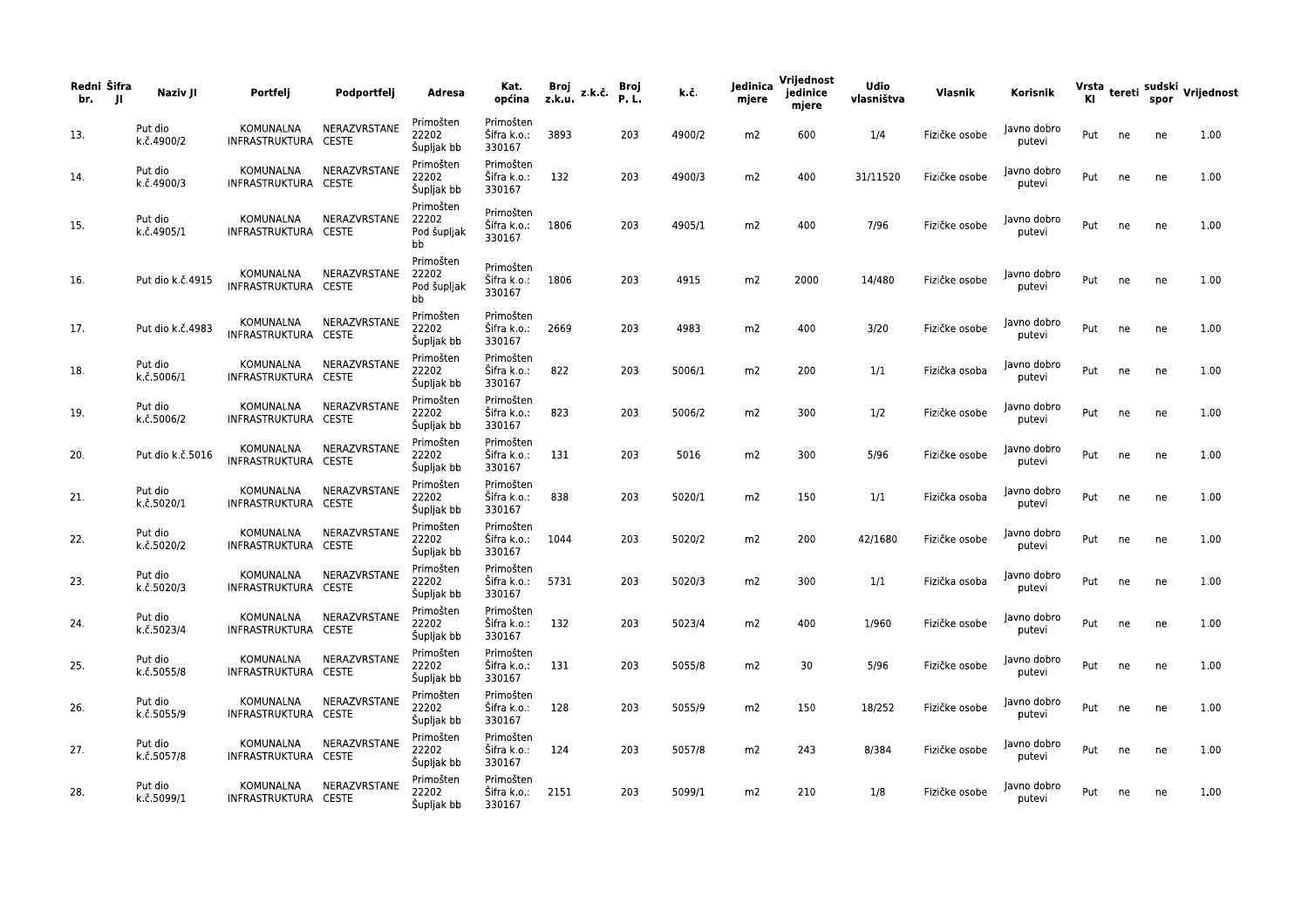| Redni Šifra<br>br.<br>- 11 | Naziv JI                     | Portfelj                          | Podportfelj  | Adresa                                          | Kat.<br>općina                          | Broj<br>z.k.u. | z.k.č. | Broj<br>P.L. | k.č.   | Jedinica<br>mjere | Vrijednost<br>jedinice<br>mjere | <b>Udio</b><br>vlasništva | Vlasnik                | Korisnik              | ΚI  |    | spor | Vrsta tereti sudski Vrijednost |
|----------------------------|------------------------------|-----------------------------------|--------------|-------------------------------------------------|-----------------------------------------|----------------|--------|--------------|--------|-------------------|---------------------------------|---------------------------|------------------------|-----------------------|-----|----|------|--------------------------------|
| 29.                        | Put k.č.5113/4               | KOMUNALNA<br>INFRASTRUKTURA CESTE | NERAZVRSTANE | Primošten<br>22202<br>Grba bb                   | Primošten<br>Šifra k.o.:<br>330167      | 1870           |        | 203          | 5113/4 | m2                | 532                             | 1/1                       | Općenarodna<br>imovina | Javno dobro<br>putevi | Put | ne | ne   | 1.00                           |
| 30.                        | Put (neplodno)<br>k.č.5127/5 | KOMUNALNA<br>INFRASTRUKTURA CESTE | NERAZVRSTANE | Primošten<br>22202<br>Lisičina bb               | Primošten<br>Šifra k.o.:<br>330167      | 1870           |        | 203          | 5127/5 | m2                | 29                              | 1/1                       | Općenarodna<br>imovina | Javno dobro<br>putevi | Put | ne | ne   | 1.00                           |
| 31.                        | Put (neplodno)<br>k.č.5134/3 | KOMUNALNA<br>INFRASTRUKTURA CESTE | NERAZVRSTANE | Primošten<br>22202<br>Bila njiva bb             | Primošten<br>Šifra k.o.:<br>330167      | 1870           |        | 203          | 5134/3 | m2                | 216                             | 1/1                       | Općenarodna<br>imovina | Javno dobro<br>putevi | Put | ne | ne   | 1.00                           |
| 32.                        | Put dio<br>k.č.5202/1        | KOMUNALNA<br>INFRASTRUKTURA CESTE | NERAZVRSTANE | Primošten<br>22202<br>Čikanica bb               | Primošten<br>Šifra k.o.:<br>330167      | 128            |        | 203          | 5202/1 | m2                | 30                              | 1/252                     | Fizičke osobe          | Javno dobro<br>putevi | Put | ne | ne   | 1.00                           |
| 33.                        | Put dio<br>k.č.5202/2        | KOMUNALNA<br>INFRASTRUKTURA CESTE | NERAZVRSTANE | Primošten<br>22202<br>Čikanica bb               | Primošten<br>Šifra k.o.:<br>330167      | 4069           |        | 203          | 5202/2 | m2                | 300                             | 175/1368                  | Fizičke osobe          | Javno dobro<br>putevi | Put | ne | ne   | 1.00                           |
| 34.                        | Put dio<br>k.č.5202/3        | KOMUNALNA<br>INFRASTRUKTURA CESTE | NERAZVRSTANE | Primošten<br>22202<br>Čikanica bb               | Primošten<br>Šifra k.o.:<br>330167      | 6776           |        | 203          | 5202/3 | m2                | 300                             | 300/689                   | Fizičke osobe          | Javno dobro<br>putevi | Put | ne | ne   | 1.00                           |
| 35.                        | Put dio<br>k.č.5202/4        | KOMUNALNA<br>INFRASTRUKTURA CESTE | NERAZVRSTANE | Primošten<br>22202<br>Čikanica bb               | Primošten<br>Šifra k.o.:<br>330167      | 128            |        | 203          | 5202/4 | m2                | 40                              | 1/252                     | Fizičke osobe          | Javno dobro<br>putevi | Put | ne | ne   | 1.00                           |
| 36.                        | Put (neplodno)<br>k.č.5230/4 | KOMUNALNA<br>INFRASTRUKTURA CESTE | NERAZVRSTANE | Primošten<br>22202<br>Trežeščina bb 330167      | Primošten<br>Šifra k.o.:                | 1870           |        | 203          | 5230/4 | m2                | 144                             | 1/1                       | Općenarodna<br>imovina | Javno dobro<br>putevi | Put | ne | ne   | 1.00                           |
| 37.                        | Put dio<br>k.č.5235/3        | KOMUNALNA<br>INFRASTRUKTURA CESTE | NERAZVRSTANE | Primošten<br>22202<br>Kod Ignatina<br>dvora bb  | Primošten<br>Šifra k.o.: 1043<br>330167 |                |        | 203          | 5235/3 | m2                | 40                              | 27/1080                   | Fizičke osobe          | Javno dobro<br>putevi | Put | ne | ne   | 1.00                           |
| 38.                        | Put dio<br>k.č.5245/1        | KOMUNALNA<br>INFRASTRUKTURA CESTE | NERAZVRSTANE | Primošten<br>22202<br>Kod Ignatina<br>dvora bb  | Primošten<br>Šifra k.o.:<br>330167      | 678            |        | 203          | 5245/1 | m2                | 280                             | 1/1                       | Fizička osoba          | Javno dobro<br>putevi | Put | ne | ne   | 1.00                           |
| 39.                        | Put dio<br>k.č.5246/2        | KOMUNALNA<br>INFRASTRUKTURA CESTE | NERAZVRSTANE | Primošten<br>22202<br>Kod Šarićeva<br>dvora bb  | Primošten<br>Šifra k.o.: 3924<br>330167 |                |        | 203          | 5246/2 | m2                | 70                              | 1/1                       | Pravna osoba           | Javno dobro<br>putevi | Put | ne | ne   | 1.00                           |
| 40.                        | Put dio<br>k.č.5250/2        | KOMUNALNA<br>INFRASTRUKTURA CESTE | NERAZVRSTANE | Primošten<br>22202<br>Pred Svinjakin<br>dvor bb | Primošten<br>Šifra k.o.:<br>330167      | 678            |        | 203          | 5250/2 | m2                | 70                              | 1/1                       | Fizička osoba          | Javno dobro<br>putevi | Put | ne | ne   | 1.00                           |
| 41.                        | Put dio<br>k.č.5251/1        | KOMUNALNA<br>INFRASTRUKTURA CESTE | NERAZVRSTANE | Primošten<br>22202<br>Pred Svinjakin<br>dvor bb | Primošten<br>Šifra k.o.:<br>330167      | 678            |        | 203          | 5251/1 | m2                | 200                             | 1/1                       | Fizička osoba          | Javno dobro<br>putevi | Put | ne | ne   | 1.00                           |
| 42.                        | Put (neplodno)<br>k.č.5272/8 | KOMUNALNA<br>INFRASTRUKTURA CESTE | NERAZVRSTANE | Primošten<br>22202<br>Grba bb                   | Primošten<br>Šifra k.o.: 1870<br>330167 |                |        | 203          | 5272/8 | m2                | 1949                            | 1/1                       | Općenarodna<br>imovina | Javno dobro<br>putevi | Put | ne | ne   | 1.00                           |
| 43.                        | Put (neplodno)<br>k.č.5418/4 | KOMUNALNA<br>INFRASTRUKTURA CESTE | NERAZVRSTANE | Primošten<br>22202<br>Buntinica bb              | Primošten<br>Šifra k.o.:<br>330167      | 1871           |        | 203          | 5418/4 | m2                | 588                             | 1/1                       | Općenarodna<br>imovina | Javno dobro<br>putevi | Put | ne | ne   | 1.00                           |
| 44.                        | Put (neplodno)<br>k.č.5439/3 | KOMUNALNA<br>INFRASTRUKTURA CESTE | NERAZVRSTANE | Primošten<br>22202<br>Oblog bb                  | Primošten<br>Šifra k.o.:<br>330167      | 1871           |        | 203          | 5439/3 | m2                | 49                              | 1/1                       | Općenarodna<br>imovina | Javno dobro<br>putevi | Put | ne | ne   | 1.00                           |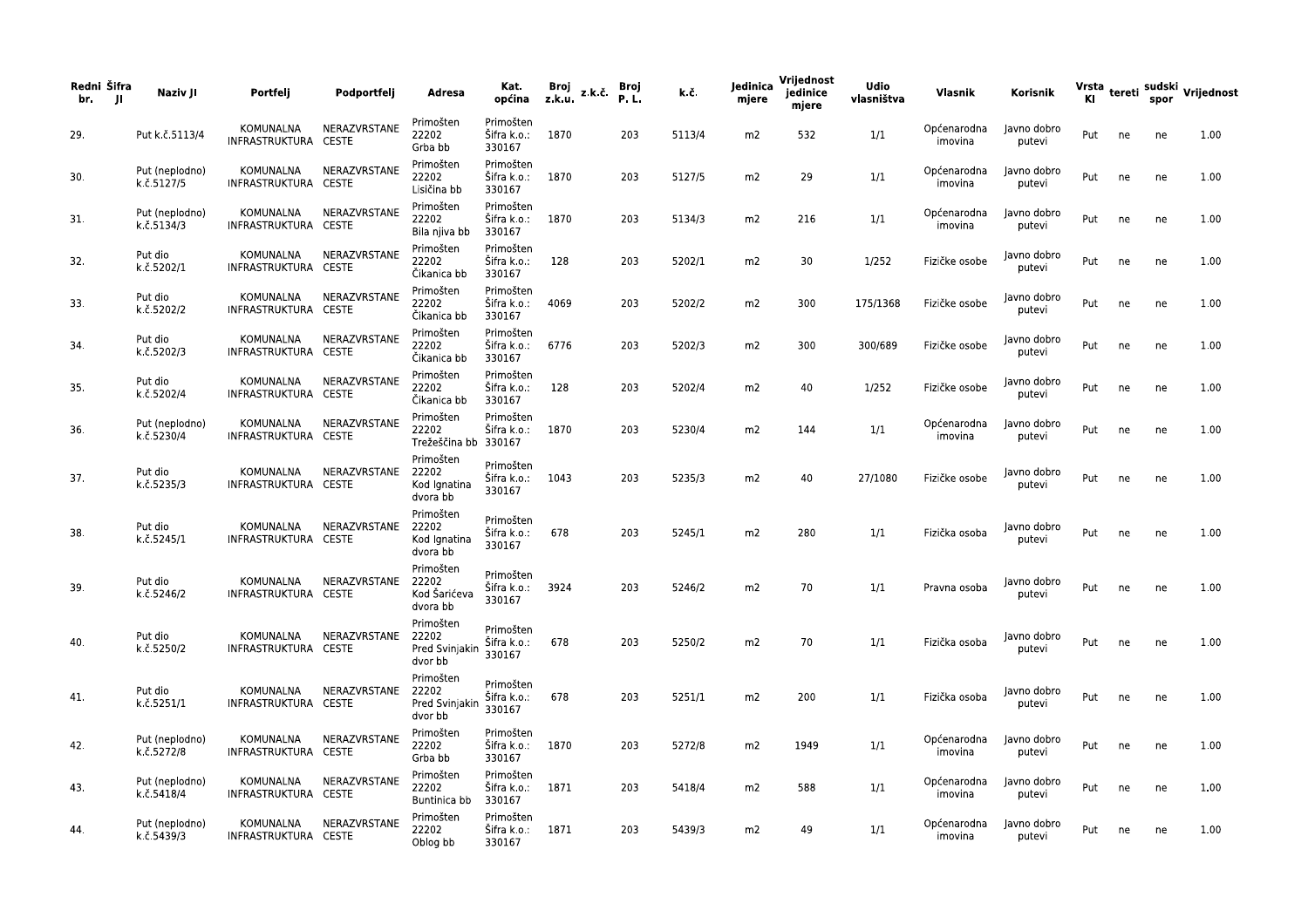| Redni Šifra<br>- JI<br>br. | Naziv JI                     | Portfeli                          | Podportfelj                  | Adresa                                       | Kat.<br>općina                     | Broj<br>$z, k, u, z, k, \zeta$ | <b>Broj</b><br>P.L. | k.č.   | ledinica<br>mjere | Vrijednost<br>jedinice<br>mjere | <b>Udio</b><br>vlasništva | Vlasnik                | Korisnik              |     |    |    | Vrsta tereti sudski Vrijednost<br>Kl |
|----------------------------|------------------------------|-----------------------------------|------------------------------|----------------------------------------------|------------------------------------|--------------------------------|---------------------|--------|-------------------|---------------------------------|---------------------------|------------------------|-----------------------|-----|----|----|--------------------------------------|
| 45.                        | Put (neplodno)<br>k.č.5442/2 | KOMUNALNA<br>INFRASTRUKTURA       | NERAZVRSTANE<br><b>CESTE</b> | Primošten<br>22202<br>Kod Ćukina<br>dvora bb | Primošten<br>Šifra k.o.:<br>330167 | 1871                           | 203                 | 5442/2 | m2                | 226                             | 1/1                       | Općenarodna<br>imovina | Javno dobro<br>putevi | Put | ne | ne | 1.00                                 |
| 46.                        | Put dio<br>k.č.5536/1        | KOMUNALNA<br>INFRASTRUKTURA CESTE | NERAZVRSTANE                 | Primošten<br>22202<br>Poda dvora bb 330167   | Primošten<br>Šifra k.o.:           | 1327                           | 203                 | 5536/1 | m <sub>2</sub>    | 30                              | 1/1                       | Fizička osoba          | Javno dobro<br>putevi | Put | ne | ne | 1.00                                 |
| 47.                        | Put dio<br>k.č.5538/1        | KOMUNALNA<br>INFRASTRUKTURA CESTE | NERAZVRSTANE                 | Primošten<br>22202<br>Poda dvora bb 330167   | Primošten<br>Sifra k.o.:           | 1040                           | 203                 | 5538/1 | m2                | 100                             | 3360/15360                | Fizičke osobe          | Javno dobro<br>putevi | Put | ne | ne | 1.00                                 |
| 48.                        | Put dio<br>k.č.5538/2        | KOMUNALNA<br>INFRASTRUKTURA CESTE | NERAZVRSTANE                 | Primošten<br>22202<br>Poda dvora bb 330167   | Primošten<br>Sifra k.o.:           | 1327                           | 203                 | 5538/2 | m <sub>2</sub>    | 31                              | 1/1                       | Fizička osoba          | Javno dobro<br>putevi | Put | ne | ne | 1.00                                 |
| 49.                        | Put dio<br>k.č.5551/1        | KOMUNALNA<br>INFRASTRUKTURA CESTE | NERAZVRSTANE                 | Primošten<br>22202<br>Poda dvora bb 330167   | Primošten<br>Šifra k.o.:           | 678                            | 203                 | 5551/1 | m <sub>2</sub>    | 70                              | 1/1                       | Fizička osoba          | Javno dobro<br>putevi | Put | ne | ne | 1.00                                 |
| 50.                        | Put dio<br>k.č.5551/2        | KOMUNALNA<br>INFRASTRUKTURA CESTE | NERAZVRSTANE                 | Primošten<br>22202<br>Poda dvora bb 330167   | Primošten<br>Sifra k.o.:           | 675                            | 203                 | 5551/2 | m2                | 60                              | 1/1                       | Fizička osoba          | Javno dobro<br>putevi | Put | ne | ne | 1.00                                 |
| 51.                        | Put k.č.5552/1               | KOMUNALNA<br>INFRASTRUKTURA CESTE | NERAZVRSTANE                 | Primošten<br>22202<br>Poda dvora bb 330167   | Primošten<br>Sifra k.o.:           | 1048                           | 203                 | 5552/1 | m2                | 72                              | 1/1                       | Fizička osoba          | Javno dobro<br>putevi | Put | ne | ne | 1.00                                 |
| 52.                        | Put k.č.5552/4               | KOMUNALNA<br>INFRASTRUKTURA CESTE | NERAZVRSTANE                 | Primošten<br>22202<br>U mlinaru bb           | Primošten<br>Šifra k.o.:<br>330167 | 1060                           | 203                 | 5552/4 | m2                | 43                              | 1/1                       | Fizičke osobe          | Javno dobro<br>putevi | Put | ne | ne | 1.00                                 |
| 53.                        | Put dio<br>k.č.5554/1        | KOMUNALNA<br>INFRASTRUKTURA       | NERAZVRSTANE<br><b>CESTE</b> | Primošten<br>22202<br>U mlinaru bb           | Primošten<br>Sifra k.o.:<br>330167 | 672                            | 203                 | 5554/1 | m2                | 110                             | 4/12                      | Fizičke osobe          | Javno dobro<br>putevi | Put | ne | ne | 1.00                                 |
| 54.                        | Put k.č.5554/2               | KOMUNALNA<br>INFRASTRUKTURA CESTE | NERAZVRSTANE                 | Primošten<br>22202<br>U mlinaru bb           | Primošten<br>Šifra k.o.:<br>330167 | 672                            | 203                 | 5554/2 | m2                | 50                              | 8/12                      | Fizičke osobe          | Javno dobro<br>putevi | Put | ne | ne | 1.00                                 |
| 55.                        | Put k.č.5554/3               | KOMUNALNA<br>INFRASTRUKTURA CESTE | NERAZVRSTANE                 | Primošten<br>22202<br>U mlinaru bb           | Primošten<br>Sifra k.o.:<br>330167 | 1048                           | 203                 | 5554/3 | m2                | 62                              | 1/1                       | Fizička osoba          | Javno dobro<br>putevi | Put | ne | ne | 1.00                                 |
| 56.                        | Put (neplodno)<br>k.č.5555/4 | KOMUNALNA<br>INFRASTRUKTURA CESTE | NERAZVRSTANE                 | Primošten<br>22202<br>U mlinaru bb           | Primošten<br>Sifra k.o.:<br>330167 | 1871                           | 203                 | 5555/4 | m <sub>2</sub>    | 64                              | 1/1                       | Općenarodna<br>imovina | Javno dobro<br>putevi | Put | ne | ne | 1.00                                 |
| 57.                        | Put k.č.5566/1               | KOMUNALNA<br>INFRASTRUKTURA CESTE | NERAZVRSTANE                 | Primošten<br>22202<br>U mlinaru bb           | Primošten<br>Šifra k.o.:<br>330167 | 1062                           | 203                 | 5566/1 | m2                | 69                              | 7/96                      | Fizičke osobe          | Javno dobro<br>putevi | Put | ne | ne | 1.00                                 |
| 58.                        | Put dio k.č.5977             | KOMUNALNA<br>INFRASTRUKTURA CESTE | NERAZVRSTANE                 | Primošten<br>22202<br>Gola glavica<br>bb     | Primošten<br>Sifra k.o.:<br>330167 | 1042                           | 203                 | 5977   | m2                | 100                             | 840/15360                 | Fizičke osobe          | Javno dobro<br>putevi | Put | ne | ne | 1.00                                 |
| 59.                        | Put dio<br>k.č.5980/2        | KOMUNALNA<br>INFRASTRUKTURA CESTE | NERAZVRSTANE                 | Primošten<br>22202<br>Gola glavica<br>bb     | Primošten<br>Šifra k.o.:<br>330167 | 2214                           | 203                 | 5980/2 | m <sub>2</sub>    | 500                             | 3/72                      | Fizičke osobe          | Javno dobro<br>putevi | Put | ne | ne | 1.00                                 |
| 60.                        | Put dio<br>k.č.5980/3        | KOMUNALNA<br>INFRASTRUKTURA CESTE | NERAZVRSTANE                 | Primošten<br>22202<br>Gola glavica<br>bb     | Primošten<br>Sifra k.o.:<br>330167 | 2444                           | 203                 | 5980/3 | m2                | 500                             | 1/1                       | Fizička osoba          | Javno dobro<br>putevi | Put | ne | ne | 1.00                                 |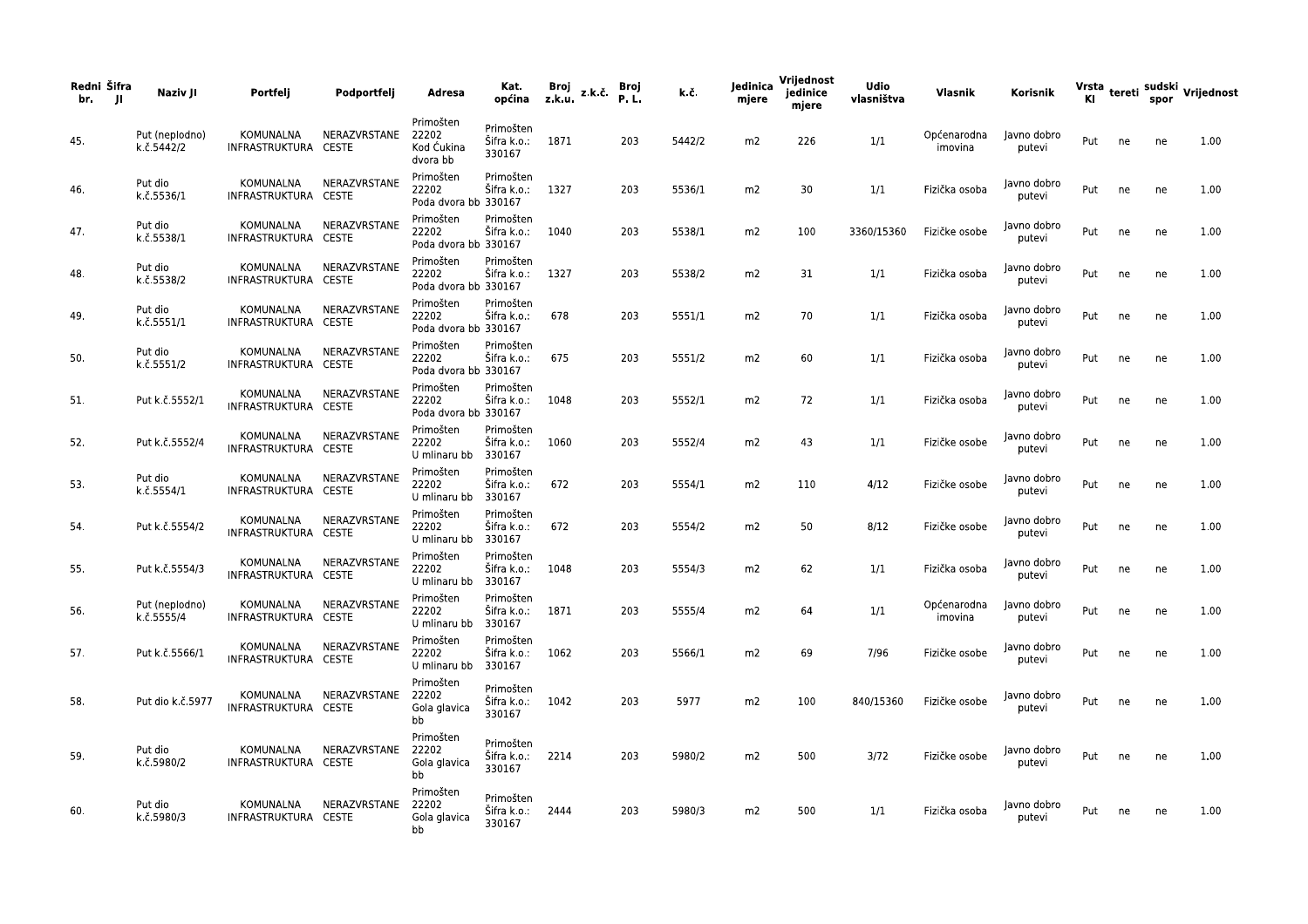| Redni Šifra<br>br.<br>- JI | Naziv JI                      | Portfelj                          | Podportfelj            | Adresa                                      | Kat.<br>općina z.k.u.                   | Broj | z.k.č. | Broj<br><b>P.L.</b> | k.č.    | Jedinica<br>mjere | Vrijednost<br>jedinice<br>mjere | <b>Udio</b><br>vlasništva | Vlasnik                | Korisnik              |     |    |    | Vrsta <sub>tereti</sub> sudski <sub>V</sub> rijednost<br>Kl |
|----------------------------|-------------------------------|-----------------------------------|------------------------|---------------------------------------------|-----------------------------------------|------|--------|---------------------|---------|-------------------|---------------------------------|---------------------------|------------------------|-----------------------|-----|----|----|-------------------------------------------------------------|
| 61.                        | Put (neplodno)<br>k.č.5980/9  | KOMUNALNA<br>INFRASTRUKTURA CESTE | NERAZVRSTANE           | Primošten<br>22202<br>Gola glavica<br>bb    | Primošten<br>Šifra k.o.: 1871<br>330167 |      |        | 203                 | 5980/9  | m2                | 213                             | 1/1                       | Općenarodna<br>imovina | Javno dobro<br>putevi | Put | ne | ne | 1.00                                                        |
| 62.                        | Put (neplodno)<br>k.č.5980/10 | KOMUNALNA<br>INFRASTRUKTURA CESTE | NERAZVRSTANE           | Primošten<br>22202<br>Gola glavica<br>bb    | Primošten<br>Šifra k.o.: 1871<br>330167 |      |        | 203                 | 5980/10 | m2                | 414                             | 1/1                       | Općenarodna<br>imovina | Javno dobro<br>putevi | Put | ne | ne | 1.00                                                        |
| 63.                        | Put dio k.č.5991              | KOMUNALNA<br>INFRASTRUKTURA CESTE | NERAZVRSTANE           | Primošten<br>22202<br>Za golu<br>glavicu bb | Primošten<br>Sifra k.o.:<br>330167      | 733  |        | 203                 | 5991    | m2                | 350                             | 288/13824                 | Fizičke osobe          | Javno dobro<br>putevi | Put | ne | ne | 1.00                                                        |
| 64.                        | Put dio<br>k.č.5993/1         | KOMUNALNA<br>INFRASTRUKTURA CESTE | NERAZVRSTANE           | Primošten<br>22202<br>Za golu<br>glavicu bb | Primošten<br>Sifra k.o.:<br>330167      | 625  |        | 203                 | 5993/1  | m2                | 300                             | 1800/9000                 | Fizičke osobe          | Javno dobro<br>putevi | Put | ne | ne | 1.00                                                        |
| 65.                        | Put dio<br>k.č.6006/2         | KOMUNALNA<br>INFRASTRUKTURA CESTE | NERAZVRSTANE           | Primošten<br>22202<br>Feudevo polje<br>bb   | Primošten<br>Šifra k.o.:<br>330167      | 191  |        | 203                 | 6006/2  | m2                | 110                             | 6/24                      | Fizičke osobe          | Javno dobro<br>putevi | Put | ne | ne | 1.00                                                        |
| 66.                        | Put (neplodno)<br>k.č.6006/17 | KOMUNALNA<br>INFRASTRUKTURA CESTE | NERAZVRSTANE           | Primošten<br>22202<br>Feudevo polje<br>bb   | Primošten<br>Šifra k.o.:<br>330167      | 201  |        | 203                 | 6006/17 | m2                | 392                             | 1/3                       | Fizičke osobe          | Javno dobro<br>putevi | Put | ne | ne | 1.00                                                        |
| 67.                        | Put (neplodno)<br>k.č.6006/18 | KOMUNALNA<br>INFRASTRUKTURA CESTE | NERAZVRSTANE           | Primošten<br>22202<br>Feudevo polje<br>bb   | Primošten<br>Šifra k.o.:<br>330167      | 201  |        | 203                 | 6006/18 | m2                | 483                             | 1/1                       | Fizičke osobe          | Javno dobro<br>putevi | Put | ne | ne | 1.00                                                        |
| 68.                        | Put (neplodno)<br>k.č.6006/19 | KOMUNALNA<br>INFRASTRUKTURA CESTE | NERAZVRSTANE           | Primošten<br>22202<br>Feudevo polje<br>bb   | Primošten<br>Šifra k.o.:<br>330167      | 201  |        | 203                 | 6006/19 | m2                | 326                             | 1/9                       | Fizičke osobe          | Javno dobro<br>putevi | Put | ne | ne | 1.00                                                        |
| 69.                        | Put (neplodno)<br>k.č.6006/20 | KOMUNALNA<br>INFRASTRUKTURA CESTE | NERAZVRSTANE           | Primošten<br>22202<br>Feudevo polje<br>bb   | Primošten<br>Šifra k.o.:<br>330167      | 201  |        | 203                 | 6006/20 | m2                | 426                             | 1/1                       | Fizičke osobe          | Javno dobro<br>putevi | Put | ne | ne | 1.00                                                        |
| 70.                        | Put dio<br>k.č.6085/1         | KOMUNALNA<br>INFRASTRUKTURA CESTE | NERAZVRSTANE           | Primošten<br>22202<br>Vodolež bb            | Primošten<br>Sifra k.o.:<br>330167      | 494  |        | 203                 | 6085/1  | m2                | 350                             | 1/1                       | Fizičke osobe          | Javno dobro<br>putevi | Put | ne | ne | 1.00                                                        |
| 71.                        | Put dio<br>k.č.6088/1         | INFRASTRUKTURA CESTE              | KOMUNALNA NERAZVRSTANE | Primošten<br>22202<br>Vodolež bb            | Primošten<br>Šifra k.o.: 2461<br>330167 |      |        | 203                 | 6088/1  | m2                | 70                              | 1/8                       | Fizičke osobe          | Javno dobro<br>putevi | Put | ne | ne | 1.00                                                        |
| 72.                        | Put dio<br>k.č.6092/2         | KOMUNALNA<br>INFRASTRUKTURA CESTE | NERAZVRSTANE           | Primošten<br>22202<br>Vlaški progrm<br>bb   | Primošten<br>Šifra k.o.: 2461<br>330167 |      |        | 203                 | 6092/2  | m2                | 30                              | 1/8                       | Fizičke osobe          | Javno dobro<br>putevi | Put | ne | ne | 1.00                                                        |
| 73.                        | Put dio<br>k.č.6093/1         | KOMUNALNA<br>INFRASTRUKTURA CESTE | NERAZVRSTANE           | Primošten<br>22202<br>Vodolež bb            | Primošten<br>Šifra k.o.: 728<br>330167  |      |        | 203                 | 6093/1  | m2                | 20                              | 1/8                       | Fizičke osobe          | Javno dobro<br>putevi | Put | ne | ne | 1.00                                                        |
| 74.                        | Put dio<br>k.č.6093/2         | KOMUNALNA<br>INFRASTRUKTURA CESTE | NERAZVRSTANE           | Primošten<br>22202<br>Vodolež bb            | Primošten<br>Šifra k.o.:<br>330167      | 960  |        | 203                 | 6093/2  | m2                | 110                             | 1/1                       | Fizičke osobe          | Javno dobro<br>putevi | Put | ne | ne | 1.00                                                        |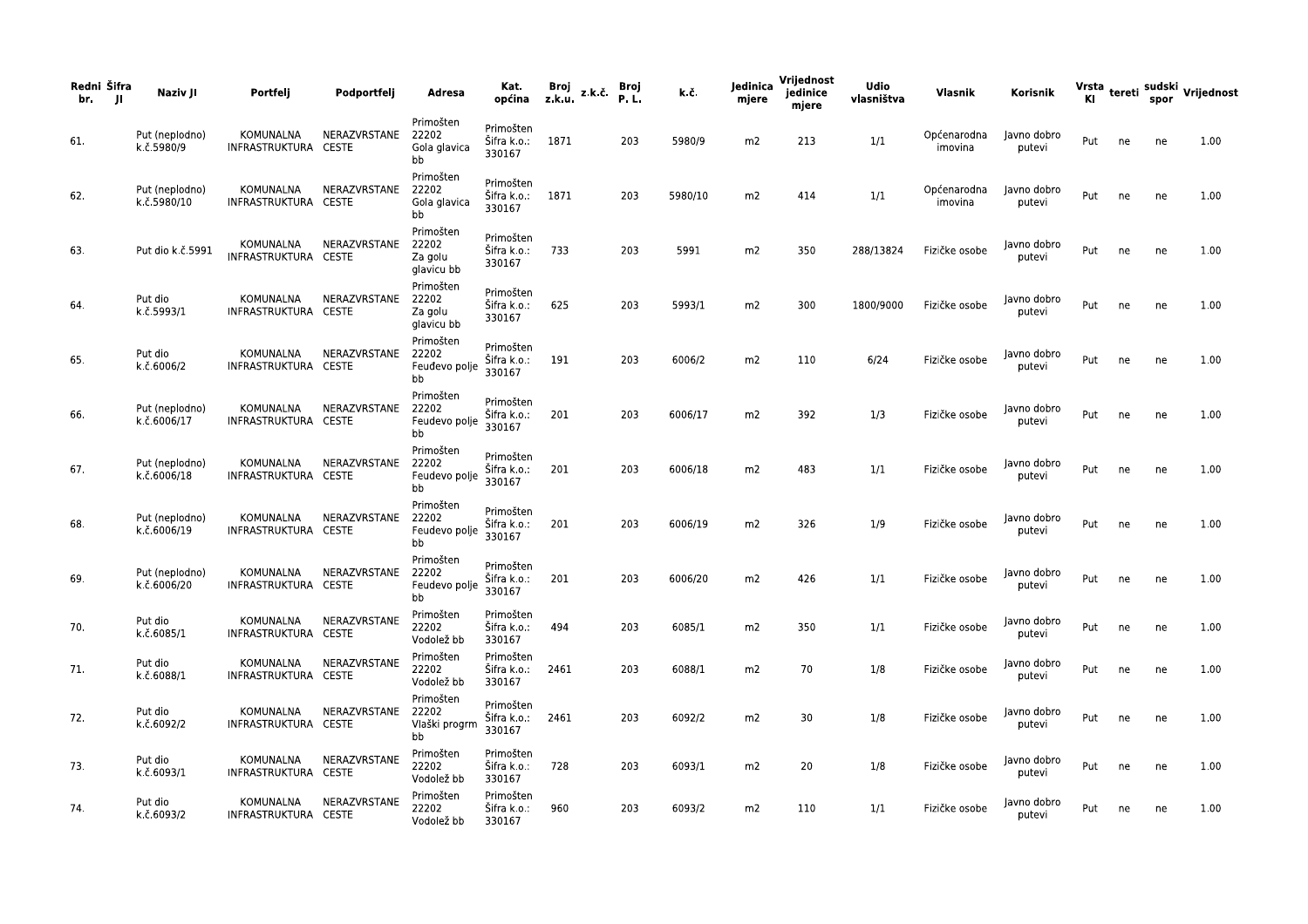| Redni Šifra<br>br.<br>- 11 | Naziv JI               | Portfelj                          | Podportfelj        | Adresa                                 | Kat.<br>općina                          | Broj<br>z.k.u. | z.k.č. | Broj<br>P.L | k.č.   | Jedinica<br>mjere | Vrijednost<br>jedinice<br>mjere | <b>Udio</b><br>vlasništva | Vlasnik                    | Korisnik              |     |    |    | Vrsta <sub>tereti</sub> sudski Vrijednost<br>Kl |
|----------------------------|------------------------|-----------------------------------|--------------------|----------------------------------------|-----------------------------------------|----------------|--------|-------------|--------|-------------------|---------------------------------|---------------------------|----------------------------|-----------------------|-----|----|----|-------------------------------------------------|
| 75.                        | Put dio<br>k.č.6094/1  | KOMUNALNA<br>INFRASTRUKTURA CESTE | NERAZVRSTANE       | Primošten<br>22202<br>Vodolež bb       | Primošten<br>Šifra k.o.:<br>330167      | 728            |        | 203         | 6094/1 | m2                | 200                             | 1/8                       | Fizičke osobe              | Javno dobro<br>putevi | Put | ne | ne | 1.00                                            |
| 76.                        | Put dio<br>k.č.6094/2  | KOMUNALNA<br>INFRASTRUKTURA CESTE | NERAZVRSTANE       | Primošten<br>22202<br>Vodolež bb       | Primošten<br>Šifra k.o.:<br>330167      | 960            |        | 203         | 6094/2 | m2                | 20                              | 1/60                      | Fizičke osobe              | Javno dobro<br>putevi | Put | ne | ne | 1.00                                            |
| 77.                        | Put dio k.č.6096       | KOMUNALNA<br>INFRASTRUKTURA CESTE | NERAZVRSTANE       | Primošten<br>22202<br>Ogradice bb      | Primošten<br>Šifra k.o.:<br>330167      | 272            |        | 203         | 6096   | m2                | 350                             | 2232/57600                | Fizičke osobe              | Javno dobro<br>putevi | Put | ne | ne | 1.00                                            |
| 78.                        | Put dio<br>k.č.6097/1  | KOMUNALNA<br>INFRASTRUKTURA CESTE | NERAZVRSTANE       | Primošten<br>22202<br>Ogradice bb      | Primošten<br>Šifra k.o.:<br>330167      | 125            |        | 203         | 6097/1 | m2                | 73                              | 25/384                    | Fizičke osobe              | Javno dobro<br>putevi | Put | ne | ne | 1.00                                            |
| 79.                        | Put dio k.č.6109       | KOMUNALNA<br>INFRASTRUKTURA CESTE | NERAZVRSTANE       | Primošten<br>22202<br>Ograđenice<br>bb | Primošten<br>Šifra k.o.:<br>330167      | 74             |        | 203         | 6109   | m2                | 140                             |                           | 18900/288000 Fizičke osobe | Javno dobro<br>putevi | Put | ne | ne | 1.00                                            |
| 80.                        | Put dio k.č.6110       | KOMUNALNA<br>INFRASTRUKTURA CESTE | NERAZVRSTANE       | Primošten<br>22202<br>Ograđenice<br>bb | Primošten<br>Šifra k.o.:<br>330167      | 621            |        | 203         | 6110   | m2                | 120                             | 1/1120                    | Fizičke osobe              | Javno dobro<br>putevi | Put | ne | ne | 1.00                                            |
| 81.                        | Put dio k.č.<br>6111/1 | KOMUNALNA<br>INFRASTRUKTURA CESTE | NERAZVRSTANE       | Primošten<br>22202<br>Ograđenice<br>bb | Primošten<br>Šifra k.o.: 6041<br>330167 |                |        | 203         | 6111/1 | m2                | 70                              | 192/720                   | Fizičke osobe              | Javno dobro<br>putevi | Put | ne | ne | 1.00                                            |
| 82.                        | Put dio<br>k.č.6113/2  | KOMUNALNA<br>INFRASTRUKTURA CESTE | NERAZVRSTANE       | Primošten<br>22202<br>Ograđenice<br>bb | Primošten<br>Šifra k.o.:<br>330167      | 22             |        | 203         | 6113/2 | m2                | 70                              | 12/144                    | Fizičke osobe              | Javno dobro<br>putevi | Put | ne | ne | 1.00                                            |
| 83.                        | Put dio k.č.6114       | KOMUNALNA<br>INFRASTRUKTURA CESTE | NERAZVRSTANE       | Primošten<br>22202<br>Ograđenice<br>bb | Primošten<br>Šifra k.o.:<br>330167      | 507            |        | 203         | 6114   | m2                | 80                              | 266/4480                  | Fizičke osobe              | Javno dobro<br>putevi | Put | ne | ne | 1.00                                            |
| 84.                        | Put dio<br>k.č.6115/1  | KOMUNALNA<br>INFRASTRUKTURA CESTE | NERAZVRSTANE       | Primošten<br>22202<br>Ograđenice<br>bb | Primošten<br>Šifra k.o.: 1308<br>330167 |                |        | 203         | 6115/1 | m2                | 40                              | 3/96                      | Fizičke osobe              | Javno dobro<br>putevi | Put | ne | ne | 1.00                                            |
| 85.                        | Put dio<br>k.č.6115/2  | KOMUNALNA<br>INFRASTRUKTURA CESTE | NERAZVRSTANE       | Primošten<br>22202<br>Ograđenice<br>bb | Primošten<br>Šifra k.o.:<br>330167      | 523            |        | 203         | 6115/2 | m2                | 40                              | 210/5040                  | Fizičke osobe              | Javno dobro<br>putevi | Put | ne | ne | 1.00                                            |
| 86.                        | Put dio<br>k.č.6115/3  | KOMUNALNA<br>INFRASTRUKTURA CESTE | NERAZVRSTANE 22202 | Primošten<br>Ograđenice<br>bb          | Primošten<br>Šifra k.o.: 1087<br>330167 |                |        | 203         | 6115/3 | m2                | 50                              | 16/4000                   | Fizičke osobe              | Javno dobro<br>putevi | Put | ne | ne | 1.00                                            |
| 87.                        | Put dio<br>k.č.6117/3  | KOMUNALNA<br>INFRASTRUKTURA CESTE | NERAZVRSTANE       | Primošten<br>22202<br>Ograđenice<br>bb | Primošten<br>Šifra k.o.: 1128<br>330167 |                |        | 203         | 6117/3 | m2                | 40                              | 1/8                       | Fizičke osobe              | Javno dobro<br>putevi | Put | ne | ne | 1.00                                            |
| 88.                        | Put dio<br>k.č.6120/1  | KOMUNALNA<br>INFRASTRUKTURA CESTE | NERAZVRSTANE       | Primošten<br>22202<br>Ograđenice<br>bb | Primošten<br>Šifra k.o.: 100<br>330167  |                |        | 203         | 6120/1 | m2                | 20                              |                           | 1680/20160 Fizičke osobe   | Javno dobro<br>putevi | Put | ne | ne | 1.00                                            |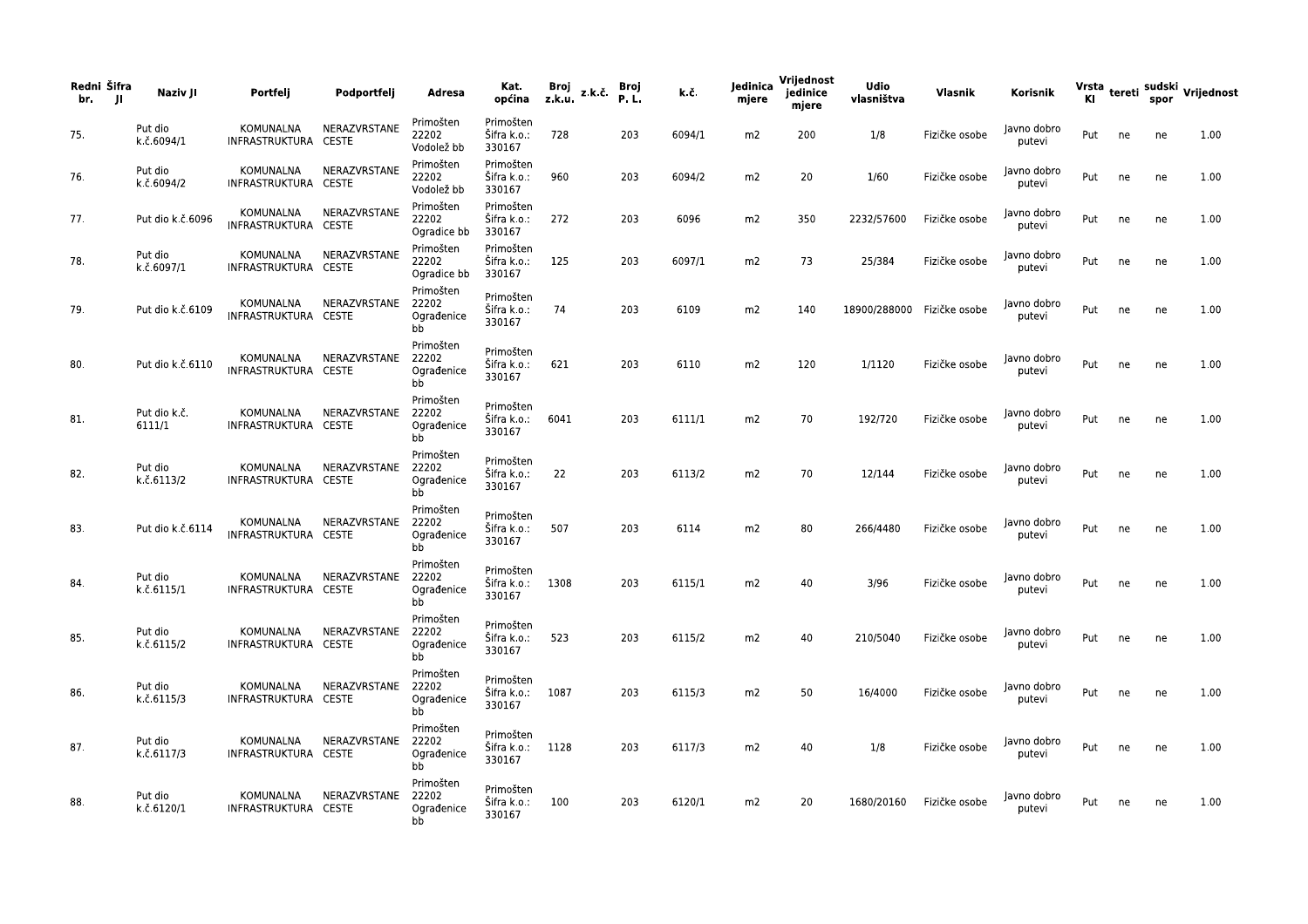| Redni Šifra<br>br.<br>- JI | Naziv JI               | Portfelj                          | Podportfelj            | Adresa                                    | Kat.<br>općina                          | Broj<br>z.k.u. | z.k.č. Broj | P.L. | k.č.    | Jedinica<br>mjere | Vrijednost<br>jedinice<br>mjere | <b>Udio</b><br>vlasništva  | Vlasnik       | Korisnik              |     |    |    | Vrsta tereti sudski Vrijednost<br>Kl spor |
|----------------------------|------------------------|-----------------------------------|------------------------|-------------------------------------------|-----------------------------------------|----------------|-------------|------|---------|-------------------|---------------------------------|----------------------------|---------------|-----------------------|-----|----|----|-------------------------------------------|
| 89.                        | Put dio<br>k.č.12210/3 | KOMUNALNA<br>INFRASTRUKTURA CESTE | NERAZVRSTANE           | Primošten<br>22202<br>Ravnice bb          | Primošten<br>Šifra k.o.:<br>330167      | 215            |             | 203  | 12210/3 | m2                | 350                             | 1/6                        | Fizičke osobe | Javno dobro<br>putevi | Put | ne | ne | 1.00                                      |
| 90.                        | Put dio<br>k.č.12210/5 | KOMUNALNA<br>INFRASTRUKTURA CESTE | NERAZVRSTANE           | Primošten<br>22202<br>Brigi bb            | Primošten<br>Šifra k.o.:<br>330167      | 49             |             | 203  | 12210/5 | m2                | 180                             | 576/8064                   | Fizičke osobe | Javno dobro<br>putevi | Put | ne | ne | 1.00                                      |
| 91.                        | Put dio<br>k.č.12210/6 | KOMUNALNA<br>INFRASTRUKTURA CESTE | NERAZVRSTANE           | Primošten<br>22201<br>Brigi bb            | Primošten<br>Šifra k.o.:<br>330167      | 211            |             | 203  | 12210/6 | m2                | 210                             | 2/80                       | Fizičke osobe | Javno dobro<br>putevi | Put | ne | ne | 1.00                                      |
| 92.                        | Put dio<br>k.č.12210/7 | KOMUNALNA<br>INFRASTRUKTURA CESTE | NERAZVRSTANE           | Primošten<br>22202<br>Rupica bb           | Primošten<br>Šifra k.o.: 5754<br>330167 |                |             | 203  | 12210/7 | m2                | 210                             | 480/15840                  | Fizičke osobe | Javno dobro<br>putevi | Put | ne | ne | 1.00                                      |
| 93.                        | Put dio<br>k.č.12210/8 | KOMUNALNA<br>INFRASTRUKTURA CESTE | NERAZVRSTANE           | Primošten<br>22202<br>Brigi bb            | Primošten<br>Šifra k.o.:<br>330167      | 1009           |             | 203  | 12210/8 | m2                | 280                             | 7560/86400                 | Fizičke osobe | Javno dobro<br>putevi | Put | ne | ne | 1.00                                      |
| 94.                        | Put dio<br>k.č.12292   | KOMUNALNA<br>INFRASTRUKTURA CESTE | NERAZVRSTANE 22202     | Primošten<br>Iza vrha briga<br>bb         | Primošten<br>Šifra k.o.:<br>330167      | 255            |             | 203  | 12292   | m2                | 1548                            | 96768/276480 Fizičke osobe |               | Javno dobro<br>putevi | Put | ne | ne | 1.00                                      |
| 95.                        | Put dio<br>k.č.12303   | KOMUNALNA<br>INFRASTRUKTURA CESTE | NERAZVRSTANE           | Primošten<br>22202<br>Brigi bb            | Primošten<br>Šifra k.o.:<br>330167      | 211            |             | 203  | 12303   | m2                | 100                             | 2/80                       | Fizičke osobe | Javno dobro<br>putevi | Put | ne | ne | 1.00                                      |
| 96.                        | Put dio<br>k.č.12304   | KOMUNALNA<br>INFRASTRUKTURA CESTE | NERAZVRSTANE           | Primošten<br>22202<br>Brigi bb            | Primošten<br>Sifra k.o.:<br>330167      | 1437           |             | 203  | 12304   | m2                | 140                             | 15/1080                    | Fizičke osobe | Javno dobro<br>putevi | Put | ne | ne | 1.00                                      |
| 97.                        | Put dio<br>k.č.12305   | KOMUNALNA<br>INFRASTRUKTURA CESTE | NERAZVRSTANE           | Primošten<br>22202<br>Brigi bb            | Primošten<br>Sifra k.o.:<br>330167      | 48             |             | 203  | 12305   | m2                | 150                             | 64/896                     | Fizičke osobe | Javno dobro<br>putevi | Put | ne | ne | 1.00                                      |
| 98.                        | Put dio<br>k.č.12306   | KOMUNALNA<br>INFRASTRUKTURA CESTE | NERAZVRSTANE           | Primošten<br>22202<br>Brigi bb            | Primošten<br>Sifra k.o.:<br>330167      | 230            |             | 203  | 12306   | m2                | 30                              | 525/3600                   | Fizičke osobe | Javno dobro<br>putevi | Put | ne | ne | 1.00                                      |
| 99.                        | Put dio<br>k.č.12350/2 | KOMUNALNA<br>INFRASTRUKTURA CESTE | NERAZVRSTANE 22202     | Primošten<br>Kantin dolac<br>bb           | Primošten<br>Šifra k.o.: 1122<br>330167 |                |             | 203  | 12350/2 | m2                | 210                             | 144/720                    | Fizičke osobe | Javno dobro<br>putevi | Put | ne | ne | 1.00                                      |
| 100.                       | Put dio<br>k.č.12355   | KOMUNALNA<br>INFRASTRUKTURA CESTE | NERAZVRSTANE           | Primošten<br>22202<br>Martin dolac<br>bb  | Primošten<br>Šifra k.o.: 1122<br>330167 |                |             | 203  | 12355   | m2                | 315                             | 144/720                    | Fizičke osobe | Javno dobro<br>putevi | Put | ne | ne | 1.00                                      |
| 101.                       | Put dio<br>k.č.12360/3 | INFRASTRUKTURA CESTE              | KOMUNALNA NERAZVRSTANE | Primošten<br>22202<br>Kantin dolac<br>bb  | Primošten<br>Šifra k.o.: 1122<br>330167 |                |             | 203  | 12360/3 | m2                | 100                             | 144/720                    | Fizičke osobe | Javno dobro<br>putevi | Put | ne | ne | 1.00                                      |
| 102.                       | Put dio<br>k.č.12399/1 | KOMUNALNA<br>INFRASTRUKTURA CESTE | NERAZVRSTANE           | Primošten<br>22202<br>Kantin dolac        | Primošten<br>Šifra k.o.: 1960<br>330167 |                |             | 203  | 12399/1 | m2                | 420                             |                            | Fizičke osobe | Javno dobro<br>putevi | Put | ne | ne | 1.00                                      |
| 103.                       | Put dio<br>k.č.12399/2 | KOMUNALNA<br>INFRASTRUKTURA CESTE | NERAZVRSTANE           | bb<br>Primošten<br>22202<br>Brigi bb      | Primošten<br>Šifra k.o.:<br>330167      | 98             |             | 203  | 12399/2 | m2                | 450                             | 5/80                       | Fizičke osobe | Javno dobro<br>putevi | Put | ne | ne | 1.00                                      |
| 104.                       | Put dio<br>k.č.12401/2 | KOMUNALNA<br>INFRASTRUKTURA CESTE | NERAZVRSTANE           | Primošten<br>22202<br>Hodomilja bb 330167 | Primošten<br>Šifra k.o.:                | 976            |             | 203  | 12401/2 | m2                | 210                             | 1/1                        | Fizičke osobe | Javno dobro<br>putevi | Put | ne | ne | 1.00                                      |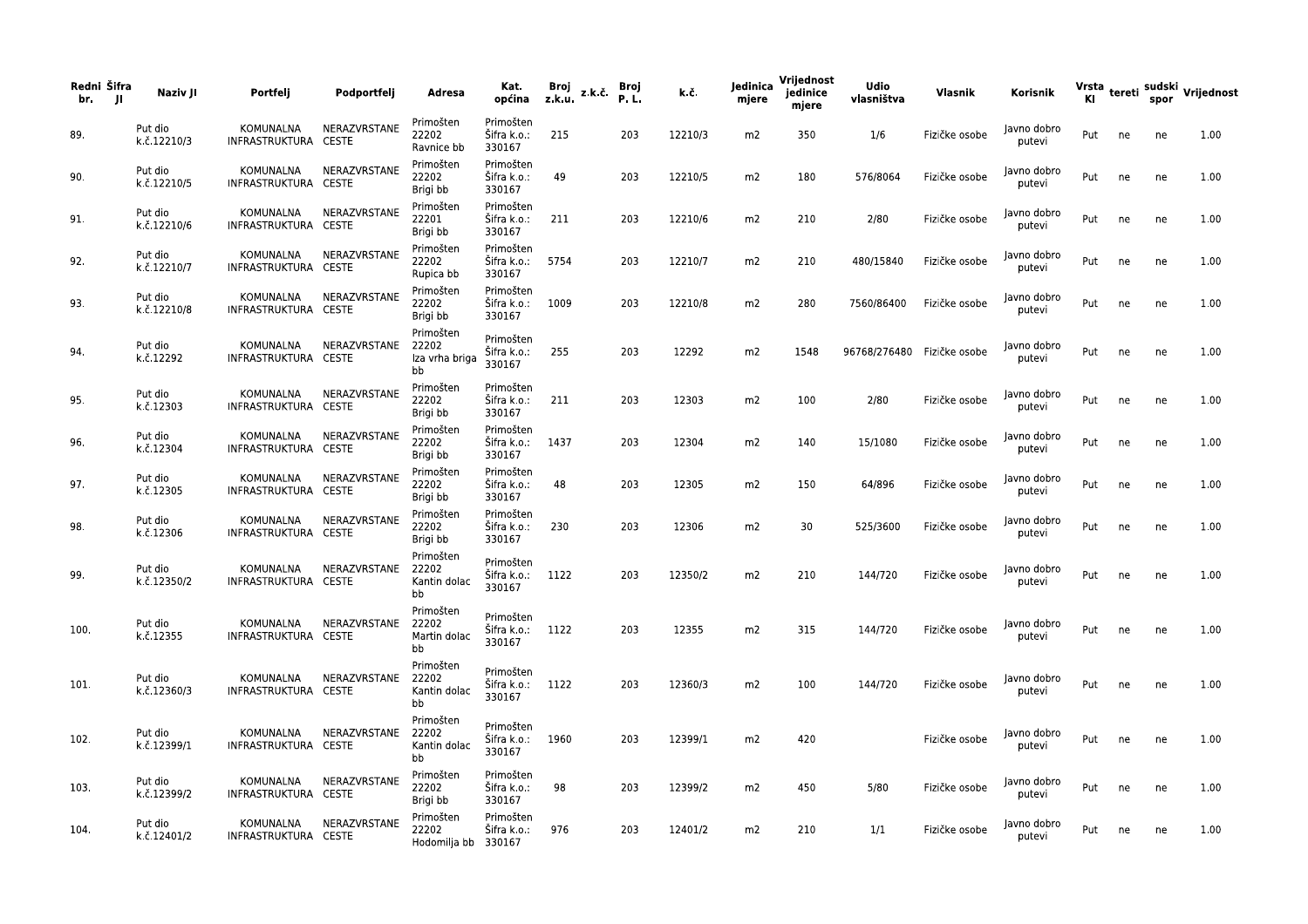| Redni Šifra<br>br.<br>- JI | Naziv JI                | Portfelj                          | Podportfelj  | Adresa                                  | Kat.<br>općina                          | Broj<br>z.k.u. | z.k.č. | Broj<br>P.L. | k.č.     | Jedinica<br>mjere | Vrijednost<br>jedinice<br>mjere | <b>Udio</b><br>vlasništva  | Vlasnik       | Korisnik              |     |    |    | Vrsta <sub>tereti</sub> sudski <sub>V</sub> rijednost<br>Kl |
|----------------------------|-------------------------|-----------------------------------|--------------|-----------------------------------------|-----------------------------------------|----------------|--------|--------------|----------|-------------------|---------------------------------|----------------------------|---------------|-----------------------|-----|----|----|-------------------------------------------------------------|
| 105.                       | Put dio<br>k.č.12402/1  | KOMUNALNA<br>INFRASTRUKTURA CESTE | NERAZVRSTANE | Primošten<br>22202<br>Hodomilja bb      | Primošten<br>Šifra k.o.:<br>330167      | 79             |        | 203          | 12402/1  | m2                | 250                             | 2/20                       | Fizičke osobe | Javno dobro<br>putevi | Put | ne | ne | 1.00                                                        |
| 106.                       | Put dio<br>k.č.12402/2  | KOMUNALNA<br>INFRASTRUKTURA CESTE | NERAZVRSTANE | Primošten<br>22202<br>Hodomilja bb      | Primošten<br>Šifra k.o.:<br>330167      | 315            |        | 203          | 12402/2  | m2                | 210                             | 429/5184                   | Fizičke osobe | lavno dobro<br>putevi | Put | ne | ne | 1.00                                                        |
| 107.                       | Put dio<br>k.č.12429    | KOMUNALNA<br>INFRASTRUKTURA CESTE | NERAZVRSTANE | Primošten<br>22202<br>Pod glavica<br>bb | Primošten<br>Šifra k.o.:<br>330167      | 11             |        | 203          | 12429    | m2                | 140                             | 48/96                      | Fizičke osobe | Javno dobro<br>putevi | Put | ne | ne | 1.00                                                        |
| 108.                       | Put dio<br>k.č.12430    | KOMUNALNA<br>INFRASTRUKTURA CESTE | NERAZVRSTANE | Primošten<br>22202<br>Pod glavica<br>bb | Primošten<br>Šifra k.o.: 1139<br>330167 |                |        | 203          | 12430    | m2                | 280                             | 1/1                        | Fizičke osobe | Javno dobro<br>putevi | Put | ne | ne | 1.00                                                        |
| 109.                       | Put dio<br>k.č.12432    | KOMUNALNA<br>INFRASTRUKTURA CESTE | NERAZVRSTANE | Primošten<br>22202<br>Pod glavica<br>bb | Primošten<br>Šifra k.o.: 1732<br>330167 |                |        | 203          | 12432    | m2                | 245                             | 1/2                        | Fizičke osobe | lavno dobro<br>putevi | Put | da | ne | 1.00                                                        |
| 110.                       | Put dio<br>k.č.12433/2  | KOMUNALNA<br>INFRASTRUKTURA CESTE | NERAZVRSTANE | Primošten<br>22202<br>Pod glavica<br>bb | Primošten<br>Šifra k.o.: 2595<br>330167 |                |        | 203          | 12433/2  | m2                | 60                              | 1/1                        | Fizička osoba | Javno dobro<br>putevi | Put | ne | ne | 1.00                                                        |
| 111.                       | Put dio<br>k.č.12432/2  | KOMUNALNA<br>INFRASTRUKTURA CESTE | NERAZVRSTANE | Primošten<br>22202<br>Pod glavica<br>bb | Primošten<br>Šifra k.o.:<br>330167      | 2595           |        | 203          | 12432/2  | m2                | 150                             | 1/1                        | Fizička osoba | Javno dobro<br>putevi | Put | ne | ne | 1.00                                                        |
| 112.                       | Put dio<br>k.č.12439/9  | KOMUNALNA<br>INFRASTRUKTURA CESTE | NERAZVRSTANE | Primošten<br>22202<br>Grlić bb          | Primošten<br>Šifra k.o.:<br>330167      | 1028           |        | 203          | 12439/9  | m2                | 200                             | 1/1                        | Fizička osoba | Javno dobro<br>putevi | Put | ne | ne | 1.00                                                        |
| 113.                       | Put dio<br>k.č.12439/10 | KOMUNALNA<br>INFRASTRUKTURA CESTE | NERAZVRSTANE | Primošten<br>22202<br>Grlić bb          | Primošten<br>Šifra k.o.:<br>330167      | 5754           |        | 203          | 12439/10 | m2                | 200                             | 144/15840                  | Fizičke osobe | Javno dobro<br>putevi | Put | ne | ne | 1.00                                                        |
| 114.                       | Put dio<br>k.č.12439/12 | KOMUNALNA<br>INFRASTRUKTURA CESTE | NERAZVRSTANE | Primošten<br>22202<br>Grlić bb          | Primošten<br>Šifra k.o.:<br>330167      | 856            |        | 203          | 12439/12 | m2                | 800                             | 720/302400                 | Fizičke osobe | Javno dobro<br>putevi | Put | ne | ne | 1.00                                                        |
| 115.                       | Put dio<br>k.č.12439/13 | KOMUNALNA<br>INFRASTRUKTURA CESTE | NERAZVRSTANE | Primošten<br>22202<br>Grlić bb          | Primošten<br>Šifra k.o.:<br>330167      | 799            |        | 203          | 12439/13 | m2                | 1000                            | 33/448                     | Fizičke osobe | Javno dobro<br>putevi | Put | ne | ne | 1.00                                                        |
| 116.                       | Put dio<br>k.č.12440/1  | KOMUNALNA<br>INFRASTRUKTURA CESTE | NERAZVRSTANE | Primošten<br>22202<br>Grlić bb          | Primošten<br>Šifra k.o.:<br>330167      | 799            |        | 203          | 12440/1  | m2                | 160                             | 33/448                     | Fizičke osobe | Javno dobro<br>putevi | Put | ne | ne | 1.00                                                        |
| 117.                       | Put dio<br>k.č.12440/3  | KOMUNALNA<br>INFRASTRUKTURA CESTE | NERAZVRSTANE | Primošten<br>22202<br>Grlić bb          | Primošten<br>Šifra k.o.: 5754<br>330167 |                |        | 203          | 12440/3  | m2                | 120                             | 144/15840                  | Fizičke osobe | Javno dobro<br>putevi | Put | ne | ne | 1.00                                                        |
| 118.                       | Put dio<br>k.č.12440/4  | KOMUNALNA<br>INFRASTRUKTURA CESTE | NERAZVRSTANE | Primošten<br>22202<br>Grlić bb          | Primošten<br>Šifra k.o.: 5754<br>330167 |                |        | 203          | 12440/4  | m2                | 1200                            | 144/15840                  | Fizičke osobe | Javno dobro<br>putevi | Put | ne | ne | 1.00                                                        |
| 119.                       | Put dio<br>k.č.12440/6  | KOMUNALNA<br>INFRASTRUKTURA CESTE | NERAZVRSTANE | Primošten<br>22202<br>Grlić bb          | Primošten<br>Šifra k.o.:<br>330167      | 856            |        | 203          | 12440/6  | m2                | 240                             | 25200/302400 Fizičke osobe |               | Javno dobro<br>putevi | Put | ne | ne | 1.00                                                        |
| 120.                       | Put dio<br>k.č.12567/3  | KOMUNALNA<br>INFRASTRUKTURA CESTE | NERAZVRSTANE | Primošten<br>22202<br>Njivetina bb      | Primošten<br>Sifra k.o.:<br>330167      | 1509           |        | 203          | 12567/3  | m2                | 400                             | 15/960                     | Fizičke osobe | Javno dobro<br>putevi | Put | ne | ne | 1.00                                                        |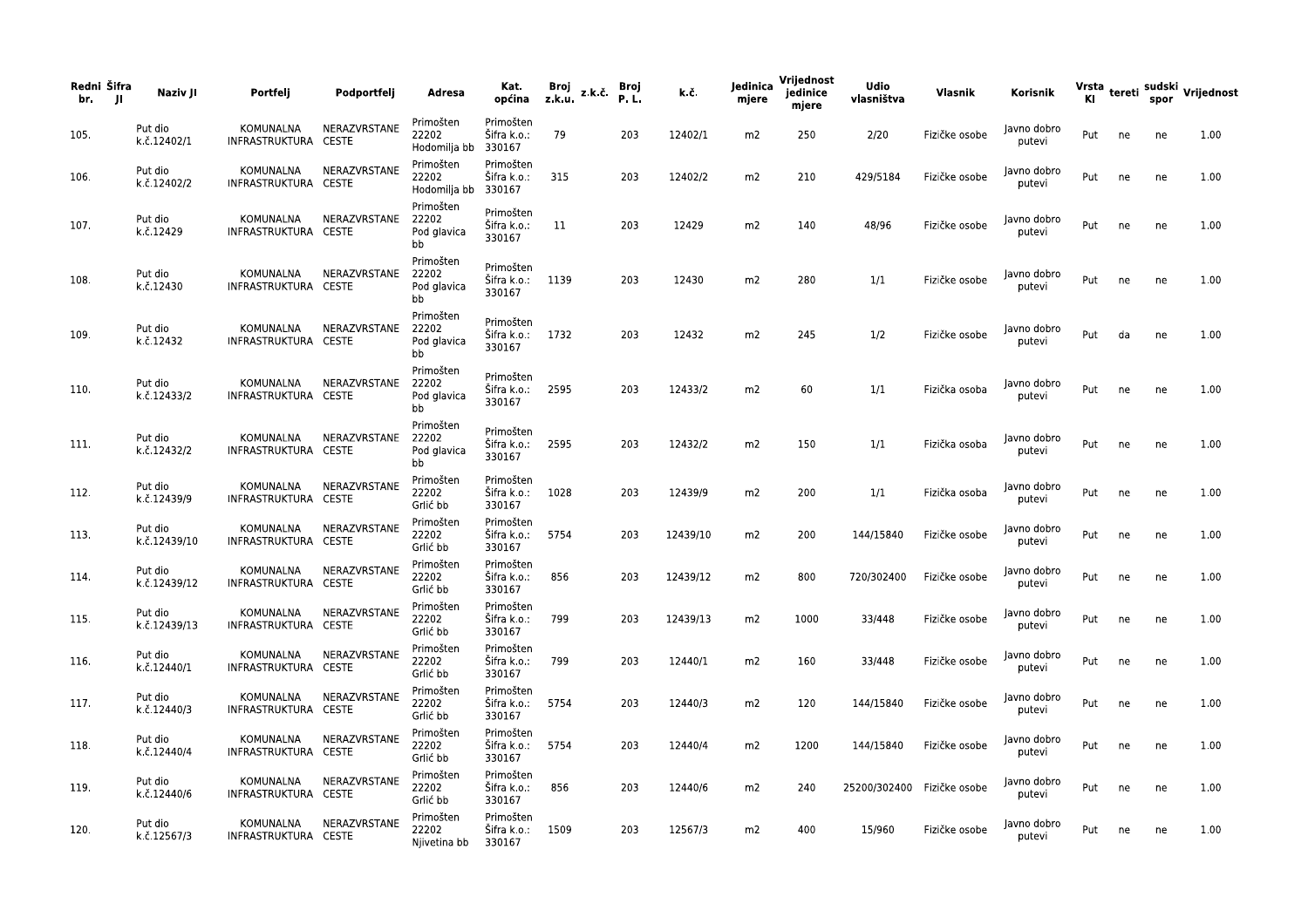| Redni Šifra<br>br.<br>-JI | Naziv JI               | Portfelj                          | Podportfelj  | Adresa                                     | Kat.<br>općina                          | Broj<br>z.k.u. | z.k.č. | Broj<br>P.L. | k.č.     | Jedinica<br>mjere | Vrijednost<br>jedinice<br>mjere | Udio<br>vlasništva | Vlasnik                        | Korisnik              |     |    |    | Vrsta <sub>tereti</sub> sudski <sub>V</sub> rijednost<br>Kl |
|---------------------------|------------------------|-----------------------------------|--------------|--------------------------------------------|-----------------------------------------|----------------|--------|--------------|----------|-------------------|---------------------------------|--------------------|--------------------------------|-----------------------|-----|----|----|-------------------------------------------------------------|
| 121.                      | Put dio<br>k.č.12567/4 | KOMUNALNA<br>INFRASTRUKTURA CESTE | NERAZVRSTANE | Primošten<br>22202<br>Njivetina bb         | Primošten<br>Šifra k.o.:<br>330167      | 172            |        | 203          | 12567/4  | m2                | 150                             | 1/72               | Fizičke osobe                  | Javno dobro<br>putevi | Put | ne | ne | 1.00                                                        |
| 122.                      | Put dio<br>k.č.12568   | KOMUNALNA<br>INFRASTRUKTURA CESTE | NERAZVRSTANE | Primošten<br>22202<br>Njivetina bb         | Primošten<br>Šifra k.o.:<br>330167      | 2261           |        | 203          | 12568    | m2                | 100                             | 2001/15680         | Fizičke osobe                  | Javno dobro<br>putevi | Put | ne | ne | 1.00                                                        |
| 123.                      | Put dio<br>k.č.12570/3 | KOMUNALNA<br>INFRASTRUKTURA CESTE | NERAZVRSTANE | Primošten<br>22202<br>Vodolež bb           | Primošten<br>Šifra k.o.:<br>330167      | 508            |        | 203          | 12570/3  | m2                | 33                              | 112/4480           | Fizičke osobe                  | Javno dobro<br>putevi | Put | ne | ne | 1.00                                                        |
| 124.                      | Put dio<br>k.č.12571/8 | KOMUNALNA<br>INFRASTRUKTURA CESTE | NERAZVRSTANE | Primošten<br>22202<br>Vlaški progon<br>bb  | Primošten<br>Šifra k.o.:<br>330167      | 508            |        | 203          | 12571/8  | m2                | 120                             | 112/4480           | Fizičke osobe                  | Javno dobro<br>putevi | Put | ne | ne | 1.00                                                        |
| 125.                      | Put dio<br>k.č.12571/9 | KOMUNALNA<br>INFRASTRUKTURA CESTE | NERAZVRSTANE | Primošten<br>22202<br>Vlaški progon<br>bb  | Primošten<br>Šifra k.o.:<br>330167      | 1159           |        | 203          | 12571/9  | m2                | 450                             | 1/1                | Fizičke osobe                  | Javno dobro<br>putevi | Put | ne | ne | 1.00                                                        |
| 126.                      | Put dio<br>k.č.12584/2 | KOMUNALNA<br>INFRASTRUKTURA CESTE | NERAZVRSTANE | Primošten<br>22202<br>Ložinjaci bb         | Primošten<br>Šifra k.o.:<br>330167      | 1013           |        | 203          | 12584/2  | m2                | 400                             | 1/12               | Fizičke osobe                  | Javno dobro<br>putevi | Put | ne | ne | 1.00                                                        |
| 127.                      | Put dio<br>k.č.12597/1 | KOMUNALNA<br>INFRASTRUKTURA CESTE | NERAZVRSTANE | Primošten<br>22202<br>Grlić bb             | Primošten<br>Šifra k.o.:<br>330167      | 1726           |        | 203          | 12597/1  | m2                | 500                             | 2/12               | Fizičke osobe                  | Javno dobro<br>putevi | Put | ne | ne | 1.00                                                        |
| 128.                      | Put dio<br>k.č.12597/2 | KOMUNALNA<br>INFRASTRUKTURA CESTE | NERAZVRSTANE | Primošten<br>22202<br>Grlić bb             | Primošten<br>Sifra k.o.:<br>330167      | 829            |        | 203          | 12597/2  | m2                | 450                             | 42/1680            | Fizičke osobe                  | Javno dobro<br>putevi | Put | ne | ne | 1.00                                                        |
| 129.                      | Put dio<br>k.č.12603/1 | KOMUNALNA<br>INFRASTRUKTURA CESTE | NERAZVRSTANE | Primošten<br>22202<br>Grlić bb             | Primošten<br>Sifra k.o.:<br>330167      | 1013           |        | 203          | 12603/1  | m2                | 214                             | 1/8                | Fizičke osobe                  | Javno dobro<br>putevi | Put | ne | ne | 1.00                                                        |
| 130.                      | Put dio<br>k.č.12603/2 | KOMUNALNA<br>INFRASTRUKTURA CESTE | NERAZVRSTANE | Primošten<br>22202<br>Grlić bb             | Primošten<br>Šifra k.o.:<br>330167      | 6041           |        | 203          | 12603/2  | m2                | 116                             | 15/720             | Fizičke osobe                  | Javno dobro<br>putevi |     | ne | ne | 1.00                                                        |
| 131.                      | Put k.č.12619/1        | KOMUNALNA<br>INFRASTRUKTURA CESTE | NERAZVRSTANE | Primošten<br>22202<br>Hodomlje bb          | Primošten<br>Šifra k.o.:<br>330167      | 6576           |        | 203          | 12619/1  | m2                | 4221                            | 1/1                | Republika<br>Hrvatska          | Javno dobro<br>putevi | Put | ne | ne | 1.00                                                        |
| 132.                      | Put k.č.12700          | KOMUNALNA<br>INFRASTRUKTURA CESTE | NERAZVRSTANE | Primošten<br>22202<br>Kod klanca bb 330167 | Primošten<br>Šifra k.o.:                | 6815           |        | 203          | 12700    | m2                | 428                             | 1/1                | Republika<br>Hrvatska          | Javno dobro<br>putevi | Put | ne | ne | 1.00                                                        |
| 133.                      | Put k.č.13538          | KOMUNALNA<br>INFRASTRUKTURA CESTE | NERAZVRSTANE | Primošten<br>22202<br>Kod dvora bb         | Primošten<br>Šifra k.o.:<br>330167      |                |        | 203          | 13538    | m2                | 90                              | 1/1                | Općina<br>Primošten            | Javno dobro<br>putevi | Put | ne | ne | 1.00                                                        |
| 134.                      | Put k.č.13769/10       | KOMUNALNA<br>INFRASTRUKTURA CESTE | NERAZVRSTANE | Primošten<br>22202<br>Kamenari bb          | Primošten<br>Šifra k.o.: 1215<br>330167 |                |        | 203          | 13769/10 | m2                | 397                             | 1/1                | Javno dobro u<br>općoj uporabi | Općina<br>Primošten   | Put | ne | ne | 1.00                                                        |
| 135.                      | Put k.č.15411/11       | KOMUNALNA<br>INFRASTRUKTURA CESTE | NERAZVRSTANE | Primošten<br>22202<br>Vela glava bb 330167 | Primošten<br>Šifra k.o.:                | 6815           |        | 203          | 15411/11 | m2                | 989                             | 1/1                | Republika<br>Hrvatska          | Javno dobro<br>putevi | Put | ne | ne | 1.00                                                        |
| 136.                      | Put k.č.16068          | KOMUNALNA<br>INFRASTRUKTURA CESTE | NERAZVRSTANE | Primošten<br>22202<br>Kite bb              | Primošten<br>Šifra k.o.: 6815<br>330167 |                |        | 203          | 16068    | m2                | 424                             | 1/1                | Republika<br>Hrvatska          | Javno dobro<br>putevi | Put | ne | ne | 1.00                                                        |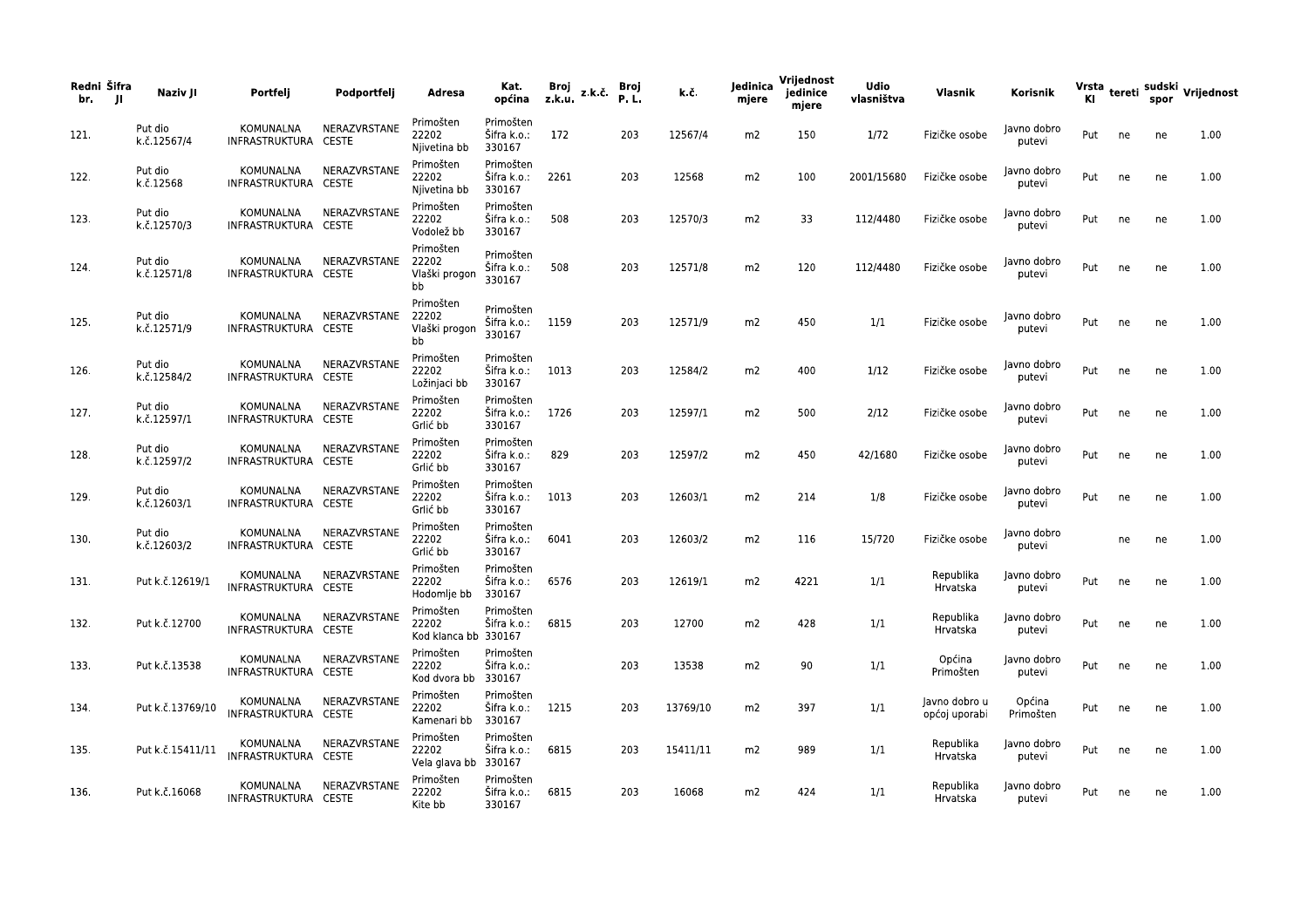| Redni Šifra<br>br.<br>-JI | Naziv JI                        | Portfelj                          | Podportfelj  | Adresa                                           | Kat.<br>općina                                  | Broj<br>z.k.u. | z.k.č. | Broj<br>P.L. | k.č.     | Jedinica<br>mjere | Vrijednost<br>jedinice<br>mjere | <b>Udio</b><br>vlasništva | Vlasnik               | Korisnik              |     |    | spor | Vrsta tereti sudski Vrijednost |
|---------------------------|---------------------------------|-----------------------------------|--------------|--------------------------------------------------|-------------------------------------------------|----------------|--------|--------------|----------|-------------------|---------------------------------|---------------------------|-----------------------|-----------------------|-----|----|------|--------------------------------|
| 137.                      | Put dio<br>k.č.16328/2          | KOMUNALNA<br>INFRASTRUKTURA CESTE | NERAZVRSTANE | Primošten<br>22202<br>Čapilovo i<br>Glavičica bb | Primošten<br>Šifra k.o.:<br>330167              | 6815           |        | 203          | 16328/2  | m2                | 60357                           | 1/1                       | Republika<br>Hrvatska | Javno dobro<br>putevi | Put | ne | ne   | 1.00                           |
| 138.                      | Put dio<br>k.č.16544/2          | KOMUNALNA<br>INFRASTRUKTURA CESTE | NERAZVRSTANE | Primošten<br>22202<br>Pod Jagleš bb              | Primošten<br>Šifra k.o.:<br>330167              | 3666           |        | 203          | 16544/2  | m2                | 100                             | 1/2                       | Fizičke osobe         | Javno dobro<br>putevi | Put | ne | ne   | 1.00                           |
| 139.                      | Put dio<br>k.č.16544/3          | KOMUNALNA<br>INFRASTRUKTURA CESTE | NERAZVRSTANE | Primošten<br>22202<br>Pod Jagleš bb              | Primošten<br>Šifra k.o.:<br>330167              | 720            |        | 203          | 16544/3  | m2                | 330                             | 2/28                      | Fizičke osobe         | Javno dobro<br>putevi | Put | ne | ne   | 1.00                           |
| 140.                      | Put dio<br>k.č.17380/1          | KOMUNALNA<br>INFRASTRUKTURA CESTE | NERAZVRSTANE | Primošten<br>22202<br>Brig bb                    | Primošten<br>Sifra k.o.:<br>330167              | 662            |        | 203          | 17380/1  | m2                | 180                             | 5/96                      | Fizičke osobe         | Javno dobro<br>putevi | Put | ne | ne   | 1.00                           |
| 141.                      | Put k.č.17380/7                 | KOMUNALNA<br>INFRASTRUKTURA CESTE | NERAZVRSTANE | Primošten<br>22202<br>Brig bb                    | Primošten<br>Šifra k.o.:<br>330167              | 294            |        | 203          | 17380/7  | m2                | 76                              | 40/16128                  | Fizičke osobe         | Javno dobro<br>putevi | Put | ne | ne   | 1.00                           |
| 142.                      | Put dio<br>k.č.17392            | KOMUNALNA<br>INFRASTRUKTURA CESTE | NERAZVRSTANE | Primošten<br>22202<br>Konjuška bb                | Primošten<br>Šifra k.o.:<br>330167              | 3968           |        | 203          | 17392    | m2                | 280                             | 1/1                       | Fizičke osobe         | Javno dobro<br>putevi | Put | ne | ne   | 1.00                           |
| 143.                      | Put dio<br>k.č.17467/2          | KOMUNALNA<br>INFRASTRUKTURA CESTE | NERAZVRSTANE | Primošten<br>22202<br>Konjuška bb                | Primošten<br>Šifra k.o.:<br>330167              | 536            |        | 203          | 17467/2  | m2                | 94                              | 1/8                       | Fizičke osobe         | Javno dobro<br>putevi | Put | ne | ne   | 1.00                           |
| 144.                      | Put dio<br>k.č.17470/1          | KOMUNALNA<br>INFRASTRUKTURA CESTE | NERAZVRSTANE | Primošten<br>22202<br>Konjuška bb                | Primošten<br>Šifra k.o.:<br>330167              | 548            |        | 203          | 17470/1  | m2                | 280                             | 800/4838400               | Fizičke osobe         | Javno dobro<br>putevi | Put | ne | ne   | 1.00                           |
| 145.                      | Put dio<br>k.č.17470/2          | KOMUNALNA<br>INFRASTRUKTURA CESTE | NERAZVRSTANE | Primošten<br>22202<br>Konjuška bb<br>Primošten   | Primošten<br>Šifra k.o.:<br>330167              | 536            |        | 203          | 17470/2  | m2                | 60                              | 2/32                      | Fizičke osobe         | Javno dobro<br>putevi | Put | ne | ne   | 1.00                           |
| 146.                      | Put dio<br>k.č.17483            | KOMUNALNA<br>INFRASTRUKTURA CESTE | NERAZVRSTANE | 22202<br>Konjiška bb<br>Primošten                | Primošten<br>Šifra k.o.:<br>330167<br>Primošten | 43             |        | 203          | 17483    | m2                | 350                             | 1/288                     | Fizičke osobe         | Javno dobro<br>putevi | Put | ne | ne   | 1.00                           |
| 147.                      | Put dio<br>k.č.17485/1          | KOMUNALNA<br>INFRASTRUKTURA CESTE | NERAZVRSTANE | 22202<br>Konjiška bb<br>Primošten                | Šifra k.o.:<br>330167<br>Primošten              | 650            |        | 203          | 17485/1  | m2                | 105                             | 2/25                      | Fizičke osobe         | Javno dobro<br>putevi | Put | ne | ne   | 1.00                           |
| 148.                      | Put, prolaz dio<br>k.č.17485/17 | KOMUNALNA<br>INFRASTRUKTURA CESTE | NERAZVRSTANE | 22202<br>Konjiška bb<br>Primošten                | Sifra k.o.:<br>330167<br>Primošten              | 1507           |        | 203          | 17485/17 | m2                | 35                              | 136/2688                  | Fizičke osobe         | Javno dobro<br>putevi | Put | ne | ne   | 1.00                           |
| 149.                      | Put, prolaz dio<br>k.č.17485/18 | KOMUNALNA<br>INFRASTRUKTURA CESTE | NERAZVRSTANE | 22202<br>Konjiška bb<br>Primošten                | Šifra k.o.:<br>330167<br>Primošten              | 1515           |        | 203          | 17485/18 | m2                | 36                              | 12/36                     | Fizičke osobe         | lavno dobro<br>putevi | Put | ne | ne   | 1.00                           |
| 150.                      | Put k.č.17485/28                | KOMUNALNA<br>INFRASTRUKTURA CESTE | NERAZVRSTANE | Konjiška bb<br>Primošten                         | Šifra k.o.: 1515<br>330167<br>Primošten         |                |        | 203          | 17485/28 | m2                | 104                             | 1/36                      | Fizičke osobe         | Javno dobro<br>putevi | Put | ne | ne   | 1.00                           |
| 151.                      | Put k.č.17485/29                | KOMUNALNA<br>INFRASTRUKTURA CESTE | NERAZVRSTANE | 22202<br>Konjiška bb<br>Primošten                | Šifra k.o.: 1507<br>330167<br>Primošten         |                |        | 203          | 17485/29 | m2                | 140                             | 136/2688                  | Fizičke osobe         | Javno dobro<br>putevi | Put | ne | ne   | 1.00                           |
| 152.                      | Put dio<br>k.č.17805/3          | KOMUNALNA<br>INFRASTRUKTURA CESTE | NERAZVRSTANE | 22202<br>Kosa bb<br>Primošten                    | Sifra k.o.:<br>330167<br>Primošten              | 714            |        | 203          | 17805/3  | m2                | 200                             | 1/1                       | Fizička osoba         | Javno dobro<br>putevi | Put | ne | ne   | 1.00                           |
| 153.                      | Put dio<br>k.č.17805/10         | KOMUNALNA<br>INFRASTRUKTURA CESTE | NERAZVRSTANE | 22202<br>Kosa bb                                 | Šifra k.o.:<br>330167                           | 718            |        | 203          | 17805/10 | m2                | 49                              | 1/8                       | Fizičke osobe         | Javno dobro<br>putevi | Put | ne | ne   | 1.00                           |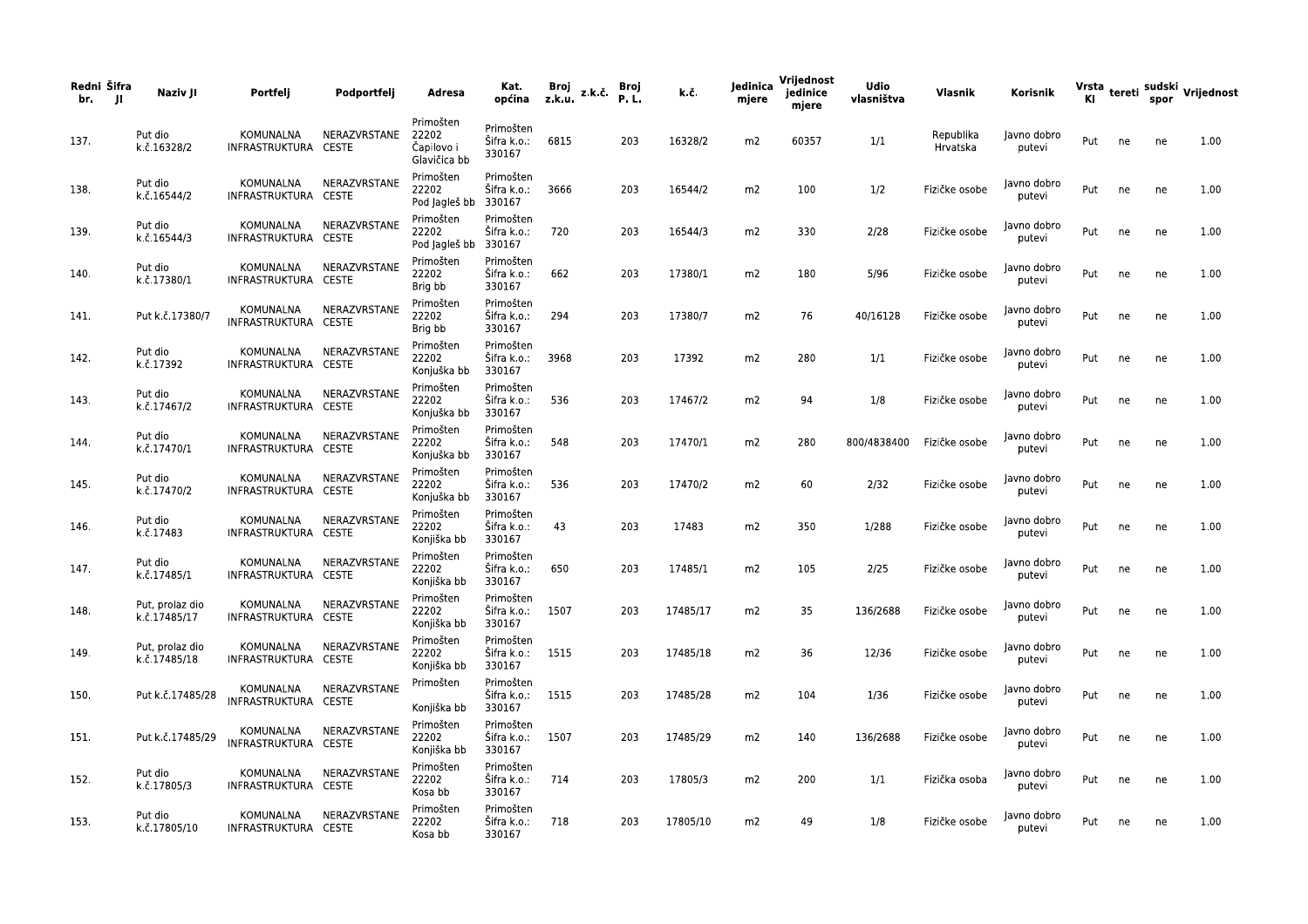| Redni Šifra<br>br. | Naziv JI<br>- 11        | Portfelj                          | Podportfelj  | Adresa                                      | Kat.<br>općina                     | Broj<br>z.k.u. | z.k.č. | Broj<br>P.L. | k.č.     | Jedinica<br>mjere | Vrijednost<br>jedinice<br>mjere | <b>Udio</b><br>vlasništva | Vlasnik                | Korisnik              | KI. |    | spor | Vrsta tereti sudski Vrijednost |
|--------------------|-------------------------|-----------------------------------|--------------|---------------------------------------------|------------------------------------|----------------|--------|--------------|----------|-------------------|---------------------------------|---------------------------|------------------------|-----------------------|-----|----|------|--------------------------------|
| 154.               | Put dio<br>k.č.17805/11 | KOMUNALNA<br>INFRASTRUKTURA CESTE | NERAZVRSTANE | Primošten<br>22202<br>Kosa bb               | Primošten<br>Šifra k.o.:<br>330167 | 1597           |        | 203          | 17805/11 | m2                | 207                             | 3/32                      | Fizičke osobe          | Javno dobro<br>putevi | Put | ne | ne   | 1.00                           |
| 155.               | Put dio<br>k.č.17808/1  | KOMUNALNA<br>INFRASTRUKTURA CESTE | NERAZVRSTANE | Primošten<br>22202<br>Dolac bb              | Primošten<br>Šifra k.o.:<br>330167 | 627            |        | 203          | 17808/1  | m2                | 140                             | 2/56                      | Fizičke osobe          | Javno dobro<br>putevi | Put | ne | ne   | 1.00                           |
| 156.               | Put dio<br>k.č.17810/7  | KOMUNALNA<br>INFRASTRUKTURA CESTE | NERAZVRSTANE | Primošten<br>22202<br>Vrh bb                | Primošten<br>Šifra k.o.:<br>330167 | 707            |        | 203          | 17810/7  | m2                | 110                             | 320/46080                 | Fizičke osobe          | Javno dobro<br>putevi | Put | ne | ne   | 1.00                           |
| 157.               | Put dio<br>k.č.17811/2  | KOMUNALNA<br>INFRASTRUKTURA CESTE | NERAZVRSTANE | Primošten<br>22202<br>Vrh bb                | Primošten<br>Šifra k.o.:<br>330167 | 1623           |        | 203          | 17811/2  | m2                | 400                             | 1/3                       | Fizičke osobe          | Javno dobro<br>putevi | Put | ne | ne   | 1.00                           |
| 158.               | Put k.č.18657/22        | KOMUNALNA<br>INFRASTRUKTURA CESTE | NERAZVRSTANE | Primošten<br>22202<br>Raduć bb              | Primošten<br>Šifra k.o.:<br>330167 | 1874           |        | 203          | 18657/22 | m2                | 4200                            | 1/1                       | Općenarodna<br>imovina | Javno dobro<br>putevi | Put | ne | ne   | 1.00                           |
| 159.               | Put dio<br>k.č.18689/17 | KOMUNALNA<br>INFRASTRUKTURA CESTE | NERAZVRSTANE | Primošten<br>22202<br>Guvna bb              | Primošten<br>Šifra k.o.:<br>330167 | 1400           |        | 203          | 18689/17 | m2                | 632                             | 84/1620                   | Fizičke osobe          | Javno dobro<br>putevi | Put | ne | ne   | 1.00                           |
| 160.               | Put k.č.18689/34        | KOMUNALNA<br>INFRASTRUKTURA CESTE | NERAZVRSTANE | Primošten<br>22202<br>Guvna bb              | Primošten<br>Šifra k.o.:<br>330167 | 1874           |        | 203          | 18689/34 | m2                | 953                             | 1/1                       | Općenarodna<br>imovina | Javno dobro<br>putevi | Put | ne | ne   | 1.00                           |
| 161.               | Put k.č.18689/36        | KOMUNALNA<br>INFRASTRUKTURA CESTE | NERAZVRSTANE | Primošten<br>22202<br>Prodolje bb           | Primošten<br>Šifra k.o.:<br>330167 | 5865           |        | 203          | 18689/36 | m2                | 946                             | 1/1                       | Republika<br>Hrvatska  | Javno dobro<br>putevi | Put | ne | ne   | 1.00                           |
| 162.               | Put dio<br>k.č.18689/62 | KOMUNALNA<br>INFRASTRUKTURA CESTE | NERAZVRSTANE | Primošten<br>22202<br>Stražbenica<br>bb     | Primošten<br>Šifra k.o.:<br>330167 | 1501           |        | 203          | 18689/62 | m2                | 240                             | 105/1600                  | Fizičke osobe          | Javno dobro<br>putevi | Put | ne | ne   | 1.00                           |
| 163.               | Put dio<br>k.č.18689/64 | KOMUNALNA<br>INFRASTRUKTURA CESTE | NERAZVRSTANE | Primošten<br>22202<br>Guvna bb              | Primošten<br>Šifra k.o.:<br>330167 | 539            |        | 203          | 18689/64 | m2                | 250                             | 190/1440                  | Fizičke osobe          | Javno dobro<br>putevi | Put | ne | ne   | 1.00                           |
| 164.               | Put dio<br>k.č.18689/69 | KOMUNALNA<br>INFRASTRUKTURA CESTE | NERAZVRSTANE | Primošten<br>22202<br>Guvna bb              | Primošten<br>Šifra k.o.:<br>330167 | 1503           |        | 203          | 18689/69 | m2                | 130                             | 56/20160                  | Fizičke osobe          | Javno dobro<br>putevi | Put | ne | ne   | 1.00                           |
| 165.               | Put dio<br>k18690/38    | KOMUNALNA<br>INFRASTRUKTURA CESTE | NERAZVRSTANE | Primošten<br>22202<br>Prodolje bb           | Primošten<br>Sifra k.o.:<br>330167 | 152            |        | 203          | 18690/38 | m2                | 130                             | 1/2                       | Fizičke osobe          | Javno dobro<br>putevi | Put | ne | ne   | 1.00                           |
| 166.               | Put dio<br>k.č.19574/1  | KOMUNALNA<br>INFRASTRUKTURA CESTE | NERAZVRSTANE | Primošten<br>22202<br>Sćaurovica bb 330167  | Primošten<br>Šifra k.o.:           | 5358           |        | 203          | 19574/1  | m2                | 33147                           | 1/1                       | Republika<br>Hrvatska  | Javno dobro<br>putevi | Put | ne | ne   | 1.00                           |
| 167.               | Put dio<br>k.č.19574/3  | KOMUNALNA<br>INFRASTRUKTURA CESTE | NERAZVRSTANE | Primošten<br>22202<br>Vrh plećine bb 330167 | Primošten<br>Šifra k.o.:           | 5290           |        | 203          | 19574/3  | m2                | 165739                          | 1/1                       | Republika<br>Hrvatska  | Javno dobro<br>putevi | Put | ne | ne   | 1.00                           |
| 168.               | Put dio<br>k.č.19574/2  | KOMUNALNA<br>INFRASTRUKTURA CESTE | NERAZVRSTANE | Primošten<br>22202<br>Greben bb             | Primošten<br>Šifra k.o.:<br>330167 | 5358           |        | 203          | 19574/2  | m2                | 17635                           | 1/1                       | Republika<br>Hrvatska  | Javno dobro<br>putevi | Put | ne | ne   | 1.00                           |
| 169.               | Put dio<br>k.č.19574/69 | KOMUNALNA<br>INFRASTRUKTURA CESTE | NERAZVRSTANE | Primošten<br>22202<br>Sinjali bb            | Primošten<br>Šifra k.o.:<br>330167 | 6684           |        | 203          | 19574/69 | m2                | 4600                            | 504/2016                  | Fizičke osobe          | Javno dobro<br>putevi | Put | ne | ne   | 1.00                           |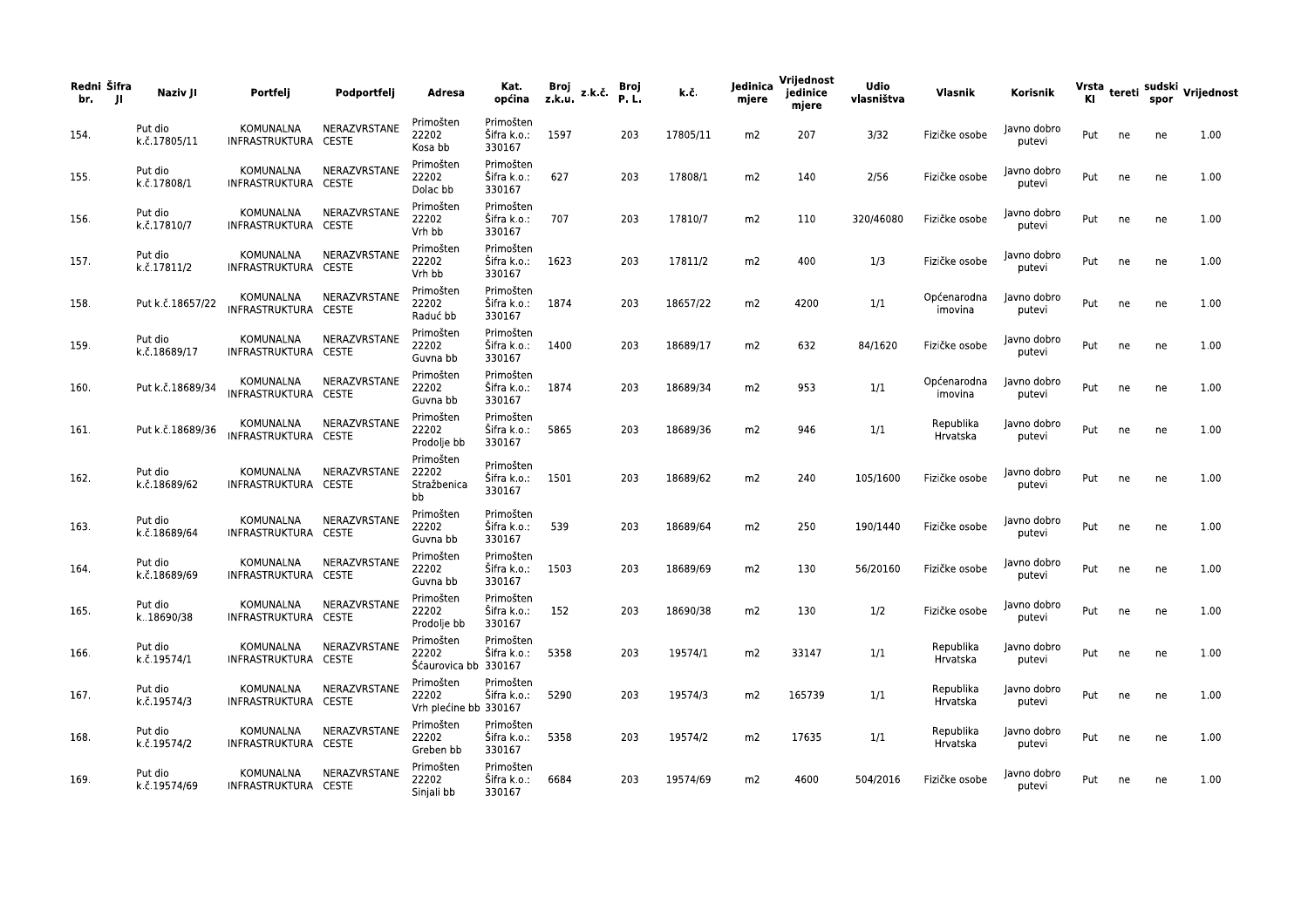| Redni Šifra<br>br.<br>- 11 | Naziv JI         | Portfelj                          | Podportfelj  | Adresa                                     | Kat.<br>općina                     | Broj<br>z.k.u. | z.k.č. | Broj<br>P.L. | k.č.     | Jedinica<br>mjere | Vrijednost<br>jedinice<br>mjere | <b>Udio</b><br>vlasništva | Vlasnik                | Korisnik              |     |    |    | Vrsta tereti sudski Vrijednost<br>Kl spor |
|----------------------------|------------------|-----------------------------------|--------------|--------------------------------------------|------------------------------------|----------------|--------|--------------|----------|-------------------|---------------------------------|---------------------------|------------------------|-----------------------|-----|----|----|-------------------------------------------|
| 170.                       | Put k.č.19574/70 | KOMUNALNA<br>INFRASTRUKTURA CESTE | NERAZVRSTANE | Primošten<br>22202<br>Hodomeščino<br>bb    | Primošten<br>Šifra k.o.:<br>330167 | 1528           |        | 203          | 19574/70 | m2                | 1697                            | 60/2016                   | Fizičke osobe          | Javno dobro<br>putevi | Put | ne | ne | 1.00                                      |
| 171.                       | Put k.č.19598    | KOMUNALNA<br>INFRASTRUKTURA CESTE | NERAZVRSTANE | Primošten<br>22202<br>Kod kućice bb 330167 | Primošten<br>Šifra k.o.:           | 1876           |        | 203          | 19598    | m2                | 19598                           | 1/1                       | Općenarodna<br>imovina | Javno dobro<br>putevi | Put | ne | ne | 1.00                                      |
| 172.                       | Put k.č.19599    | KOMUNALNA<br>INFRASTRUKTURA CESTE | NERAZVRSTANE | Primošten<br>22202                         | Primošten<br>Šifra k.o.:<br>330167 | 1876           |        | 203          | 19599    | m2                | 4734                            | 1/1                       | Općenarodna<br>imovina | Javno dobro<br>putevi | Put | ne | ne | 1.00                                      |
| 173.                       | Put k.č.19600    | KOMUNALNA<br>INFRASTRUKTURA CESTE | NERAZVRSTANE | Primošten<br>22202<br>Kod kućice bb 330167 | Primošten<br>Sifra k.o.:           | 1876           |        | 203          | 19600    | m <sub>2</sub>    | 593                             | 1/1                       | Općenarodna<br>imovina | Javno dobro<br>putevi | Put | ne | ne | 1.00                                      |
| 174.                       | Put k.č.19601    | KOMUNALNA<br>INFRASTRUKTURA CESTE | NERAZVRSTANE | Primošten<br>22202<br>Kod kućice bb 330167 | Primošten<br>Šifra k.o.:           | 1876           |        | 203          | 19601    | m2                | 1189                            | 1/1                       | Općenarodna<br>imovina | Javno dobro<br>putevi | Put | ne | ne | 1.00                                      |
| 175.                       | Put k.č.19602/1  | KOMUNALNA<br>INFRASTRUKTURA CESTE | NERAZVRSTANE | Primošten<br>22202<br>Kod kućice bb 330167 | Primošten<br>Šifra k.o.:           | 1876           |        | 203          | 19602/1  | m2                | 324                             | 1/1                       | Općenarodna<br>imovina | Javno dobro<br>putevi | Put | ne | ne | 1.00                                      |
| 176.                       | Put k.č.19602/2  | KOMUNALNA<br>INFRASTRUKTURA CESTE | NERAZVRSTANE | Primošten<br>22202<br>Kod kućice bb 330167 | Primošten<br>Šifra k.o.:           | 1876           |        | 203          | 19602/2  | m <sub>2</sub>    | 745                             | 1/1                       | Općenarodna<br>imovina | Javno dobro<br>putevi | Put | ne | ne | 1.00                                      |
| 177.                       | Put k.č.19602/3  | KOMUNALNA<br>INFRASTRUKTURA CESTE | NERAZVRSTANE | Primošten<br>22202<br>Kod kućice bb 330167 | Primošten<br>Šifra k.o.:           | 1876           |        | 203          | 19602/3  | m2                | 3882                            | 1/1                       | Općenarodna<br>imovina | Javno dobro<br>putevi | Put | ne | ne | 1.00                                      |
| 178.                       | Put k.č.19609/1  | KOMUNALNA<br>INFRASTRUKTURA CESTE | NERAZVRSTANE | Primošten<br>22202<br>Kod kućice bb 330167 | Primošten<br>Šifra k.o.:           | 1876           |        | 203          | 19609/1  | m2                | 6301                            | 1/1                       | Općenarodna<br>imovina | Javno dobro<br>putevi | Put | ne | ne | 1.00                                      |
| 179.                       | Put k.č.19609/2  | KOMUNALNA<br>INFRASTRUKTURA CESTE | NERAZVRSTANE | Primošten<br>22202<br>Kod kućice bb 330167 | Primošten<br>Šifra k.o.:           | 1876           |        | 203          | 19609/2  | m2                | 291                             | 1/1                       | Općenarodna<br>imovina | Javno dobro<br>putevi | Put | ne | ne | 1.00                                      |
| 180.                       | Put k.č.19609/3  | KOMUNALNA<br>INFRASTRUKTURA CESTE | NERAZVRSTANE | Primošten<br>2202<br>Kod kućice bb 330167  | Primošten<br>Šifra k.o.:           | 1876           |        | 203          | 19609/3  | m2                | 615                             | 1/1                       | Općenarodna<br>imovina | Javno dobro<br>putevi | Put | ne | ne | 1.00                                      |
| 181.                       | Put k.č.19610    | KOMUNALNA<br>INFRASTRUKTURA CESTE | NERAZVRSTANE | Primošten<br>22202<br>Krstino bb           | Primošten<br>Sifra k.o.:<br>330167 | 1876           |        | 203          | 19610    | m2                | 2188                            | 1/1                       | Općenarodna<br>imovina | Javno dobro<br>putevi | Put | ne | ne | 1.00                                      |
| 182.                       | Put k.č.19611/1  | KOMUNALNA<br>INFRASTRUKTURA CESTE | NERAZVRSTANE | Primošten<br>22202<br>Kod kućice bb 330167 | Primošten<br>Šifra k.o.:           | 1876           |        | 203          | 19611/1  | m2                | 1531                            | 1/1                       | Općenarodna<br>imovina | Javno dobro<br>putevi | Put | ne | ne | 1.00                                      |
| 183.                       | Put k.č.19611/2  | KOMUNALNA<br>INFRASTRUKTURA CESTE | NERAZVRSTANE | Primošten<br>22202<br>Kod kućice bb 330167 | Primošten<br>Šifra k.o.: 1876      |                |        | 203          | 19611/2  | m2                | 1572                            | 1/1                       | Općenarodna<br>imovina | Javno dobro<br>putevi | Put | ne | ne | 1.00                                      |
| 184.                       | Put k.č.19611/3  | KOMUNALNA<br>INFRASTRUKTURA CESTE | NERAZVRSTANE | Primošten<br>22202<br>Kod kućice bb 330167 | Primošten<br>Šifra k.o.: 1876      |                |        | 203          | 19611/3  | m2                | 142                             | 1/1                       | Općenarodna<br>imovina | Javno dobro<br>putevi | Put | ne | ne | 1.00                                      |
| 185.                       | Put k.č.19612/1  | KOMUNALNA<br>INFRASTRUKTURA CESTE | NERAZVRSTANE | Primošten<br>22202<br>Kod kućice bb 330167 | Primošten<br>Šifra k.o.:           | 2454           |        | 203          | 19612/1  | m2                | 12660                           | 3/9                       | Općenarodna<br>imovina | Javno dobro<br>putevi | Put | ne | ne | 1.00                                      |
| 186.                       | Put k.č.19612/3  | KOMUNALNA<br>INFRASTRUKTURA CESTE | NERAZVRSTANE | Primošten<br>22202<br>Kod kućice bb 330167 | Primošten<br>Šifra k.o.: 1876      |                |        | 203          | 19612/3  | m2                | 27000                           | 1/1                       | Općenarodna<br>imovina | Javno dobro<br>putevi | Put | ne | ne | 1.00                                      |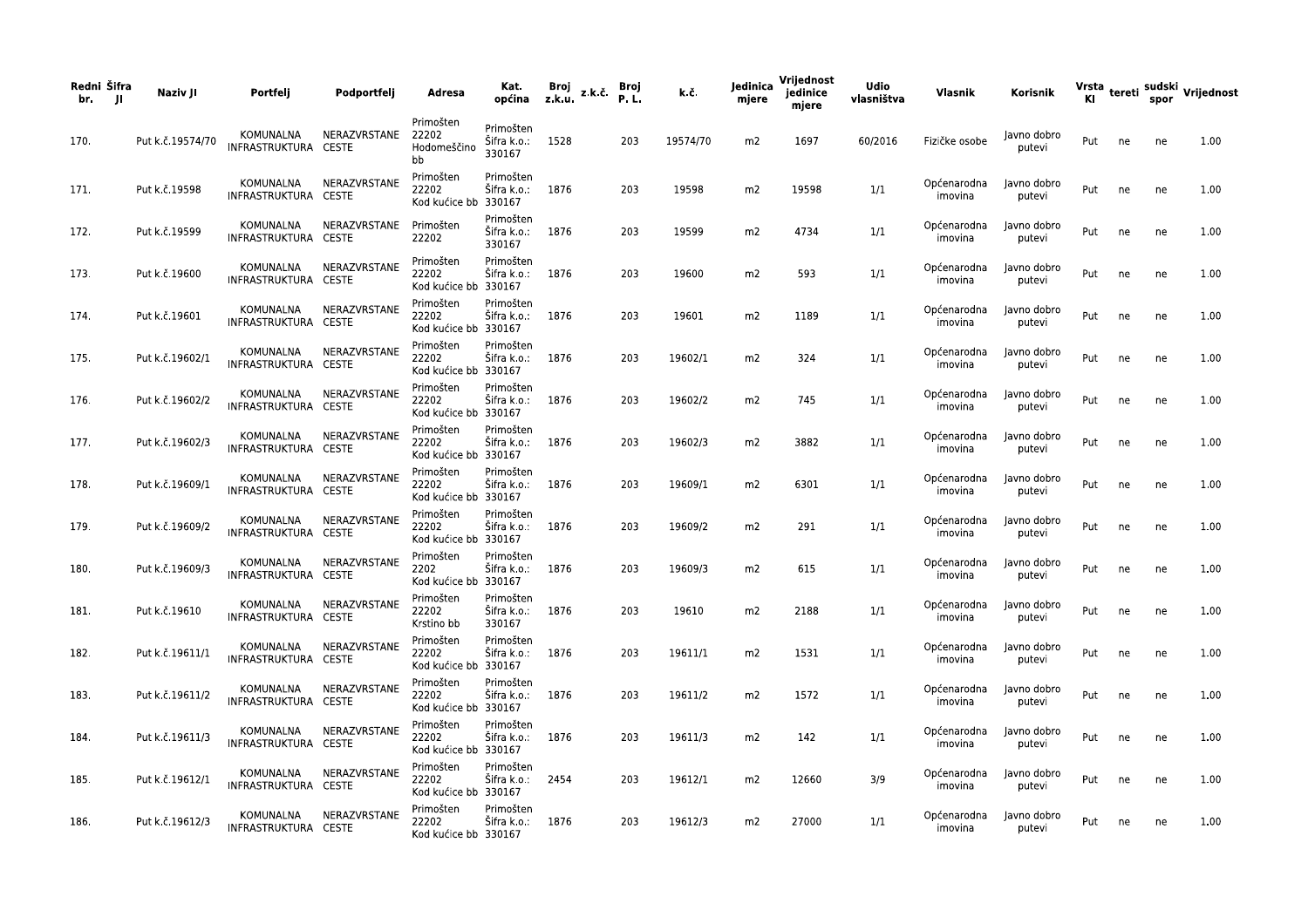| Redni Šifra<br>br.<br>-JI | Naziv JI        | Portfelj                          | Podportfelj            | Adresa                                     | Kat.<br>općina                          | Broj<br>z.k.u. | z.k.č | Broj<br>P.L. | k.č.    | Jedinica<br>mjere | Vrijednost<br>jedinice<br>mjere | <b>Udio</b><br>vlasništva | Vlasnik                            | Korisnik              |     |        |    | Vrsta <sub>tereti</sub> sudski <sub>V</sub> rijednost<br>Kl |
|---------------------------|-----------------|-----------------------------------|------------------------|--------------------------------------------|-----------------------------------------|----------------|-------|--------------|---------|-------------------|---------------------------------|---------------------------|------------------------------------|-----------------------|-----|--------|----|-------------------------------------------------------------|
| 187.                      | Put k.č.19634/1 | KOMUNALNA<br>INFRASTRUKTURA CESTE | NERAZVRSTANE           | Primošten<br>22202<br>Kod kućice bb 330167 | Primošten<br>Šifra k.o.:                | Ne<br>postoji  |       | 203          | 19634/1 | m2                | 14000                           | 1/1                       | Općina<br>Primošten                | Javno dobro<br>putevi | Put | ne     | ne | 1.00                                                        |
| 188.                      | Put k.č.19635   | KOMUNALNA<br>INFRASTRUKTURA CESTE | NERAZVRSTANE           | Primošten<br>22202<br>Kod kućice bb 330167 | Primošten<br>Šifra k.o.:                | 1877           |       | 203          | 19635   | m2                | 67843                           | 1/1                       | Općenarodna<br>imovina             | Javno dobro<br>putevi | Put | ne     | ne | 1.00                                                        |
| 189.                      | Put k.č.19636   | KOMUNALNA<br>INFRASTRUKTURA CESTE | NERAZVRSTANE           | Primošten<br>22202<br>Kod kućice bb 330167 | Primošten<br>Šifra k.o.:                | 1877           |       | 203          | 19636   | m2                | 2439                            | 1/1                       | Općenarodna<br>imovina             | Javno dobro<br>putevi | Put | ne     | ne | 1.00                                                        |
| 190.                      | Put k.č.19637/1 | KOMUNALNA<br>INFRASTRUKTURA CESTE | NERAZVRSTANE           | Primošten<br>22202<br>Kod kućice bb 330167 | Primošten<br>Šifra k.o.:                | 1878           |       | 203          | 19637/1 | m2                | 1091                            | 1/1                       | Općenarodna<br>imovina             | Javno dobro<br>putevi | Put | ne     | ne | 1.00                                                        |
| 191.                      | Put k.č.19637/2 | KOMUNALNA<br>INFRASTRUKTURA CESTE | NERAZVRSTANE           | Primošten<br>22202<br>Kod kućice bb 330167 | Primošten<br>Šifra k.o.:                | 1878           |       | 203          | 19637/2 | m2                | 3911                            | 1/1                       | Općenarodna<br>imovina             | Javno dobro<br>putevi | Put | ne     | ne | 1.00                                                        |
| 192.                      | Put k.č.19637/3 | KOMUNALNA<br>INFRASTRUKTURA CESTE | NERAZVRSTANE           | Primošten<br>22202<br>Kod kućice bb 330167 | Primošten<br>Šifra k.o.:                | 1878           |       | 203          | 19637/3 | m2                | 7339                            | 1/1                       | Općenarodna<br>imovina             | Javno dobro<br>putevi | Put | ne     | ne | 1.00                                                        |
| 193.                      | Put k.č.19637/4 | KOMUNALNA<br>INFRASTRUKTURA CESTE | NERAZVRSTANE           | Primošten<br>22202<br>Kod kućice bb 330167 | Primošten<br>Šifra k.o.:                | 1878           |       | 203          | 19637/4 | m2                | 1780                            | 1/1                       | Općenarodna<br>imovina             | Javno dobro<br>putevi | Put | ne     | ne | 1.00                                                        |
| 194.                      | Put k.č.19637/5 | KOMUNALNA<br>INFRASTRUKTURA CESTE | NERAZVRSTANE           | Primošten<br>22202<br>Kod kućice bb 330167 | Primošten<br>Šifra k.o.:                | 1878           |       | 203          | 19637/5 | m2                | 15375                           | 1/1                       | Općenarodna<br>imovina             | Javno dobro<br>putevi | Put | ne     | ne | 1.00                                                        |
| 195.                      | Put k.č.19637/7 | KOMUNALNA<br>INFRASTRUKTURA CESTE | NERAZVRSTANE           | Primošten<br>22202<br>Kod kućice bb 330167 | Primošten<br>Šifra k.o.:                | 1878           |       | 203          | 19637/7 | m2                | 3408                            | 1/1                       | Općenarodna<br>imovina             | Javno dobro<br>putevi | Put | ne     | ne | 1.00                                                        |
| 196.                      | Put k.č.19637/8 | KOMUNALNA<br>INFRASTRUKTURA CESTE | NERAZVRSTANE           | Primošten<br>22202<br>Kod kućice bb 330167 | Primošten<br>Šifra k.o.:                | 1878           |       | 203          | 19637/8 | m2                | 3600                            | 1/1                       | Općenarodna<br>imovina             | Javno dobro<br>putevi | Put | ne     | ne | 1.00                                                        |
| 197.                      | Put k.č.19638/1 | KOMUNALNA<br>INFRASTRUKTURA CESTE | NERAZVRSTANE           | Primošten<br>22202<br>Kod kućice bb 330167 | Primošten<br>Sifra k.o.:                | 1878           |       | 203          | 19638/1 | m2                | 24662                           | 1/1                       | Općenarodna<br>imovina             | Javno dobro<br>putevi | Put | ne     | ne | 1.00                                                        |
| 198.                      | Put k.č.19638/2 | KOMUNALNA<br>INFRASTRUKTURA CESTE | NERAZVRSTANE           | Primošten<br>22202<br>Kod kućice bb 330167 | Primošten<br>Šifra k.o.:                | 1878           |       | 203          | 19638/2 | m2                | 3558                            | 1/1                       | Općenarodna<br>imovina             | Javno dobro<br>putevi | Put | ne     | ne | 1.00                                                        |
| 199.                      | Put k.č.19638/3 | KOMUNALNA<br>INFRASTRUKTURA CESTE | NERAZVRSTANE           | Primošten<br>22202<br>Kod kućice bb 330167 | Primošten<br>Sifra k.o.:                | 1878           |       | 203          | 19638/3 | m2                | 11308                           | 1/1                       | Općenarodna<br>imovina             | Javno dobro<br>putevi | Put | ne     | ne | 1.00                                                        |
| 200.                      | Put k.č.19638/4 | INFRASTRUKTURA CESTE              | KOMUNALNA NERAZVRSTANE | Primošten<br>22202<br>Kod kućice bb 330167 | Primošten<br>Sifra k.o.: 1878           |                |       | 203          | 19638/4 | m2                | 6874                            | 1/1                       | Općenarodna Javno dobro<br>imovina | putevi                |     | Put ne | ne | 1.00                                                        |
| 201.                      | Put k.č.19639/1 | INFRASTRUKTURA CESTE              | KOMUNALNA NERAZVRSTANE | Primošten<br>22202<br>Bratski dolac<br>bb  | Primošten<br>Šifra k.o.: 1878<br>330167 |                |       | 203          | 19639/1 | m2                | 8321                            | 1/1                       | Općenarodna<br>imovina             | Javno dobro<br>putevi | Put | ne     | ne | 1.00                                                        |
| 202.                      | Put k.č.19639/2 | KOMUNALNA<br>INFRASTRUKTURA CESTE | NERAZVRSTANE           | Primošten<br>22202<br>Kod kućice bb 330167 | Primošten<br>Šifra k.o.: 1878           |                |       | 203          | 19639/2 | m2                | 722                             | 1/1                       | Općenarodna<br>imovina             | Javno dobro<br>putevi | Put | ne     | ne | 1.00                                                        |
| 203.                      | Put k.č.19639/3 | KOMUNALNA<br>INFRASTRUKTURA CESTE | NERAZVRSTANE           | Primošten<br>22202<br>Kod kućice bb 330167 | Primošten<br>Šifra k.o.: 1878           |                |       | 203          | 19639/3 | m2                | 1015                            | 1/1                       | Općenarodna<br>imovina             | Javno dobro<br>putevi | Put | ne     | ne | 1.00                                                        |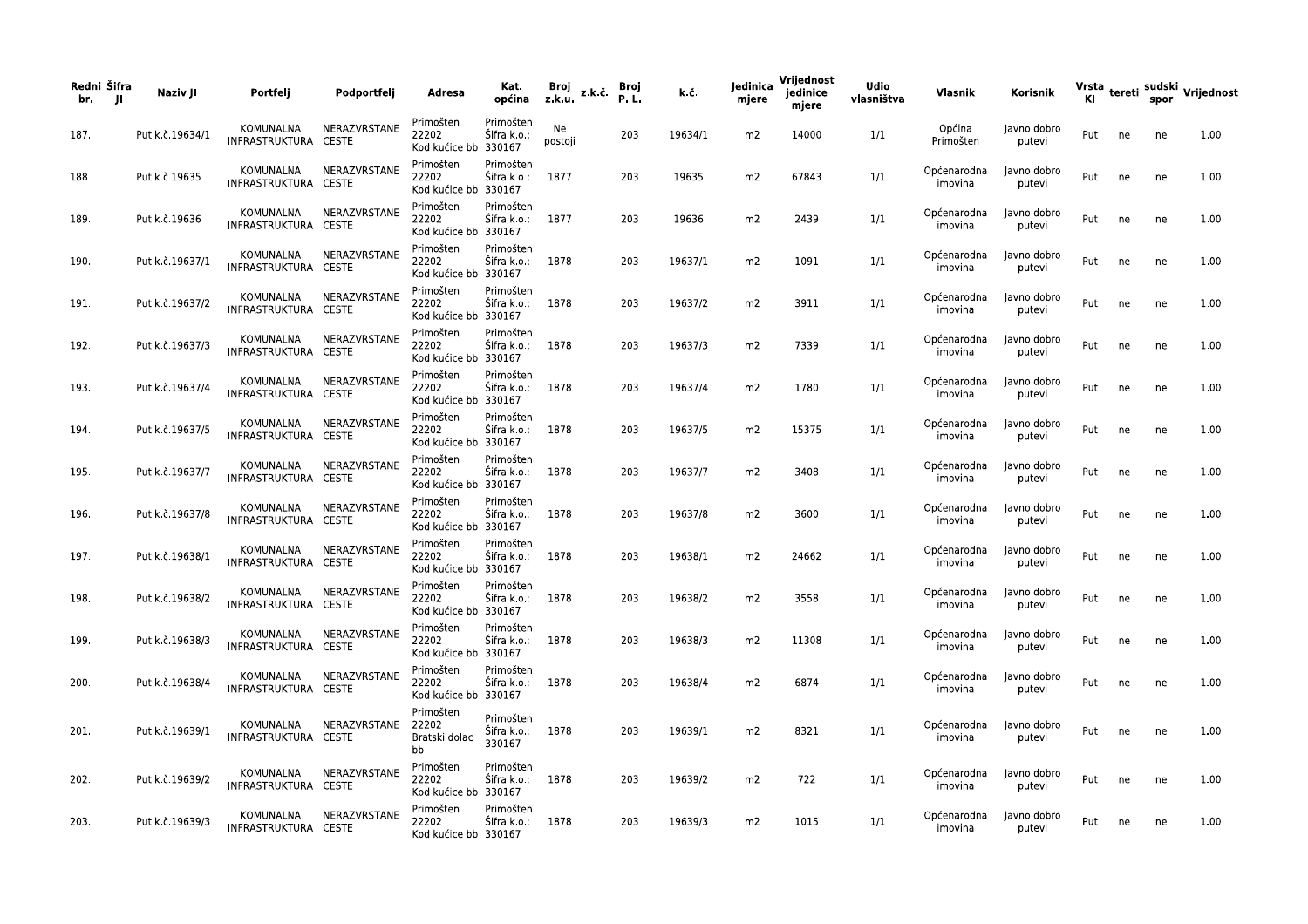| Redni Šifra<br>br.<br>- 11 | Naziv JI        | Portfelj                          | Podportfelj            | Adresa                                     | Kat.<br>općina                          | Broj<br>z.k.u. | z.k.č. | Broj<br>P.L. | k.č.    | Jedinica<br>mjere | Vrijednost<br>jedinice<br>mjere | <b>Udio</b><br>vlasništva | Vlasnik                | Korisnik              |     |    |    | Vrsta tereti sudski Vrijednost<br>Kl spor |
|----------------------------|-----------------|-----------------------------------|------------------------|--------------------------------------------|-----------------------------------------|----------------|--------|--------------|---------|-------------------|---------------------------------|---------------------------|------------------------|-----------------------|-----|----|----|-------------------------------------------|
| 204.                       | Put k.č.19639/4 | KOMUNALNA<br>INFRASTRUKTURA CESTE | NERAZVRSTANE           | Primošten<br>22202<br>Bratski dolac<br>bb  | Primošten<br>Šifra k.o.:<br>330167      | 1878           |        | 203          | 19639/4 | m2                | 6730                            | 1/1                       | Općenarodna<br>imovina | Javno dobro<br>putevi | Put | ne | ne | 1.00                                      |
| 205.                       | Put k.č.19640/1 | KOMUNALNA<br>INFRASTRUKTURA CESTE | NERAZVRSTANE           | Primošten<br>22202<br>Kod kućice bb 330167 | Primošten<br>Šifra k.o.:                | 1878           |        | 203          | 19640/1 | m2                | 116995                          | 1/1                       | Općenarodna<br>imovina | Javno dobro<br>putevi | Put | ne | ne | 1.00                                      |
| 206.                       | Put k.č.19640/2 | KOMUNALNA<br>INFRASTRUKTURA CESTE | NERAZVRSTANE           | Primošten<br>22202<br>Kod kućice bb 330167 | Primošten<br>Sifra k.o.:                | 1878           |        | 203          | 19640/2 | m2                | 876                             | 1/1                       | Općenarodna<br>imovina | Javno dobro<br>putevi | Put | ne | ne | 1.00                                      |
| 207.                       | Put k.č.19640/3 | KOMUNALNA<br>INFRASTRUKTURA CESTE | NERAZVRSTANE           | Primošten<br>22202<br>Kod kućice bb 330167 | Primošten<br>Šifra k.o.:                | 1878           |        | 203          | 19640/3 | m <sub>2</sub>    | 842                             | 1/1                       | Općenarodna<br>imovina | Javno dobro<br>putevi | Put | ne | ne | 1.00                                      |
| 208.                       | Put k.č.19640/4 | KOMUNALNA<br>INFRASTRUKTURA CESTE | NERAZVRSTANE           | Primošten<br>22202<br>Kod kućice bb 330167 | Primošten<br>Šifra k.o.:                | Ne<br>postoji  |        | 203          | 19640/4 | m2                | 410                             | 1/1                       | Općina<br>Primošten    | Javno dobro<br>putevi | Put | ne | ne | 1.00                                      |
| 209.                       | Put k.č.19641/2 | KOMUNALNA<br>INFRASTRUKTURA CESTE | NERAZVRSTANE           | Primošten<br>22202<br>Kod kućice bb 330167 | Primošten<br>Šifra k.o.:                | 1878           |        | 203          | 19641/2 | m2                | 579                             | 1/1                       | Općenarodna<br>imovina | Javno dobro<br>putevi | Put | ne | ne | 1.00                                      |
| 210.                       | Put k.č.19641/3 | KOMUNALNA<br>INFRASTRUKTURA CESTE | NERAZVRSTANE           | Primošten<br>22202<br>Kod kućice bb 330167 | Primošten<br>Šifra k.o.:                | 1878           |        | 203          | 19641/3 | m2                | 17588                           | 1/1                       | Općenarodna<br>imovina | Javno dobro<br>putevi | Put | ne | ne | 1.00                                      |
| 211.                       | Put k.č.19643/1 | KOMUNALNA<br>INFRASTRUKTURA CESTE | NERAZVRSTANE           | Primošten<br>22202<br>Kod kućice bb 330167 | Primošten<br>Šifra k.o.:                | 1878           |        | 203          | 19643/1 | m2                | 8099                            | 1/1                       | Općenarodna<br>imovina | Javno dobro<br>putevi | Put | ne | ne | 1.00                                      |
| 212.                       | Put k.č.19643/2 | KOMUNALNA<br>INFRASTRUKTURA CESTE | NERAZVRSTANE           | Primošten<br>22202<br>Kod kućice bb 330167 | Primošten<br>Šifra k.o.:                | 1878           |        | 203          | 19643/2 | m2                | 11394                           | 1/1                       | Općenarodna<br>imovina | Javno dobro<br>putevi | Put | ne | ne | 1.00                                      |
| 213.                       | Put k.č.19644/1 | KOMUNALNA<br>INFRASTRUKTURA CESTE | NERAZVRSTANE           | Primošten<br>22202<br>Kod kućice bb 330167 | Primošten<br>Šifra k.o.:                | 1878           |        | 203          | 19644/1 | m2                | 1171                            | 1/1                       | Općenarodna<br>imovina | Javno dobro<br>putevi | Put | ne | ne | 1.00                                      |
| 214.                       | Put k.č.19644/2 | KOMUNALNA<br>INFRASTRUKTURA CESTE | NERAZVRSTANE           | Primošten<br>22202<br>Kod kućice bb 330167 | Primošten<br>Šifra k.o.:                | 1878           |        | 203          | 19644/2 | m2                | 3426                            | 1/1                       | Općenarodna<br>imovina | Javno dobro<br>putevi | Put | ne | ne | 1.00                                      |
| 215.                       | Put k.č.19644/3 | KOMUNALNA<br>INFRASTRUKTURA CESTE | NERAZVRSTANE           | Primošten<br>22202<br>Kod kućice bb 330167 | Primošten<br>Šifra k.o.:                | 1878           |        | 203          | 19644/3 | m2                | 1208                            | 1/1                       | Općenarodna<br>imovina | Javno dobro<br>putevi | Put | ne | ne | 1.00                                      |
| 216.                       | Put k.č.19645/1 | KOMUNALNA<br>INFRASTRUKTURA CESTE | NERAZVRSTANE           | Primošten<br>22202<br>Kod kućice bb 330167 | Primošten<br>Šifra k.o.:                | 1878           |        | 203          | 19645/1 | m2                | 6576                            | 1/1                       | Općenarodna<br>imovina | Javno dobro<br>putevi | Put | ne | ne | 1.00                                      |
| 217.                       | Put k.č.19645/2 | KOMUNALNA<br>INFRASTRUKTURA CESTE | NERAZVRSTANE           | Primošten<br>22202<br>Kod kućice bb 330167 | Primošten<br>Šifra k.o.: 1878           |                |        | 203          | 19645/2 | m2                | 318                             | 1/1                       | Općenarodna<br>imovina | Javno dobro<br>putevi | Put | ne | ne | 1.00                                      |
| 218.                       | Put k.č.19645/3 | KOMUNALNA<br>INFRASTRUKTURA CESTE | NERAZVRSTANE           | Primošten<br>22202<br>Kod kućice bb 330167 | Primošten<br>Šifra k.o.: 1879           |                |        | 203          | 19645/3 | m2                | 776                             | 1/1                       | Općenarodna<br>imovina | Javno dobro<br>putevi | Put | ne | ne | 1.00                                      |
| 219.                       | Put k.č.19645/4 | KOMUNALNA<br>INFRASTRUKTURA CESTE | NERAZVRSTANE           | Primošten<br>22202<br>Kod kućice bb 330167 | Primošten<br>Šifra k.o.:                | 1879           |        | 203          | 19645/4 | m2                | 2388                            | 1/1                       | Općenarodna<br>imovina | Javno dobro<br>putevi | Put | ne | ne | 1.00                                      |
| 220.                       | Put k.č.19645/5 | KOMUNALNA<br>INFRASTRUKTURA CESTE | NERAZVRSTANE Primošten | 22202                                      | Primošten<br>Sifra k.o.: 1879<br>330167 |                |        | 203          | 19645/5 | m2                | 1324                            | 1/1                       | Općenarodna<br>imovina | Javno dobro<br>putevi | Put | ne | ne | 1.00                                      |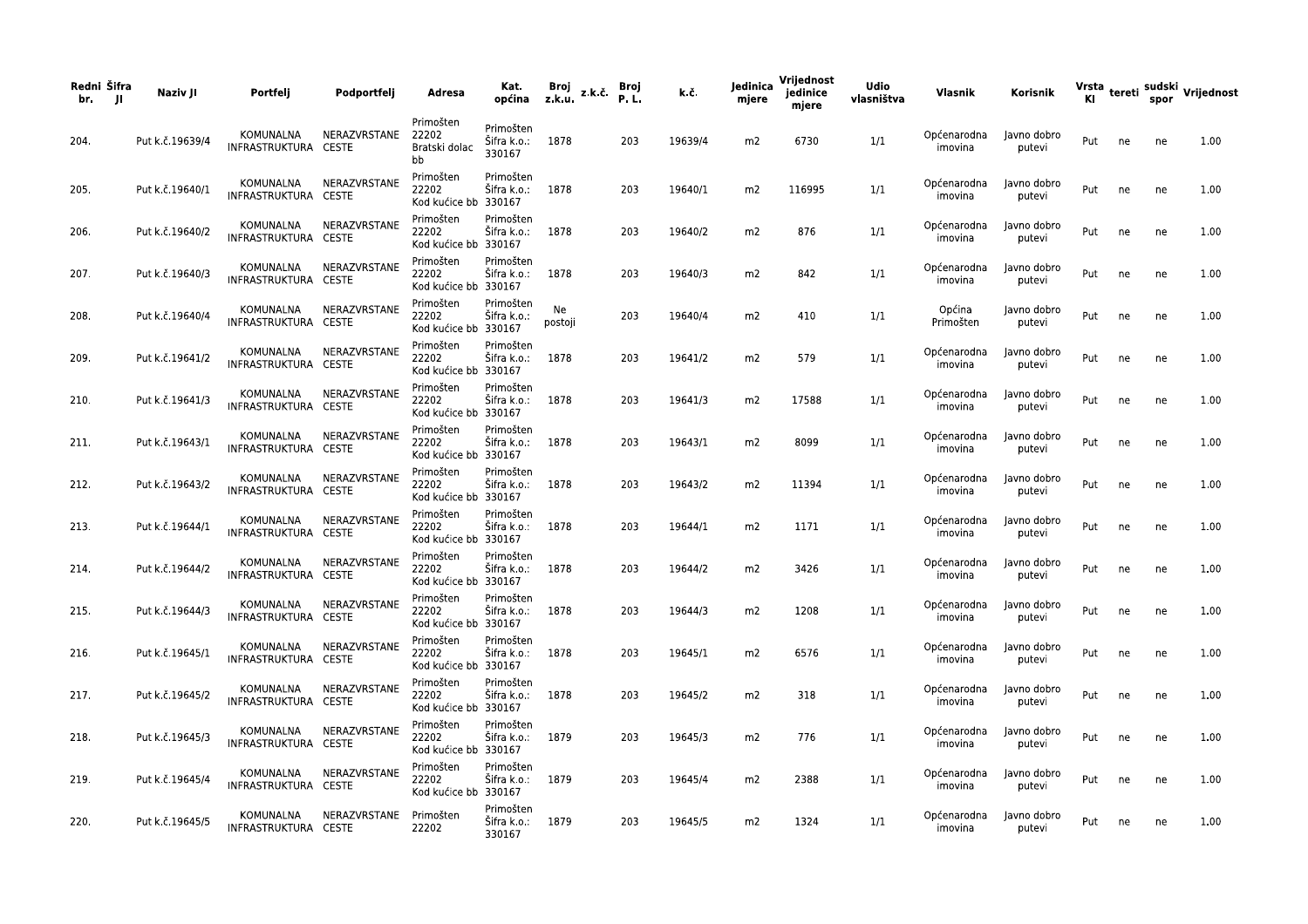| Redni Šifra<br>br.<br>-JI | Naziv JI        | Portfelj                                       | Podportfelj            | Adresa                                     | Kat.<br>općina                | Broj<br>z.k.u. | z.k.č. | Broj<br>P.L. | k.č.    | Jedinica<br>mjere | Vrijednost<br>jedinice<br>mjere | <b>Udio</b><br>vlasništva | Vlasnik                            | Korisnik              |     |    |    | Vrsta <sub>tereti</sub> sudski <sub>V</sub> rijednost<br>Kl |
|---------------------------|-----------------|------------------------------------------------|------------------------|--------------------------------------------|-------------------------------|----------------|--------|--------------|---------|-------------------|---------------------------------|---------------------------|------------------------------------|-----------------------|-----|----|----|-------------------------------------------------------------|
| 221.                      | Put k.č.19645/6 | KOMUNALNA<br>INFRASTRUKTURA CESTE              | NERAZVRSTANE           | Primošten<br>22202<br>Kod kućice bb 330167 | Primošten<br>Šifra k.o.:      | 1879           |        | 203          | 19645/6 | m2                | 1212                            | 1/1                       | Općenarodna<br>imovina             | Javno dobro<br>putevi | Put | ne | ne | 1.00                                                        |
| 222.                      | Put k.č.19645/7 | KOMUNALNA<br>INFRASTRUKTURA CESTE              | NERAZVRSTANE           | Primošten<br>22202<br>Kod kućice bb 330167 | Primošten<br>Šifra k.o.:      | 1879           |        | 203          | 19645/7 | m2                | 1942                            | 1/1                       | Općenarodna<br>imovina             | Javno dobro<br>putevi | Put | ne | ne | 1.00                                                        |
| 223.                      | Put k.č.19646/1 | KOMUNALNA<br>INFRASTRUKTURA CESTE              | NERAZVRSTANE           | Primošten<br>22202<br>Kod kućice bb 330167 | Primošten<br>Šifra k.o.:      | 1879           |        | 203          | 19646/1 | m2                | 27985                           | 1/1                       | Općenarodna<br>imovina             | Javno dobro<br>putevi | Put | ne | ne | 1.00                                                        |
| 224.                      | Put k.č.19646/2 | KOMUNALNA<br>INFRASTRUKTURA CESTE              | NERAZVRSTANE           | Primošten<br>22202<br>Kod kućice bb 330167 | Primošten<br>Šifra k.o.:      | 1879           |        | 203          | 19646/2 | m2                | 2255                            | 1/1                       | Općenarodna<br>imovina             | Javno dobro<br>putevi | Put | ne | ne | 1.00                                                        |
| 225.                      | Put k.č.19646/3 | KOMUNALNA<br>INFRASTRUKTURA CESTE              | NERAZVRSTANE           | Primošten<br>22202<br>Kod kućice bb 330167 | Primošten<br>Šifra k.o.:      | 1879           |        | 203          | 19646/3 | m2                | 6002                            | 1/1                       | Općenarodna<br>imovina             | Javno dobro<br>putevi | Put | ne | ne | 1.00                                                        |
| 226.                      | Put k.č.19646/4 | KOMUNALNA<br>INFRASTRUKTURA CESTE              | NERAZVRSTANE           | Primošten<br>22202<br>Kod kućice bb 330167 | Primošten<br>Šifra k.o.:      | 1879           |        | 203          | 19464/4 | m2                | 11762                           | 1/1                       | Općenarodna<br>imovina             | Javno dobro<br>putevi | Put | ne | ne | 1.00                                                        |
| 227.                      | Put k.č.19646/5 | KOMUNALNA<br>INFRASTRUKTURA CESTE              | NERAZVRSTANE           | Primošten<br>22202<br>Kod kućice bb 330167 | Primošten<br>Šifra k.o.:      | 1879           |        | 203          | 19646/5 | m2                | 1934                            | 1/1                       | Općenarodna<br>imovina             | Javno dobro<br>putevi | Put | ne | ne | 1.00                                                        |
| 228.                      | Put k.č.19646/6 | KOMUNALNA<br>INFRASTRUKTURA CESTE              | NERAZVRSTANE           | Primošten<br>22202<br>Kod kućice bb 330167 | Primošten<br>Šifra k.o.:      | 1879           |        | 203          | 19646/6 | m2                | 734                             | 1/1                       | Općenarodna<br>imovina             | Javno dobro<br>putevi | Put | ne | ne | 1.00                                                        |
| 229.                      | Put k.č.19646/7 | KOMUNALNA<br>INFRASTRUKTURA CESTE              | NERAZVRSTANE           | Primošten<br>22202<br>Kod kućice bb 330167 | Primošten<br>Šifra k.o.:      | 1879           |        | 203          | 19646/7 | m2                | 669                             | 1/1                       | Općenarodna<br>imovina             | Javno dobro<br>putevi | Put | ne | ne | 1.00                                                        |
| 230.                      | Put k.č.19647/1 | KOMUNALNA<br>INFRASTRUKTURA CESTE              | NERAZVRSTANE           | Primošten<br>22202<br>Kod kućice bb 330167 | Primošten<br>Šifra k.o.:      | 1879           |        | 203          | 19647/1 | m2                | 20709                           | 1/1                       | Općenarodna<br>imovina             | Javno dobro<br>putevi | Put | ne | ne | 1.00                                                        |
| 231.                      | Put k.č.19647/2 | KOMUNALNA<br>INFRASTRUKTURA CESTE              | NERAZVRSTANE           | Primošten<br>22202<br>Kod kućice bb 330167 | Primošten<br>Sifra k.o.:      | 1879           |        | 203          | 19647/2 | m2                | 10086                           | 1/1                       | Općenarodna<br>imovina             | Javno dobro<br>putevi | Put | ne | ne | 1.00                                                        |
| 232.                      | Put k.č.19647/3 | KOMUNALNA<br>INFRASTRUKTURA CESTE              | NERAZVRSTANE           | Primošten<br>22202<br>Kod kućice bb 330167 | Primošten<br>Šifra k.o.:      | 1879           |        | 203          | 19647/3 | m2                | 1284                            | 1/1                       | Općenarodna<br>imovina             | Javno dobro<br>putevi | Put | ne | ne | 1.00                                                        |
| 233.                      | Put k.č.19647/4 | KOMUNALNA<br>INFRASTRUKTURA CESTE              | NERAZVRSTANE           | Primošten<br>22202<br>Kod kućice bb 330167 | Primošten<br>Sifra k.o.:      | 1879           |        | 203          | 19647/4 | m2                | 9002                            | 1/1                       | Općenarodna<br>imovina             | Javno dobro<br>putevi | Put | ne | ne | 1.00                                                        |
| 234.                      | Put k.č.19647/5 | INFRASTRUKTURA CESTE                           | KOMUNALNA NERAZVRSTANE | Primošten<br>22202<br>Kod kućice bb 330167 | Primošten<br>Šifra k.o.: 1879 |                |        | 203          | 19647/5 | m2                | 2237                            | 1/1                       | Općenarodna Javno dobro<br>imovina | putevi                | Put | ne | ne | 1.00                                                        |
| 235.                      | Put k.č.19647/6 | KOMUNALNA NERAZVRSTANE<br>INFRASTRUKTURA CESTE |                        | Primošten<br>22202<br>Kod kućice bb 330167 | Primošten<br>Šifra k.o.: 1879 |                |        | 203          | 19647/6 | m2                | 1309                            | 1/1                       | Općenarodna<br>imovina             | Javno dobro<br>putevi | Put | ne | ne | 1.00                                                        |
| 236.                      | Put k.č.19647/7 | KOMUNALNA NERAZVRSTANE<br>INFRASTRUKTURA CESTE |                        | Primošten<br>22202<br>Kod kućice bb 330167 | Primošten<br>Sifra k.o.: 1879 |                |        | 203          | 19647/7 | m2                | 2270                            | 1/1                       | Općenarodna<br>imovina             | Javno dobro<br>putevi | Put | ne | ne | 1.00                                                        |
| 237.                      | Put k.č.19647/8 | INFRASTRUKTURA CESTE                           | KOMUNALNA NERAZVRSTANE | Primošten<br>22202<br>Kod kućice bb 330167 | Primošten<br>Šifra k.o.: 1879 |                |        | 203          | 19647/8 | m2                | 1399                            | 1/1                       | Općenarodna<br>imovina             | Javno dobro<br>putevi | Put | ne | ne | 1.00                                                        |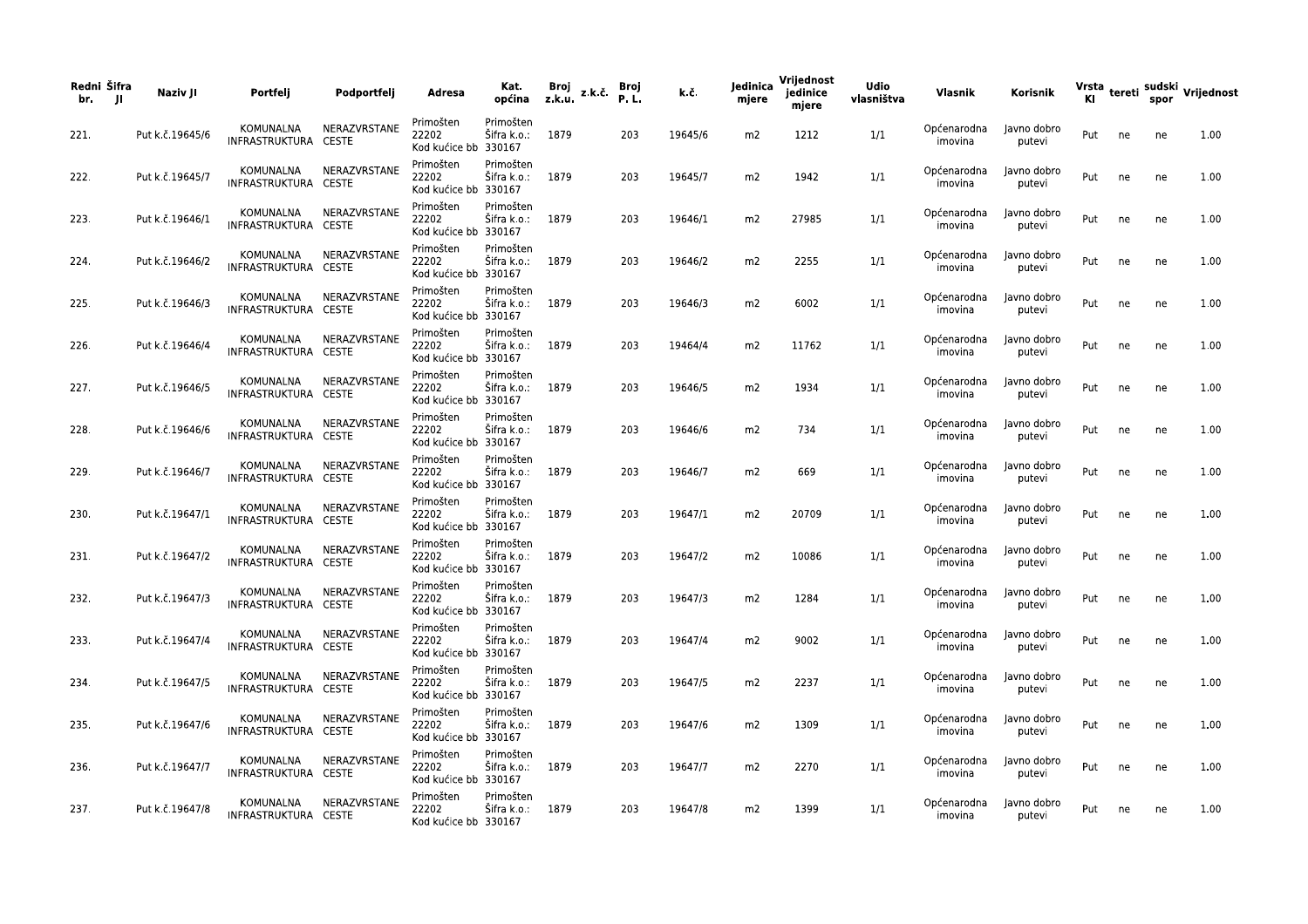| Redni Šifra<br>br.<br>- 11 | Naziv JI                                   | Portfelj                          | Podportfelj            | Adresa                                     | Kat.<br>općina                | Broj<br>z.k.u. | z.k.č | Broj<br>P.L. | k.č.    | Jedinica<br>mjere | Vrijednost<br>jedinice<br>mjere | <b>Udio</b><br>vlasništva | Vlasnik                            | Korisnik              | Vrsta    |    | spor | tereti sudski Vrijednost |
|----------------------------|--------------------------------------------|-----------------------------------|------------------------|--------------------------------------------|-------------------------------|----------------|-------|--------------|---------|-------------------|---------------------------------|---------------------------|------------------------------------|-----------------------|----------|----|------|--------------------------|
| 238.                       | Put k.č.19647/9                            | KOMUNALNA<br>INFRASTRUKTURA CESTE | NERAZVRSTANE           | Primošten<br>22202<br>Kod kućice bb 330167 | Primošten<br>Šifra k.o.:      | 1879           |       | 203          | 19647/9 | m2                | 3039                            | 1/1                       | Općenarodna<br>imovina             | Javno dobro<br>putevi | Put      | ne | ne   | 1.00                     |
| 239.                       | Put k.č.19648                              | KOMUNALNA<br>INFRASTRUKTURA CESTE | NERAZVRSTANE           | Primošten<br>22202<br>Kod kućice bb 330167 | Primošten<br>Šifra k.o.:      | 1879           |       | 203          | 19648   | m2                | 10670                           | 1/1                       | Općenarodna<br>imovina             | Javno dobro<br>putevi | Put      | ne | ne   | 1.00                     |
| 240.                       | Put k.č.19653                              | KOMUNALNA<br>INFRASTRUKTURA CESTE | NERAZVRSTANE           | Primošten<br>22202<br>Kod kućice bb 330167 | Primošten<br>Šifra k.o.:      | 1879           |       | 203          | 19653   | m2                | 1889                            | 1/1                       | Općenarodna<br>imovina             | Javno dobro<br>putevi | Put      | ne | ne   | 1.00                     |
| 241.                       | Put (neplodno)<br>k.č.19661/2              | KOMUNALNA<br>INFRASTRUKTURA CESTE | NERAZVRSTANE           | Primošten<br>22202<br>Kod kućice bb 330167 | Primošten<br>Šifra k.o.:      |                |       | 203          | 19611/2 | m2                | 1000                            | 1/1                       | Općina<br>Primošten                | Javno dobro<br>putevi | Put      | ne | ne   | 1.00                     |
| 242.                       | Put k.č.19662                              | KOMUNALNA<br>INFRASTRUKTURA CESTE | NERAZVRSTANE           | Primošten<br>22202<br>Kod kućice bb 330167 | Primošten<br>Šifra k.o.:      | 1880           |       | 203          | 19662   | m2                | 5658                            | 1/1                       | Općenarodna<br>imovina             | Javno dobro<br>putevi | Put      | ne | ne   | 1.00                     |
| 243.                       | Put k.č.19663                              | KOMUNALNA<br>INFRASTRUKTURA CESTE | NERAZVRSTANE           | Primošten<br>22202<br>Kod kućice bb 330167 | Primošten<br>Šifra k.o.:      | 1880           |       | 203          | 19663   | m2                | 15879                           | 1/1                       | Općenarodna<br>imovina             | Javno dobro<br>putevi | Put      | ne | ne   | 1.00                     |
| 244.                       | Put (neplodno<br>zemljište)<br>k.č.19664/1 | KOMUNALNA<br>INFRASTRUKTURA CESTE | NERAZVRSTANE           | Primošten<br>22202<br>Kod kućice bb 330167 | Primošten<br>Šifra k.o.:      | 1880           |       | 203          | 19664/1 | m2                | 22693                           | 1/1                       | Općenarodna<br>imovina             | Javno dobro<br>putevi | Put      | ne | ne   | 1.00                     |
| 245.                       | Put k.č.19664/3                            | KOMUNALNA<br>INFRASTRUKTURA CESTE | NERAZVRSTANE           | Primošten<br>22202<br>Kod kućice bb 330167 | Primošten<br>Šifra k.o.:      | 1880           |       | 203          | 19664/3 | m2                | 3347                            | 1/1                       | Općenarodna<br>imovina             | Javno dobro<br>putevi | Put      | ne | ne   | 1.00                     |
| 246.                       | Put k.č.19664/4                            | KOMUNALNA<br>INFRASTRUKTURA CESTE | NERAZVRSTANE           | Primošten<br>22202<br>Kod kućice bb 330167 | Primošten<br>Šifra k.o.:      | 1880           |       | 203          | 19664/4 | m2                | 52                              | 1/1                       | Općenarodna<br>imovina             | Javno dobro<br>putevi | Put      | ne | ne   | 1.00                     |
| 247.                       | Cesta<br>k.č.19664/5                       | KOMUNALNA<br>INFRASTRUKTURA CESTE | NERAZVRSTANE           | Primošten<br>22202<br>Kod kućice bb 330167 | Primošten<br>Šifra k.o.:      | 1880           |       | 203          | 19664/5 | m2                | 348                             | 1/1                       | Općenarodna<br>imovina             | Javno dobro<br>putevi | Cesta    | ne | ne   | 1.00                     |
| 248.                       | Cesta<br>k.č.19664/6                       | KOMUNALNA<br>INFRASTRUKTURA CESTE | NERAZVRSTANE           | Primošten<br>22202<br>Kod kućice bb 330167 | Primošten<br>Sifra k.o.:      | 1880           |       | 203          | 19664/6 | m2                | 194                             | 1/1                       | Općenarodna<br>imovina             | Javno dobro<br>putevi | Cesta    | ne | ne   | 1.00                     |
| 249.                       | Cesta<br>k.č.19664/7                       | KOMUNALNA<br>INFRASTRUKTURA CESTE | NERAZVRSTANE           | Primošten<br>22202<br>Kod kućice bb 330167 | Primošten<br>Šifra k.o.:      | 1880           |       | 203          | 19664/7 | m2                | 254                             | 1/1                       | Općenarodna<br>imovina             | Javno dobro<br>putevi | Cesta    | ne | ne   | 1.00                     |
| 250.                       | Cesta<br>k.č.19664/8                       | KOMUNALNA<br>INFRASTRUKTURA CESTE | NERAZVRSTANE           | Primošten<br>22202<br>Kod kućice bb 330167 | Primošten<br>Sifra k.o.:      | 1880           |       | 203          | 19664/8 | m2                | 7                               | 1/1                       | Općenarodna<br>imovina             | Javno dobro<br>putevi | Cesta    | ne | ne   | 1.00                     |
| 251.                       | Cesta<br>k.č.19664/9                       | INFRASTRUKTURA CESTE              | KOMUNALNA NERAZVRSTANE | Primošten<br>22202<br>Kod kućice bb 330167 | Primošten<br>Sifra k.o.: 1880 |                |       | 203          | 19664/9 | m2                | 193                             | 1/1                       | Općenarodna Javno dobro<br>imovina | putevi                | Cesta ne |    | ne   | 1.00                     |
| 252.                       | Put k.č.19665/2                            | INFRASTRUKTURA CESTE              | KOMUNALNA NERAZVRSTANE | Primošten<br>22202<br>Kod kućice bb 330167 | Primošten<br>Šifra k.o.:      | 1880           |       | 203          | 19665/2 | m2                | 208                             | 1/1                       | Općenarodna<br>imovina             | Javno dobro<br>putevi | Put      | ne | ne   | 1.00                     |
| 253.                       | Put k.č.19665/3                            | INFRASTRUKTURA CESTE              | KOMUNALNA NERAZVRSTANE | 22202<br>Kod kućice bb 330167              | Primošten<br>Šifra k.o.:      | Ne<br>postoji  |       | 203          | 19665/3 | m2                | 1616                            | 1/1                       | Općina<br>Primošten                | Javno dobro<br>putevi | Put      | ne | ne   | $1.00\,$                 |
| 254.                       | Put k.č.19665/4                            | INFRASTRUKTURA CESTE              | KOMUNALNA NERAZVRSTANE | Primošten<br>22202<br>Kod kućice bb 330167 | Primošten<br>Šifra k.o.: 1880 |                |       | 203          | 19665/4 | m2                | 19                              | 1/1                       | Općenarodna<br>imovina             | Javno dobro<br>putevi | Put      | ne | ne   | 1.00                     |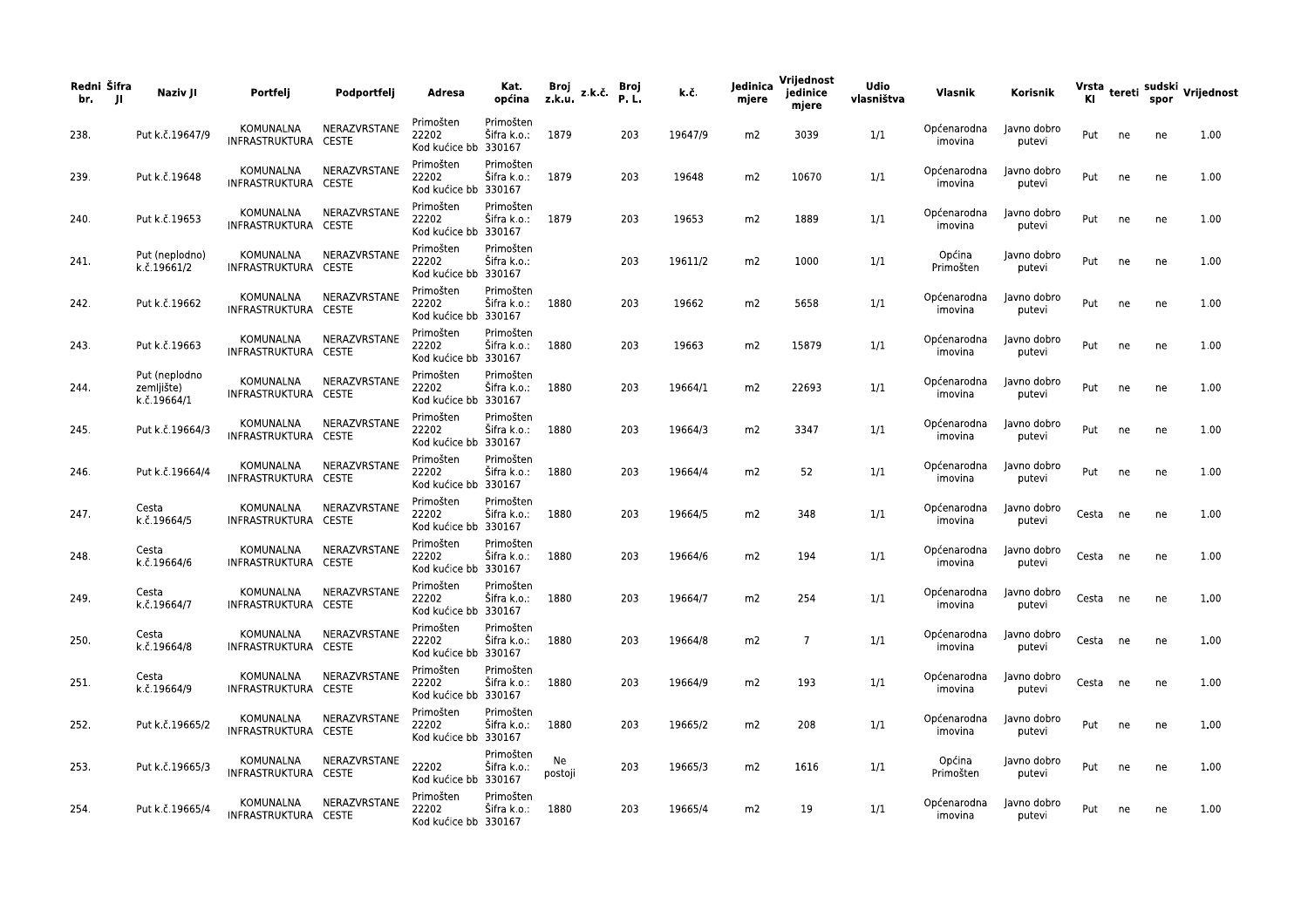| Redni Šifra<br>JI.<br>br. | Naziv JI          | Portfeli                                 | Podportfelj                  | <b>Adresa</b>                              | Kat.<br>općina                     | Broj<br>z.k.u.               | z.k.č. | Broj<br><b>P.L.</b> | k.č.     | ledinica<br>mjere | Vrijednost<br>jedinice<br>mjere | <b>Udio</b><br>vlasništva | Vlasnik                | Korisnik                                                  | <b>KI</b> |    | spor | Vrsta tereti sudski Vrijednost |
|---------------------------|-------------------|------------------------------------------|------------------------------|--------------------------------------------|------------------------------------|------------------------------|--------|---------------------|----------|-------------------|---------------------------------|---------------------------|------------------------|-----------------------------------------------------------|-----------|----|------|--------------------------------|
| 255.                      | Put k.č.19672     | <b>KOMUNALNA</b><br>INFRASTRUKTURA CESTE | NERAZVRSTANE                 | Primošten<br>22202<br>Kod kućice bb 330167 | Primošten<br>Šifra k.o.:           | 1880                         |        | 203                 | 19672    | m <sub>2</sub>    | 418                             | 1/1                       | Općenarodna<br>imovina | Javno dobro<br>putevi                                     | Put       | ne | ne   | 1.00                           |
| 256.                      | Put k.č.19673     | KOMUNALNA<br>INFRASTRUKTURA CESTE        | NERAZVRSTANE                 | Primošten<br>22202<br>Kod kućice bb 330167 | Primošten<br>Šifra k.o.:           | 1880                         |        | 203                 | 19673    | m <sub>2</sub>    | 1325                            | 1/1                       | Općenarodna<br>imovina | Javno dobro<br>putevi                                     | Put       | ne | ne   | 1.00                           |
| 257.                      | Cesta k.č.19701   | KOMUNALNA<br>INFRASTRUKTURA              | NERAZVRSTANE<br><b>CESTE</b> | Primošten<br>22202<br>Selo bb              | Primošten<br>Šifra k.o.:<br>330167 | <b>POPIS</b><br>$\mathbf{I}$ |        | 203                 | 19701    | m <sub>2</sub>    | 400                             | 1/1                       | Javno dobro            | Javno dobro<br>putevi                                     | Cesta     | ne | ne   | 1.00                           |
| 258.                      | Cesta k.č.19702   | KOMUNALNA<br>INFRASTRUKTURA CESTE        | NERAZVRSTANE                 | Primošten<br>22202<br>Selo bb              | Primošten<br>Šifra k.o.:<br>330167 | <b>POPIS</b><br>$\mathbf{I}$ |        | 203                 | 19702    | m2                | 649                             | 1/1                       | Javno dobro            | Javno dobro<br>putevi                                     | Cesta     | ne | ne   | 1.00                           |
| 259.                      | Cesta k.č.19703   | KOMUNALNA<br>INFRASTRUKTURA CESTE        | NERAZVRSTANE                 | Primošten<br>22202<br>Selo bb              | Primošten<br>Sifra k.o.:<br>330167 | <b>POPIS</b>                 |        | 203                 | 19703    | m2                | 678                             | 1/1                       | Javno dobro            | Javno dobro<br>putevi                                     | Cesta     | ne | ne   | 1.00                           |
| 260.                      | Put k.č.186/1     | <b>KOMUNALNA</b><br>INFRASTRUKTURA CESTE | NERAZVRSTANE                 | Primošten<br>22202<br>Selo bb              | Primošten<br>Šifra k.o.:<br>330167 | 1869                         |        | 202                 | 186/1    | m <sub>2</sub>    | 2731                            | 1/1                       | Općenarodna<br>imovina | Državna<br>imovina, općina<br>Primošten                   | Put       | ne | ne   | 1.00                           |
| 261.                      | Put dio k.č.186/2 | KOMUNALNA<br>INFRASTRUKTURA CESTE        | NERAZVRSTANE                 | Primošten<br>22202<br>Selo bb              | Primošten<br>Sifra k.o.:<br>330167 | 1869                         |        | 202                 | 186/2    | m <sub>2</sub>    | 60                              | 1/1                       | Općenarodna<br>imovina | Državna<br>imovina, općina Put<br>Primošten               |           | ne | ne   | 1.00                           |
| 262.                      | Put k.č.186/3     | KOMUNALNA<br>INFRASTRUKTURA CESTE        | NERAZVRSTANE                 | Primošten<br>22202<br>Selo bb              | Primošten<br>Šifra k.o.:<br>330167 | 5616                         |        | 202                 | 186/3    | m <sub>2</sub>    | 408                             | 1/1                       | Općina<br>Primošten    | Državna<br>imovina, općina Put<br>Primošten               |           | ne | ne   | 1.00                           |
| 263.                      | Put k.č.186/5     | KOMUNALNA<br>INFRASTRUKTURA CESTE        | NERAZVRSTANE                 | Primošten<br>22202<br>Selo bb              | Primošten<br>Šifra k.o.:<br>330167 | 1869                         |        | 202                 | 186/5    | m <sub>2</sub>    | 98                              | 1/1                       | Općenarodna<br>imovina | Javno dobro<br>putevi                                     | Put       | ne | ne   | 1.00                           |
| 264.                      | Put k.č.186/8     | KOMUNALNA<br>INFRASTRUKTURA CESTE        | NERAZVRSTANE                 | Primošten<br>22202<br>Selo bb              | Primošten<br>Šifra k.o.:<br>330167 | 1869                         |        | 202                 | 186/8    | m2                | 55                              | 1/1                       | Općenarodna<br>imovina | Državna<br>imovina, općina Put<br>Primošten               |           | ne | ne   | 1.00                           |
| 265.                      | Put k.č.186/9     | KOMUNALNA<br>INFRASTRUKTURA CESTE        | NERAZVRSTANE                 | Primošten<br>22202<br>Selo bb              | Primošten<br>Šifra k.o.:<br>330167 | 1869                         |        | 202                 | 186/9    | m <sub>2</sub>    | 11                              | 1/1                       | Općenarodna<br>imovina | Državna<br>imovina, općina<br>Primošten                   | Put       | ne | ne   | 1.00                           |
| 266.                      | Put k.č.186/10    | KOMUNALNA<br>INFRASTRUKTURA CESTE        | NERAZVRSTANE                 | Primošten<br>22202<br>Selo bb              | Primošten<br>Sifra k.o.:<br>330167 | 1869                         |        | 202                 | 186/10   | m2                | 46                              | 1/1                       | Općenarodna<br>imovina | Javno dobro<br>putevi                                     | Put       | ne | ne   | 1.00                           |
| 267.                      | Put k.č.186/11    | KOMUNALNA<br>INFRASTRUKTURA CESTE        | NERAZVRSTANE                 | Primošten<br>22202<br>Selo bb              | Primošten<br>Šifra k.o.:<br>330167 | 5518                         |        | 202                 | 186/11   | m <sub>2</sub>    | 194                             | 1/1                       |                        | Državna<br>Fizička osoba imovina, općina Put<br>Primošten |           | ne | ne   | 1.00                           |
| 268.                      | Put k.č.186/14    | KOMUNALNA<br>INFRASTRUKTURA CESTE        | NERAZVRSTANE                 | Primošten<br>22202<br>Selo bb              | Primošten<br>Šifra k.o.:<br>330167 | 5616                         |        | 202                 | 186/14   | m <sub>2</sub>    | 77                              | 1/1                       | Općina<br>Primošten    | Državna<br>imovina, općina Put<br>Primošten               |           | ne | ne   | 1.00                           |
| 269.                      | Put k.č.*391/1    | KOMUNALNA<br>INFRASTRUKTURA CESTE        | NERAZVRSTANE                 | Primošten<br>22202<br>Selo bb              | Primošten<br>Šifra k.o.:<br>330167 | 5056                         |        | 202                 | $*391/1$ | m <sub>2</sub>    | 34                              | 1/1                       |                        | Državna<br>Fizička osoba imovina, općina Put<br>Primošten |           | da | ne   | 1.00                           |
| 270.                      | Put k.č.*458      | KOMUNALNA<br>INFRASTRUKTURA CESTE        | NERAZVRSTANE                 | Primošten<br>22202<br>Kruševo bb           | Primošten<br>Šifra k.o.:<br>330167 | 2688                         |        | 202                 | *458     | m <sub>2</sub>    | 18                              | 1/1                       |                        | Državna<br>Fizička osoba imovina, općina Put<br>Primošten |           | ne | ne   | 1.00                           |
| 271.                      | Put k.č.*460/2    | KOMUNALNA<br>INFRASTRUKTURA CESTE        | NERAZVRSTANE                 | Primošten<br>22202<br>Kruševo bb           | Primošten<br>Sifra k.o.:<br>330167 | 1470                         |        | 202                 | *460/2   | m <sub>2</sub>    | 207                             | 1/1                       |                        | Državna<br>Fizička osoba imovina, općina Put<br>Primošten |           | ne | ne   | 1.00                           |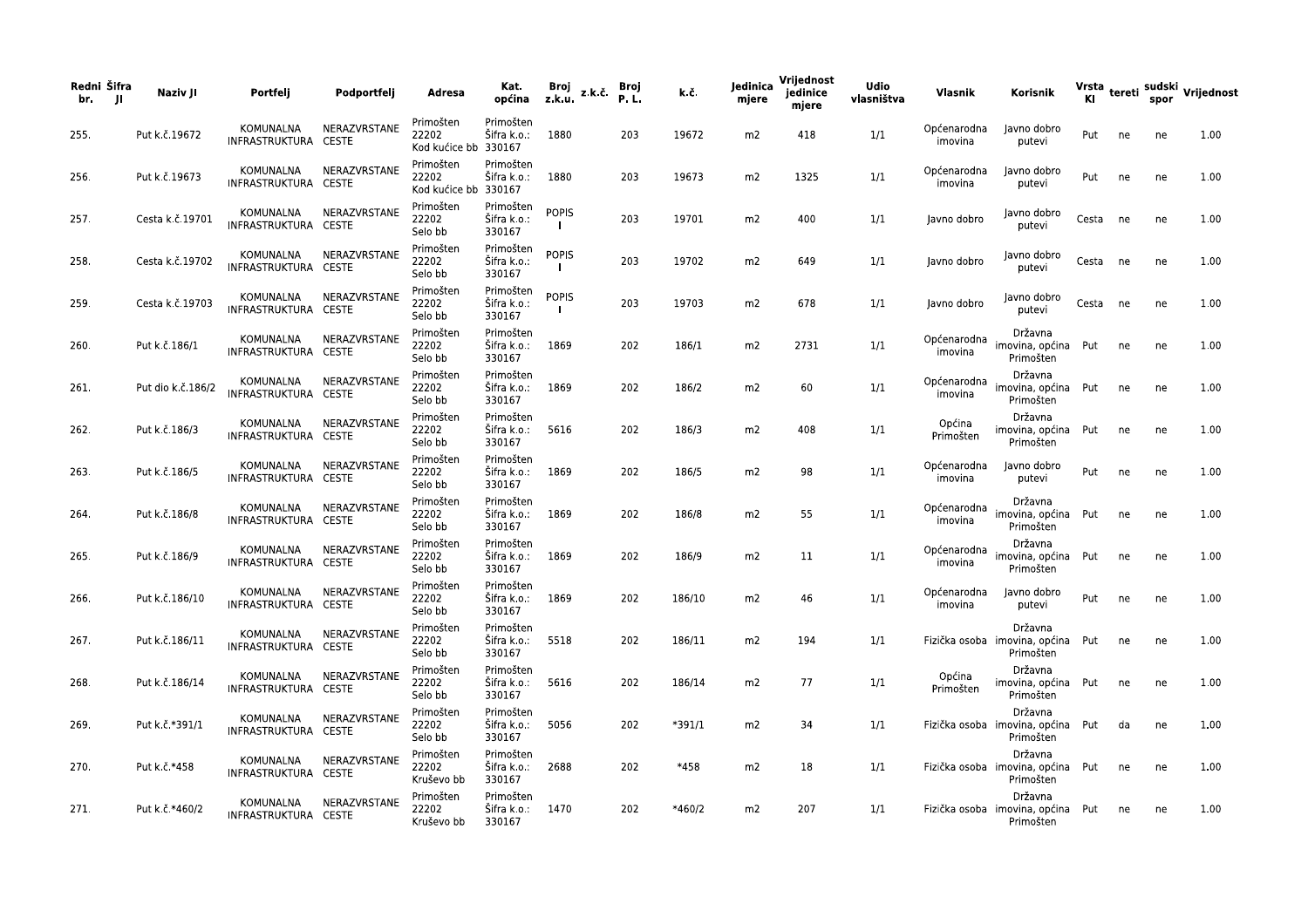| Redni Šifra<br>JI.<br>br. | Naziv JI              | Portfeli                          | Podportfeli  | Adresa                                  | Kat.<br>općina                     | Broj<br>z.k.č.<br>z.k.u. | <b>Broj</b><br><b>P.L.</b> | k.č.     | ledinica<br>mjere | Vrijednost<br>jedinice<br>mjere | <b>Udio</b><br>vlasništva | Vlasnik               | Korisnik                                                  | ΚI  |    | spor | Vrsta tereti sudski Vrijednost |
|---------------------------|-----------------------|-----------------------------------|--------------|-----------------------------------------|------------------------------------|--------------------------|----------------------------|----------|-------------------|---------------------------------|---------------------------|-----------------------|-----------------------------------------------------------|-----|----|------|--------------------------------|
| 272.                      | Put k.č.464/1         | KOMUNALNA<br>INFRASTRUKTURA CESTE | NERAZVRSTANE | Primošten<br>22202<br>Selo bb           | Primošten<br>Šifra k.o.:<br>330167 | 1363                     | 202                        | 464/1    | m <sub>2</sub>    | 266                             | 1/1                       | Republika<br>Hrvatska | Državna<br>imovina, općina<br>Primošten                   | Put | ne | ne   | 1.00                           |
| 273.                      | Put k.č.464/2         | KOMUNALNA<br>INFRASTRUKTURA CESTE | NERAZVRSTANE | Primošten<br>22202<br>Selo bb           | Primošten<br>Šifra k.o.:<br>330167 | 1363                     | 202                        | 464/2    | m <sub>2</sub>    | 45                              | 1/1                       | Republika<br>Hrvatska | Državna<br>imovina, općina Put<br>Primošten               |     | ne | ne   | 1.00                           |
| 274.                      | Put k.č.464/3         | KOMUNALNA<br>INFRASTRUKTURA CESTE | NERAZVRSTANE | Primošten<br>22202<br>Selo bb           | Primošten<br>Šifra k.o.:<br>330167 | 1363                     | 202                        | 464/3    | m2                | 188                             | 1/1                       | Republika<br>Hrvatska | Državna<br>imovina, općina Put<br>Primošten               |     | ne | ne   | 1.00                           |
| 275.                      | Put k.č.*465/1        | KOMUNALNA<br>INFRASTRUKTURA CESTE | NERAZVRSTANE | Primošten<br>22202<br>Kruševo bb        | Primošten<br>Šifra k.o.:<br>330167 | 110                      | 202                        | $*465/1$ | m <sub>2</sub>    | 159                             | 1/5                       |                       | Državna<br>Fizička osoba imovina, općina Put<br>Primošten |     | ne | ne   | 1.00                           |
| 276.                      | Put k.č.*486          | KOMUNALNA<br>INFRASTRUKTURA CESTE | NERAZVRSTANE | Primošten<br>22202<br>Ložnice bb        | Primošten<br>Šifra k.o.:<br>330167 | 853                      | 202                        | *486     | m <sub>2</sub>    | 159                             | 1/2                       |                       | Državna<br>Fizička osoba imovina, općina Put<br>Primošten |     | ne | ne   | 1.00                           |
| 277.                      | Put dio<br>k č *496/1 | KOMUNALNA<br>INFRASTRUKTURA CESTE | NERAZVRSTANE | Primošten<br>22202<br>Donji Vezac<br>bb | Primošten<br>Šifra k.o.:<br>330167 | 81                       | 202                        | *496/1   | m <sub>2</sub>    | 20                              | 540/4800                  |                       | Državna<br>Fizička osoba imovina, općina Put<br>Primošten |     | ne | ne   | 1.00                           |
| 278.                      | Put dio<br>k.č.*501/1 | KOMUNALNA<br>INFRASTRUKTURA CESTE | NERAZVRSTANE | Primošten<br>22202<br>Kučarine bb       | Primošten<br>Šifra k.o.:<br>330167 | 329                      | 202                        | *501/1   | m <sub>2</sub>    | 181                             | 1/16                      |                       | Državna<br>Fizička osoba imovina, općina Put<br>Primošten |     | ne | ne   | 1.00                           |
| 279.                      | Put k.č.*605          | KOMUNALNA<br>INFRASTRUKTURA CESTE | NERAZVRSTANE | Primošten<br>22202<br>Krč dolac bb      | Primošten<br>Šifra k.o.:<br>330167 | 1863                     | 202                        | $*605$   | m <sub>2</sub>    | 54                              | 13/160                    |                       | Državna<br>Fizičke osobe imovina, općina<br>Primošten     | Put | ne | ne   | 1.00                           |
| 280.                      | Put dio<br>k.č.*637/1 | KOMUNALNA<br>INFRASTRUKTURA CESTE | NERAZVRSTANE | Primošten<br>22202<br>Široko bb         | Primošten<br>Šifra k.o.:<br>330167 | 6687                     | 202                        | *637/1   | m <sub>2</sub>    | 69                              | 1/2                       |                       | Državna<br>Fizičke osobe imovina, općina Put<br>Primošten |     | ne | ne   | 1.00                           |
| 281.                      | Put k.č.649/1         | KOMUNALNA<br>INFRASTRUKTURA CESTE | NERAZVRSTANE | Primošten<br>22202<br>Selo bb           | Primošten<br>Šifra k.o.:<br>330167 | 706                      | 202                        | 649/1    | m <sub>2</sub>    | 56                              | 6/24                      |                       | Državna<br>Fizičke osobe imovina, općina Put<br>Primošten |     | ne | ne   | 1.00                           |
| 282.                      | Put dio k.č.*653      | KOMUNALNA<br>INFRASTRUKTURA CESTE | NERAZVRSTANE | Primošten<br>22202<br>Sv.Jerolim bb     | Primošten<br>Šifra k.o.:<br>330167 | 53                       | 202                        | $*653$   | m <sub>2</sub>    | 72                              | 1/1                       |                       | Državna<br>Fizička osoba imovina, općina<br>Primošten     | Put | ne | ne   | 1.00                           |
| 283.                      | Put k.č.656/3         | KOMUNALNA<br>INFRASTRUKTURA CESTE | NERAZVRSTANE | Primošten<br>22202<br>Selo bb           | Primošten<br>Šifra k.o.:<br>330167 | 205                      | 202                        | 656/3    | m <sub>2</sub>    | 105                             | 80640/241920              |                       | Državna<br>Fizičke osobe imovina, općina Put<br>Primošten |     | ne | ne   | 1.00                           |
| 284.                      | Put k.č.663/4         | KOMUNALNA<br>INFRASTRUKTURA CESTE | NERAZVRSTANE | Primošten<br>22202<br>Selo bb           | Primošten<br>Šifra k.o.:<br>330167 | 5717                     | 202                        | 663/4    | m <sub>2</sub>    | 36                              | 1/1                       | Općina<br>Primošten   | Državna<br>imovina, općina<br>Primošten                   | Put | ne | ne   | 1.00                           |
| 285.                      | Put k.č.*666          | KOMUNALNA<br>INFRASTRUKTURA CESTE | NERAZVRSTANE | Primošten<br>22202<br>Široko bb         | Primošten<br>Sifra k.o.:<br>330167 | 683                      | 202                        | *666     | m <sub>2</sub>    | 25                              | 67200/1290240             |                       | Državna<br>Fizičke osobe imovina, općina<br>Primošten     | Put | ne | ne   | 1.00                           |
| 286.                      | Put dio k.č.*672      | KOMUNALNA<br>INFRASTRUKTURA CESTE | NERAZVRSTANE | Primošten<br>22202<br>Široko bb         | Primošten<br>Šifra k.o.:<br>330167 | 1777                     | 202                        | $*672$   | m <sub>2</sub>    | 123                             | 48/128                    |                       | Državna<br>Fizičke osobe imovina, općina Put<br>Primošten |     | ne | ne   | 1.00                           |
| 287.                      | Put k.č.*680/7        | KOMUNALNA<br>INFRASTRUKTURA CESTE | NERAZVRSTANE | Primošten<br>22202<br>Doce bb           | Primošten<br>Šifra k.o.:<br>330167 | 349                      | 202                        | *680/7   | m <sub>2</sub>    | 76                              | 1/30                      |                       | Državna<br>Fizičke osobe imovina, općina Put<br>Primošten |     | ne | ne   | 1.00                           |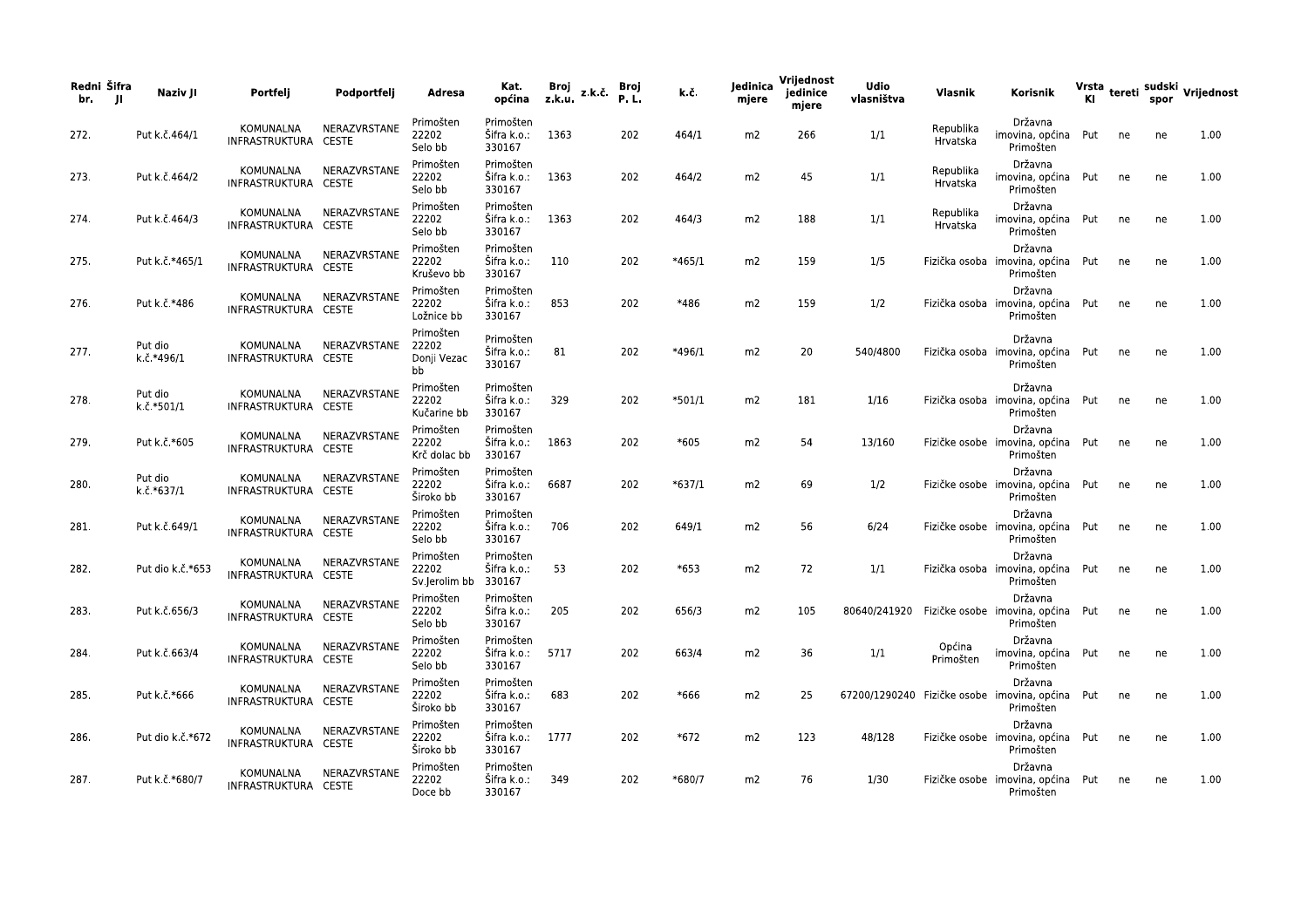| Redni Šifra<br>br.<br>л | Naziv JI              | Portfelj                          | Podportfelj        | Adresa                                       | Kat.<br>općina                     | Broj<br>z.k.č.<br>z.k.u. | Broj<br>P.L. | k.č.   | Jedinica<br>mjere | Vrijednost<br>jedinice<br>mjere | Udio<br>vlasništva | Vlasnik                                                                                         | Korisnik                                                  |     |    | spor | Vrsta tereti sudski Vrijednost<br>Kl spor |
|-------------------------|-----------------------|-----------------------------------|--------------------|----------------------------------------------|------------------------------------|--------------------------|--------------|--------|-------------------|---------------------------------|--------------------|-------------------------------------------------------------------------------------------------|-----------------------------------------------------------|-----|----|------|-------------------------------------------|
| 288.                    | Put k.č.799/3         | KOMUNALNA<br>INFRASTRUKTURA CESTE | NERAZVRSTANE       | Primošten<br>22202<br>Raduća bb              | Primošten<br>Šifra k.o.:<br>330167 | 180                      | 202          | 799/3  | m2                | 1983                            | 1/1                | <b>CRKVA</b><br>KATOLIČKA<br>APOSTOLSKA<br>RIMSKA<br>SVETOG JURJA<br>$\mathbf{U}$<br>PRIMOŠTENU | Državna<br>imovina, općina Put<br>Primošten               |     | ne | ne   | 1.00                                      |
| 289.                    | Put k.č.800           | KOMUNALNA<br>INFRASTRUKTURA CESTE | NERAZVRSTANE       | Primošten<br>22202<br>Raduća bb              | Primošten<br>Šifra k.o.:<br>330167 | 5284                     | 202          | 800    | m <sub>2</sub>    | 1086                            | 1/1                | Opće dobro -<br>pomorsko<br>dobro                                                               | Državna<br>imovina, općina<br>Primošten                   | Put | ne | ne   | 1.00                                      |
| 290.                    | Put k.č.819/20        | KOMUNALNA<br>INFRASTRUKTURA CESTE | NERAZVRSTANE       | Primošten<br>22202<br>Na Peškariji<br>bb     | Primošten<br>Šifra k.o.:<br>330167 | 4880                     | 202          | 819/20 | m <sub>2</sub>    | 50                              | 1/2                |                                                                                                 | Državna<br>Fizičke osobe imovina, općina Put<br>Primošten |     | ne | ne   | 1.00                                      |
| 291.                    | Put dio k.č.*893      | KOMUNALNA<br>INFRASTRUKTURA CESTE | NERAZVRSTANE 22202 | Primošten<br>Gornji Vezac<br>bb              | Primošten<br>Šifra k.o.:<br>330167 | 2719                     | 202          | *893   | m <sub>2</sub>    | 32                              | 1/1                |                                                                                                 | Državna<br>Fizička osoba imovina, općina Put<br>Primošten |     | da | ne   | 1.00                                      |
| 292.                    | Put dio k.č.910/1     | KOMUNALNA<br>INFRASTRUKTURA CESTE | NERAZVRSTANE       | Primošten<br>22202<br>Rupe bb                | Primošten<br>Šifra k.o.:<br>330167 | 756                      | 202          | 910/1  | m2                | 1897                            | 1/1                | Republika<br>Hrvatska                                                                           | Državna<br>imovina, općina<br>Primošten                   | Put | ne | ne   | 1.00                                      |
| 293.                    | Put k.č.956/1         | KOMUNALNA<br>INFRASTRUKTURA CESTE | NERAZVRSTANE       | Primošten<br>22202<br>Rupa bb                | Primošten<br>Šifra k.o.:<br>330167 | 756                      | 202          | 956/1  | m2                | 132                             | 1/1                | Republika<br>Hrvatska                                                                           | Državna<br>imovina, općina<br>Primošten                   | Put | ne | ne   | 1.00                                      |
| 294.                    | Put k.č.970/2         | KOMUNALNA<br>INFRASTRUKTURA CESTE | NERAZVRSTANE       | Primošten<br>22202<br>Rupe bb                | Primošten<br>Sifra k.o.:<br>330167 | 1869                     | 202          | 970/2  | m <sub>2</sub>    | 220                             | 1/1                | Općenarodna<br>imovina                                                                          | Državna<br>imovina, općina Put<br>Primošten               |     | ne | ne   | 1.00                                      |
| 295.                    | Put k.č.970/8         | KOMUNALNA<br>INFRASTRUKTURA CESTE | NERAZVRSTANE       | Primošten<br>22202<br>Rupe bb                | Primošten<br>Šifra k.o.:<br>330167 | 1869                     | 202          | 970/8  | m2                | 180                             | 1/1                | Općenarodna<br>imovina                                                                          | Državna<br>imovina, općina Put<br>Primošten               |     | ne | ne   | 1.00                                      |
| 296.                    | Put k.č.1028          | KOMUNALNA<br>INFRASTRUKTURA CESTE | NERAZVRSTANE       | Primošten<br>22202<br>Donja Rupa<br>bb       | Primošten<br>Šifra k.o.:<br>330167 | 5049                     | 202          | 1028   | m2                | 108                             | 1/1                | Općina<br>Primošten                                                                             | Državna<br>imovina, općina<br>Primošten                   | Put | ne | ne   | 1.00                                      |
| 297.                    | Put k.č.1157/5        | KOMUNALNA<br>INFRASTRUKTURA CESTE | NERAZVRSTANE       | Primošten<br>22202<br>Kraj svetog<br>Ante    | Primošten<br>Šifra k.o.:<br>330167 | 1869                     | 202          | 1157/5 | m2                | 119                             | 1/1                | Općenarodna<br>imovina                                                                          | Državna<br>imovina, općina Put<br>Primošten               |     | ne | ne   | 1.00                                      |
| 298.                    | Put k.č.1157/6        | KOMUNALNA<br>INFRASTRUKTURA CESTE | NERAZVRSTANE       | Primošten<br>22202<br>Kraj svetog<br>Ante bb | Primošten<br>Šifra k.o.:<br>330167 | 1869                     | 202          | 1157/6 | m2                | 205                             | 1/1                | Općenarodna<br>imovina                                                                          | Državna<br>imovina, općina<br>Primošten                   | Put | ne | ne   | 1.00                                      |
| 299.                    | Put k.č.*1278         | KOMUNALNA<br>INFRASTRUKTURA CESTE | NERAZVRSTANE       | Primošten<br>22202<br>Vlake bb               | Primošten<br>Šifra k.o.:<br>330167 | 5358                     | 202          | *1278  | m <sub>2</sub>    | 254                             | 1/1                | Republika<br>Hrvatska                                                                           | Državna<br>imovina, općina Put<br>Primošten               |     | ne | ne   | 1.00                                      |
| 300.                    | Put dio<br>k.č.1299/1 | KOMUNALNA<br>INFRASTRUKTURA CESTE | NERAZVRSTANE       | Primošten<br>22202<br>Varoš bb               | Primošten<br>Šifra k.o.:<br>330167 | 2375                     | 202          | 1299/1 | m <sub>2</sub>    | $\overline{7}$                  | 1/1                | ŽUPSKA<br>CRKVA SV.<br><b>JURJAU</b><br>PRIMOŠTENU                                              | Državna<br>imovina, općina Put<br>Primošten               |     | ne | ne   | 1.00                                      |
| 301.                    | Put dio<br>k.č.1304/2 | KOMUNALNA<br>INFRASTRUKTURA CESTE | NERAZVRSTANE       | Primošten<br>22202<br>Varoš bb               | Primošten<br>Šifra k.o.:<br>330167 | 2375                     | 202          | 1304/2 | m2                | 4                               | 1/1                | ŽUPSKA<br>CRKVA SV.<br><b>JURJAU</b><br>PRIMOŠTENU                                              | Državna<br>imovina, općina Put<br>Primošten               |     | ne | ne   | 1.00                                      |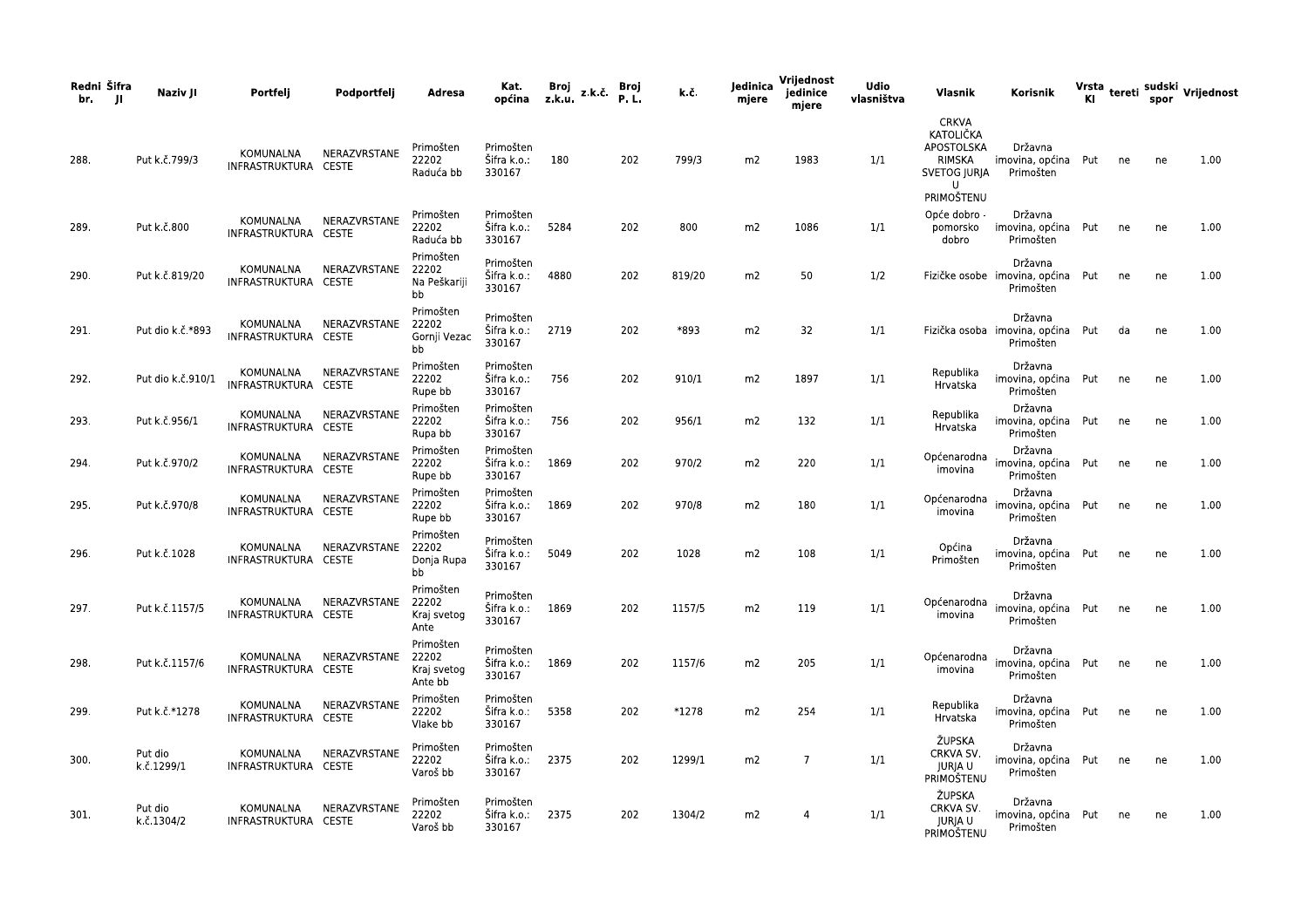| Redni Šifra<br>br.<br>- 11 | Naziv JI              | Portfelj                          | Podportfelj  | Adresa                                        | Kat.<br>općina                          | Broj<br>z.k.u. | z.k.č | Broj<br>P.L. | k.č.    | Jedinica<br>mjere | Vrijednost<br>jedinice<br>mjere | <b>Udio</b><br>vlasništva | Vlasnik                 | Korisnik                                                  |     |    |    | Vrsta tereti sudski Vrijednost<br>Kl spor |
|----------------------------|-----------------------|-----------------------------------|--------------|-----------------------------------------------|-----------------------------------------|----------------|-------|--------------|---------|-------------------|---------------------------------|---------------------------|-------------------------|-----------------------------------------------------------|-----|----|----|-------------------------------------------|
| 302.                       | Put dio<br>k.č.1308/1 | KOMUNALNA<br>INFRASTRUKTURA CESTE | NERAZVRSTANE | Primošten<br>22202<br>Varoš bb                | Primošten<br>Šifra k.o.:<br>330167      | 2375           |       | 202          | 1308/1  | m2                | 56                              | 1/2                       |                         | Državna<br>Fizičke osobe imovina, općina<br>Primošten     | Put | ne | ne | 1.00                                      |
| 303.                       | Put k.č.*1363         | KOMUNALNA<br>INFRASTRUKTURA CESTE | NERAZVRSTANE | Primošten<br>22202<br>Privljača bb            | Primošten<br>Šifra k.o.:<br>330167      | 1874           |       | 202          | *1363   | m2                | 60                              | 1/1                       | Općenarodna<br>imovina  | Državna<br>imovina, općina Put<br>Primošten               |     | ne | ne | 1.00                                      |
| 304.                       | Put k.č.*1464         | KOMUNALNA<br>INFRASTRUKTURA CESTE | NERAZVRSTANE | Primošten<br>22202<br>Selo bb                 | Primošten<br>Šifra k.o.:<br>330167      | 6894           |       | 202          | $*1464$ | m2                | 75                              | 1/1                       |                         | Državna<br>Pravna osoba imovina, općina<br>Primošten      | Put | ne | ne | 1.00                                      |
| 305.                       | Put dio k.č.*1516     | KOMUNALNA<br>INFRASTRUKTURA CESTE | NERAZVRSTANE | Primošten<br>22202<br>Strane bb               | Primošten<br>Šifra k.o.:<br>330167      | 5300           |       | 202          | $*1516$ | m2                | 179                             | 1/1                       |                         | Državna<br>Fizička osoba imovina, općina Put<br>Primošten |     | ne | ne | 1.00                                      |
| 306.                       | Put k.č.1540/1        | KOMUNALNA<br>INFRASTRUKTURA CESTE | NERAZVRSTANE | Primošten<br>22202<br>Kod svetog<br>Josipa bb | Primošten<br>Šifra k.o.:<br>330167      | 1869           |       | 202          | 1540/1  | m2                | 331                             | 1/1                       | Općenarodna<br>imovina  | Državna<br>imovina, općina Put<br>Primošten               |     | ne | ne | 1.00                                      |
| 307.                       | Put dio<br>k.č.1623/1 | KOMUNALNA<br>INFRASTRUKTURA CESTE | NERAZVRSTANE | Primošten<br>22202<br>Trni bb                 | Primošten<br>Šifra k.o.:<br>330167      | 3303           |       | 202          | 1623/1  | m2                | 1670                            | 1/1                       | Općina<br>Primošten     | Državna<br>imovina, općina<br>Primošten                   | Put | da | ne | 1.00                                      |
| 308.                       | Put k.č.1623/4        | KOMUNALNA<br>INFRASTRUKTURA CESTE | NERAZVRSTANE | Primošten<br>22202<br>Trni bb                 | Primošten<br>Šifra k.o.:<br>330167      | 4593           |       | 202          | 1623/4  | m2                | 40                              | 1/1                       |                         | Državna<br>Fizička osoba imovina, općina Put<br>Primošten |     | ne | ne | 1.00                                      |
| 309.                       | Put k.č.1623/5        | KOMUNALNA<br>INFRASTRUKTURA CESTE | NERAZVRSTANE | Primošten<br>22202<br>Trni bb                 | Primošten<br>Šifra k.o.:<br>330167      | 3303           |       | 202          | 1623/5  | m2                | 509                             | 1/1                       | Općina<br>Primošten     | Državna<br>imovina, općina<br>Primošten                   | Put | ne | ne | 1.00                                      |
| 310.                       | Put dio k.č.*1681     | KOMUNALNA<br>INFRASTRUKTURA CESTE | NERAZVRSTANE | Primošten<br>22202<br>Glavica bb              | Primošten<br>Šifra k.o.:<br>330167      | 4867<br>B      |       | 202          | $*1681$ | m2                | 237                             | 1/1                       | Fizička osoba           | Državna<br>imovina, općina Put<br>Primošten               |     | ne | ne | 1.00                                      |
| 311.                       | Put k.č.1790/1        | KOMUNALNA<br>INFRASTRUKTURA CESTE | NERAZVRSTANE | Primošten<br>22202<br>Varoš bb                | Primošten<br>Šifra k.o.:<br>330167      | 1869           |       | 202          | 1790/1  | m2                | 152                             | 1/1                       | Općenarodna<br>imovina  | Državna<br>imovina, općina<br>Primošten                   | Put | ne | ne | 1.00                                      |
| 312.                       | Put k.č.2032/7        | KOMUNALNA<br>INFRASTRUKTURA CESTE | NERAZVRSTANE | Primošten<br>22202<br>Trn bb                  | Primošten<br>Šifra k.o.:<br>330167      | 2740           |       | 202          | 2032/7  | m2                | 304                             | 1/1                       | Društveno<br>vlasništvo | Državna<br>imovina, općina Put<br>Primošten               |     | da | ne | 1.00                                      |
| 313.                       | Put k.č.2094/1        | KOMUNALNA<br>INFRASTRUKTURA CESTE | NERAZVRSTANE | Primošten<br>22202<br>Vojske bb               | Primošten<br>Sifra k.o.:<br>330167      | 464            |       | 202          | 2094/1  | m2                | 98                              | 3696/32256                |                         | Državna<br>Fizičke osobe imovina, općina<br>Primošten     | Put | ne | ne | 1.00                                      |
| 314.                       | Put k.č.2094/2        | KOMUNALNA<br>INFRASTRUKTURA CESTE | NERAZVRSTANE | Primošten<br>22202<br>Vojske bb               | Primošten<br>Šifra k.o.:<br>330167      | 2626           |       | 202          | 2094/2  | m2                | 55                              | 1/1                       |                         | Državna<br>Fizička osoba imovina, općina Put<br>Primošten |     | ne | ne | 1.00                                      |
| 315.                       | Put k.č.2108          | KOMUNALNA<br>INFRASTRUKTURA CESTE | NERAZVRSTANE | Primošten<br>22202<br>Vojske bb               | Primošten<br>Šifra k.o.:<br>330167      | 471            |       | 202          | 2108    | m2                | 225                             | 9/32                      |                         | Državna<br>Fizičke osobe imovina, općina Put<br>Primošten |     | ne | ne | 1.00                                      |
| 316.                       | Put dio k.č.2125      | KOMUNALNA<br>INFRASTRUKTURA CESTE | NERAZVRSTANE | Primošten<br>22202<br>Vojske bb               | Primošten<br>Šifra k.o.:<br>330167      | Ne<br>postoji  |       | 202          | 2125    | m2                | 68                              | 1/1                       | Općina<br>Primošten     | Državna<br>imovina, općina Put<br>Primošten               |     | ne | ne | 1.00                                      |
| 317.                       | Put k.č.2131          | KOMUNALNA<br>INFRASTRUKTURA CESTE | NERAZVRSTANE | Primošten<br>22202<br>Vojske bb               | Primošten<br>Šifra k.o.:<br>330167      | 5520           |       | 202          | 2131    | m2                | 2496                            | 1/1                       | Općina<br>Primošten     | Državna<br>imovina, općina Put<br>Primošten               |     | ne | ne | 1.00                                      |
| 318.                       | Put k.č.2221/6        | KOMUNALNA<br>INFRASTRUKTURA CESTE | NERAZVRSTANE | Primošten<br>22202<br>Vojske bb               | Primošten<br>Sifra k.o.: 1535<br>330167 |                |       | 202          | 2221/6  | m2                | 535                             | 48/192                    |                         | Državna<br>Fizičke osobe imovina, općina Put<br>Primošten |     | ne | ne | 1.00                                      |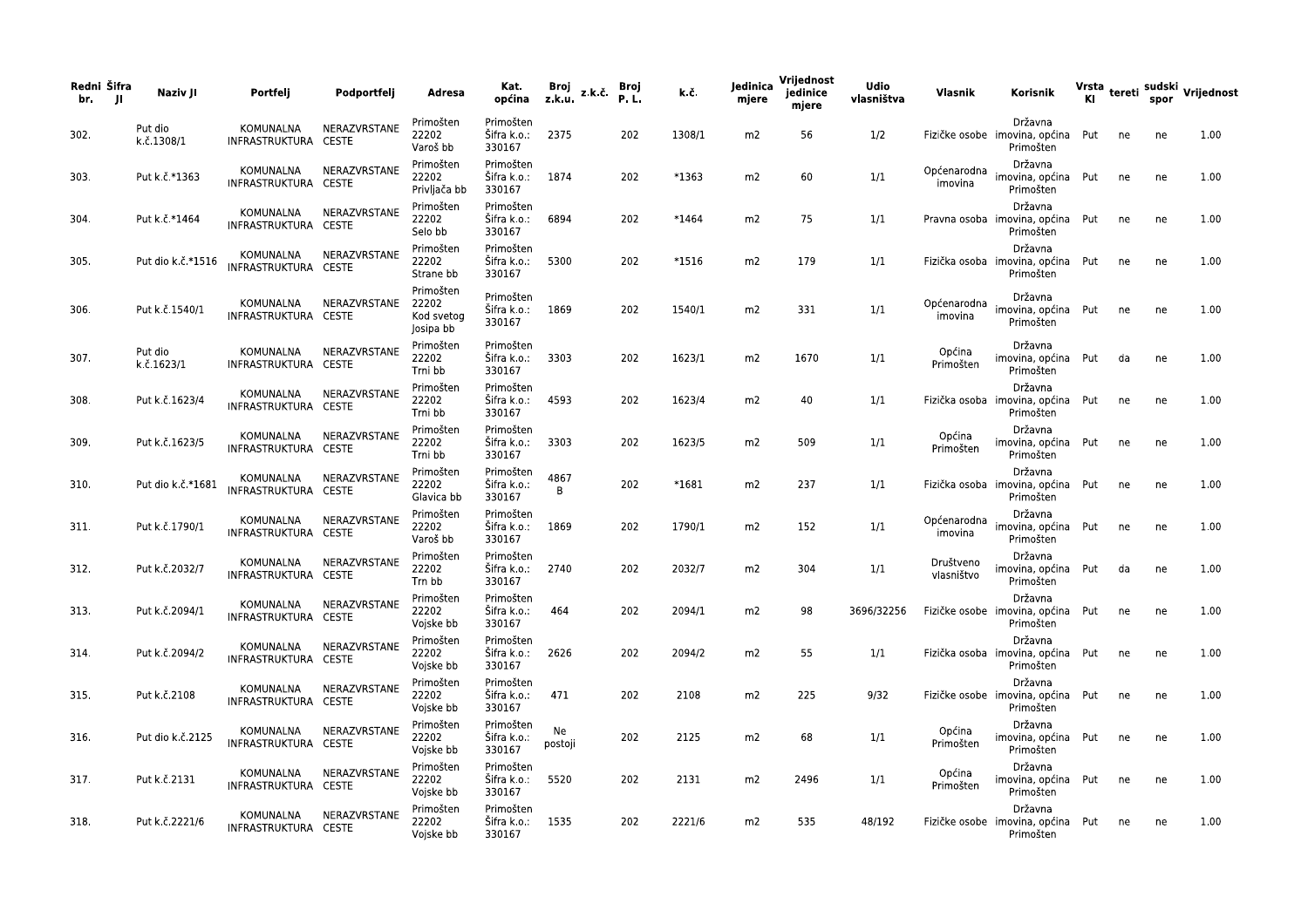| Redni Šifra<br>br.<br>- 11 | Naziv JI              | Portfelj                          | Podportfelj            | Adresa                                 | Kat.<br>općina                          | Broj<br>z.k.u. | z.k.č. | Broj<br>P.L. | k.č.   | Jedinica<br>mjere | Vrijednost<br>jedinice<br>mjere | <b>Udio</b><br>vlasništva | Vlasnik                | Korisnik                                                  |     |    |    | Vrsta tereti sudski Vrijednost<br>Kl spor |
|----------------------------|-----------------------|-----------------------------------|------------------------|----------------------------------------|-----------------------------------------|----------------|--------|--------------|--------|-------------------|---------------------------------|---------------------------|------------------------|-----------------------------------------------------------|-----|----|----|-------------------------------------------|
| 319.                       | Put dio<br>k.č.2224/1 | KOMUNALNA<br>INFRASTRUKTURA CESTE | NERAZVRSTANE           | Primošten<br>22202<br>Vojske bb        | Primošten<br>Šifra k.o.:<br>330167      | 2414           |        | 202          | 2224/1 | m2                | 900                             | 6/30                      |                        | Državna<br>Fizičke osobe imovina, općina<br>Primošten     | Put | ne | ne | 1.00                                      |
| 320.                       | Put dio<br>k.č.2224/2 | KOMUNALNA<br>INFRASTRUKTURA CESTE | NERAZVRSTANE           | Primošten<br>22202<br>Vojske bb        | Primošten<br>Šifra k.o.:<br>330167      | 2414           |        | 202          | 2224/2 | m2                | 200                             | 6/30                      |                        | Državna<br>Fizičke osobe imovina, općina Put<br>Primošten |     | ne | ne | 1.00                                      |
| 321.                       | Put dio k.č.2275      | KOMUNALNA<br>INFRASTRUKTURA CESTE | NERAZVRSTANE           | Primošten<br>22202<br>Brda bb          | Primošten<br>Šifra k.o.:<br>330167      | 1248           |        | 202          | 2275   | m2                | 300                             | 1/11                      |                        | Državna<br>Fizičke osobe imovina, općina Put<br>Primošten |     | ne | ne | 1.00                                      |
| 322.                       | Put k.č.2306/2        | KOMUNALNA<br>INFRASTRUKTURA CESTE | NERAZVRSTANE           | Primošten<br>22202<br>Doce bb          | Primošten<br>Sifra k.o.:<br>330167      | 358            |        | 202          | 2306/2 | m2                | 131                             | 26/320                    |                        | Državna<br>Fizičke osobe imovina, općina Put<br>Primošten |     | ne | ne | 1.00                                      |
| 323.                       | Put k.č.2423/1        | KOMUNALNA<br>INFRASTRUKTURA CESTE | NERAZVRSTANE           | Primošten<br>22202<br>Kamenar bb       | Primošten<br>Šifra k.o.:<br>330167      | 1869           |        | 202          | 2423/1 | m2                | 1956                            | 1/1                       | Općenarodna<br>imovina | Državna<br>imovina, općina<br>Primošten                   | Put | ne | ne | 1.00                                      |
| 324.                       | Put k.č.2423/2        | KOMUNALNA<br>INFRASTRUKTURA CESTE | NERAZVRSTANE           | Primošten<br>22202<br>Kamenar bb       | Primošten<br>Šifra k.o.:<br>330167      | 1869           |        | 202          | 2423/2 | m2                | 3985                            | 1/1                       | Općenarodna<br>imovina | Državna<br>imovina, općina Put<br>Primošten               |     | ne | ne | 1.00                                      |
| 325.                       | Put k.č.2423/5        | KOMUNALNA<br>INFRASTRUKTURA CESTE | NERAZVRSTANE           | Primošten<br>22202<br>Kamenar bb       | Primošten<br>Šifra k.o.:<br>330167      | 1869           |        | 202          | 2423/5 | m2                | 358                             | 1/1                       | Općenarodna<br>imovina | Državna<br>imovina, općina<br>Primošten                   | Put | ne | ne | 1.00                                      |
| 326.                       | Put k.č.2423/6        | KOMUNALNA<br>INFRASTRUKTURA CESTE | NERAZVRSTANE           | Primošten<br>22202<br>Kamenar bb       | Primošten<br>Sifra k.o.:<br>330167      | 1869           |        | 202          | 2423/6 | m2                | 32                              | 1/1                       | Općenarodna<br>imovina | Državna<br>imovina, općina Put<br>Primošten               |     | ne | ne | 1.00                                      |
| 327.                       | Put k.č.2803/4        | KOMUNALNA<br>INFRASTRUKTURA CESTE | NERAZVRSTANE           | Primošten<br>22202<br>Doce bb          | Primošten<br>Sifra k.o.:<br>330167      | 1869           |        | 202          | 2803/4 | m2                | 381                             | 1/1                       | Općenarodna<br>imovina | Državna<br>imovina, općina<br>Primošten                   | Put | ne | ne | 1.00                                      |
| 328.                       | Put k.č.2875/3        | KOMUNALNA<br>INFRASTRUKTURA CESTE | NERAZVRSTANE           | Primošten<br>22202<br>Slinovac bb      | Primošten<br>Sifra k.o.:<br>330167      | 1315           |        | 202          | 2875/3 | m2                | 93                              | 10/84                     |                        | Državna<br>Fizičke osobe imovina, općina Put<br>Primošten |     | ne | ne | 1.00                                      |
| 329.                       | Put k.č.3041/5        | KOMUNALNA<br>INFRASTRUKTURA CESTE | NERAZVRSTANE           | Primošten<br>22202<br>Kamenar bb       | Primošten<br>Sifra k.o.:<br>330167      | 1133           |        | 202          | 3041/5 | m2                | 354                             | 12/336                    |                        | Državna<br>Fizičke osobe imovina, općina<br>Primošten     | Put | ne | ne | 1.00                                      |
| 330.                       | Put dio<br>k.č.3088/5 | KOMUNALNA<br>INFRASTRUKTURA CESTE | NERAZVRSTANE           | Primošten<br>22202<br>Uvalom bb        | Primošten<br>Sifra k.o.:<br>330167      | 1869           |        | 202          | 3088/5 | m2                | 700                             | 1/1                       | Općenarodna<br>imovina | Državna<br>imovina, općina Put<br>Primošten               |     | ne | ne | 1.00                                      |
| 331.                       | Put k.č.3667/3        | KOMUNALNA<br>INFRASTRUKTURA CESTE | NERAZVRSTANE           | Primošten<br>22202<br>Hrast bb         | Primošten<br>Sifra k.o.:<br>330167      | 742            |        | 202          | 3667/3 | m2                | 352                             | 1/1                       |                        | Državna<br>Fizička osoba imovina, općina<br>Primošten     | Put | ne | ne | 1.00                                      |
| 332.                       | Put k.č.3679/5        | INFRASTRUKTURA CESTE              | KOMUNALNA NERAZVRSTANE | Primošten<br>22202<br>Brda bb          | Primošten<br>Sifra k.o.: 1869<br>330167 |                |        | 202          | 3679/5 | m2                | 176                             | 1/1                       | Općenarodna<br>imovina | Državna<br>imovina, općina Put<br>Primošten               |     | ne | ne | 1.00                                      |
| 333.                       | Put k.č.3696          | INFRASTRUKTURA CESTE              | KOMUNALNA NERAZVRSTANE | Primošten<br>22202<br>Pohojac bb       | Primošten<br>Šifra k.o.: 3782<br>330167 |                |        | 202          | 3696   | m2                | 518                             | 1/1                       |                        | Državna<br>Pravna osoba imovina, općina Put<br>Primošten  |     | ne | ne | 1.00                                      |
| 334.                       | Put dio<br>k.č.4004/1 | KOMUNALNA<br>INFRASTRUKTURA CESTE | NERAZVRSTANE 22202     | Primošten<br>Hrbat pećina<br>Kremik bb | Primošten<br>Šifra k.o.: 5875<br>330167 |                |        | 202          | 4004/1 | m2                | 3956                            | 1/1                       | Republika<br>Hrvatska  | Državna<br>imovina, općina Put<br>Primošten               |     | da | ne | 1.00                                      |
| 335.                       | Put k.č.4059          | KOMUNALNA<br>INFRASTRUKTURA CESTE | NERAZVRSTANE           | Primošten<br>22202<br>Kremik bb        | Primošten<br>Sifra k.o.: 5875<br>330167 |                |        | 202          | 4059   | m2                | 446                             | 1/1                       | Republika<br>Hrvatska  | Državna<br>imovina, općina Put<br>Primošten               |     | ne | ne | 1.00                                      |